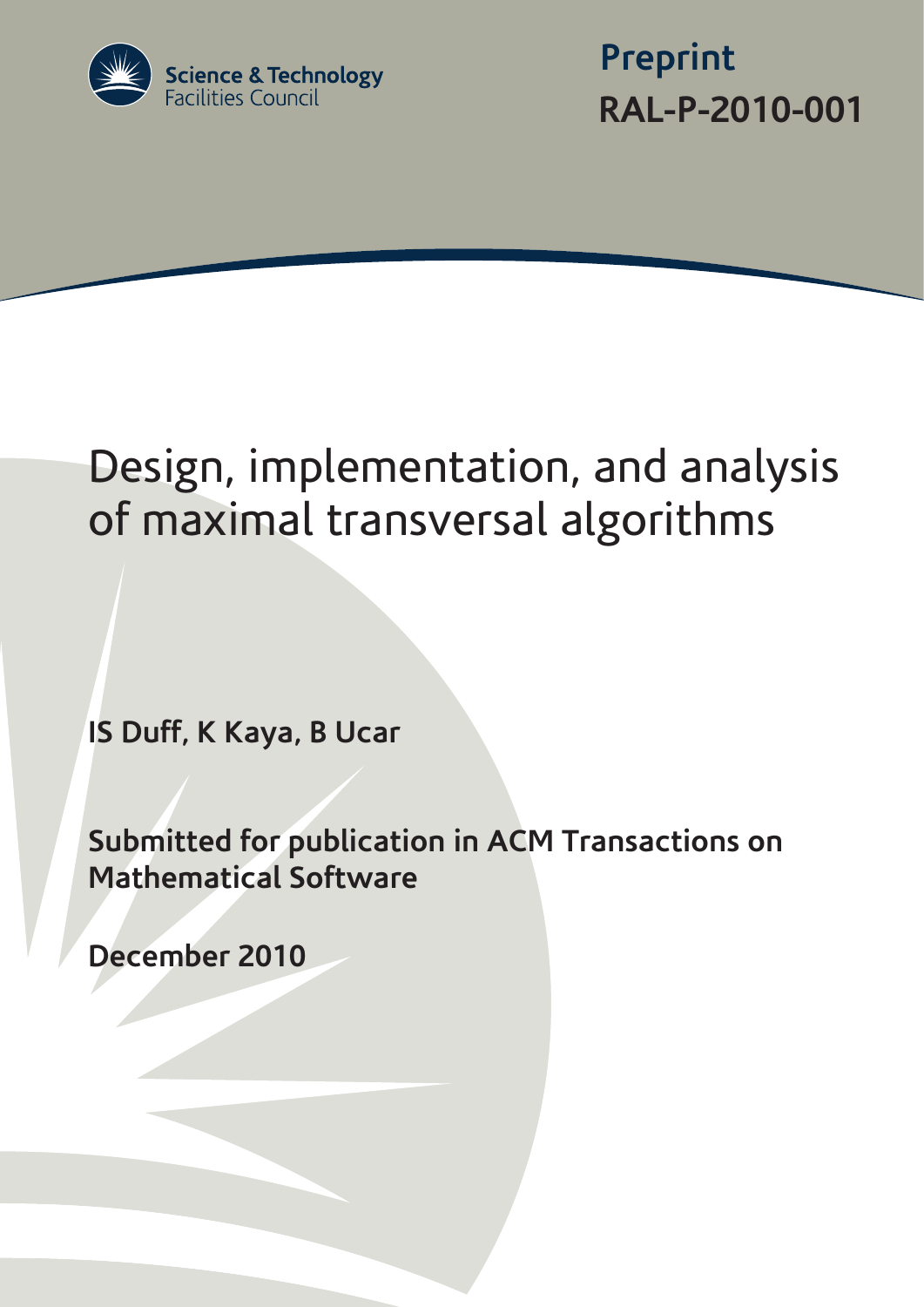RAL Library Science and Technology Facilities Council Rutherford Appleton Laboratory Harwell Science and Innovation Campus Didcot OX11 0QX

Tel: +44(0)1235 445384 Fax: +44(0)1235 446403 email: [libraryral@stfc.ac.uk](mailto:libraryral@stfc.ac.uk)

Science and Technology Facilities Council preprints are available online at: [http://epubs.stfc.ac.uk](http://epubs.stfc.ac.uk/)

ISSN 1361-4762

Neither the Council nor the Laboratory accept any responsibility for loss or damage arising from the use of information contained in any of their reports or in any communication about their tests or investigations.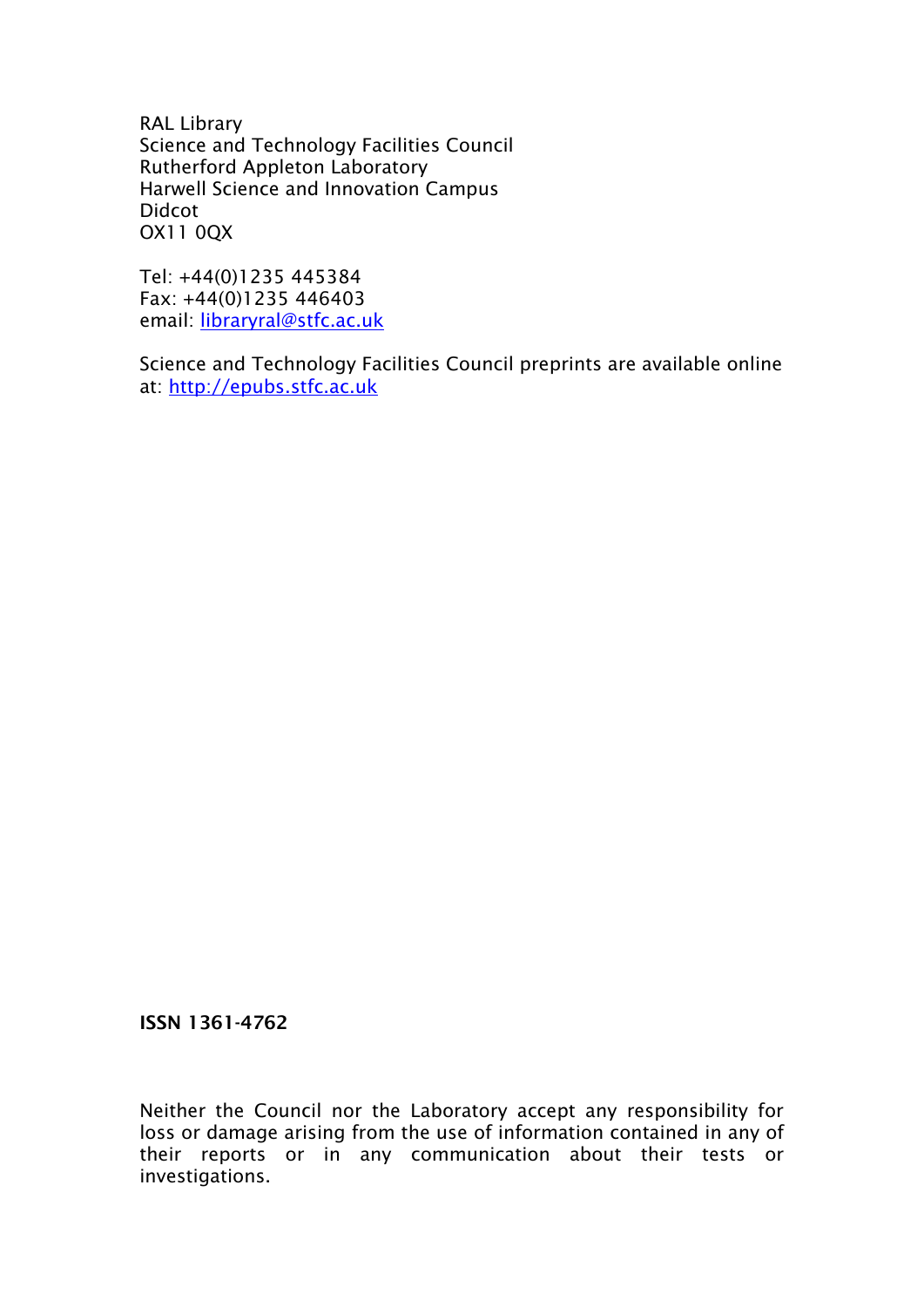## Design, Implementation, and Analysis of Maximum Transversal Algorithms<sup>1</sup>

Iain S. Duff<sup>2,3</sup>, Kamer Kaya<sup>3</sup>, and Bora Uçar<sup>4</sup>

## ABSTRACT

We report on careful implementations of seven algorithms for solving the problem of finding a maximum transversal of a sparse matrix. We analyse the algorithms and discuss the design choices. To the best of our knowledge, this is the most comprehensive comparison of maximum transversal algorithms based on augmenting paths. Previous papers with the same objective either do not have all the algorithms discussed in this paper or they used non-uniform implementations from different researchers. We use a common base to implement all of the algorithms and compare their relative performance on a wide range of graphs and matrices. We systematize, develop and use several ideas for enhancing performance. One of these ideas improves the performance of one of the existing algorithms in most cases, sometimes significantly.

Keywords: Bipartite graphs, matching, breadth first search, depth first search, graph theory, matrix transversals, assignment.

AMS(MOS) subject classifications: 05C50, 05C70, 65F50

Computational Science and Engineering Department Atlas Centre Rutherford Appleton Laboratory Oxon OX11 0QX

December 7, 2010

<sup>&</sup>lt;sup>1</sup>This report is available through the URL www.numerical.rl.ac.uk/reports/reports.html. The work of the first author was partially supported by the EPSRC Grant EP/E053351/1. It has also appeared as CERFACS report TR/PA/10/76.

<sup>&</sup>lt;sup>2</sup>Atlas Centre, STFC Rutherford Appleton Laboratory, Oxon OX11 0QX, UK (iain.duff@stfc.ac.uk).

 $^3$ CERFACS, 42 Av. G. Coriolis, 31057, Toulouse, France (duff@cerfacs.fr, Kamer.Kaya@cerfacs.fr).  $^4$ Laboratoire de l'Informatique du Parallélisme, (UMR CNRS -ENS Lyon-INRIA-UCBL), Université de

Lyon, 46, allée d'Italie, ENS Lyon, F-69364, Lyon Cedex 7, France (bora.ucar@ens-lyon.fr)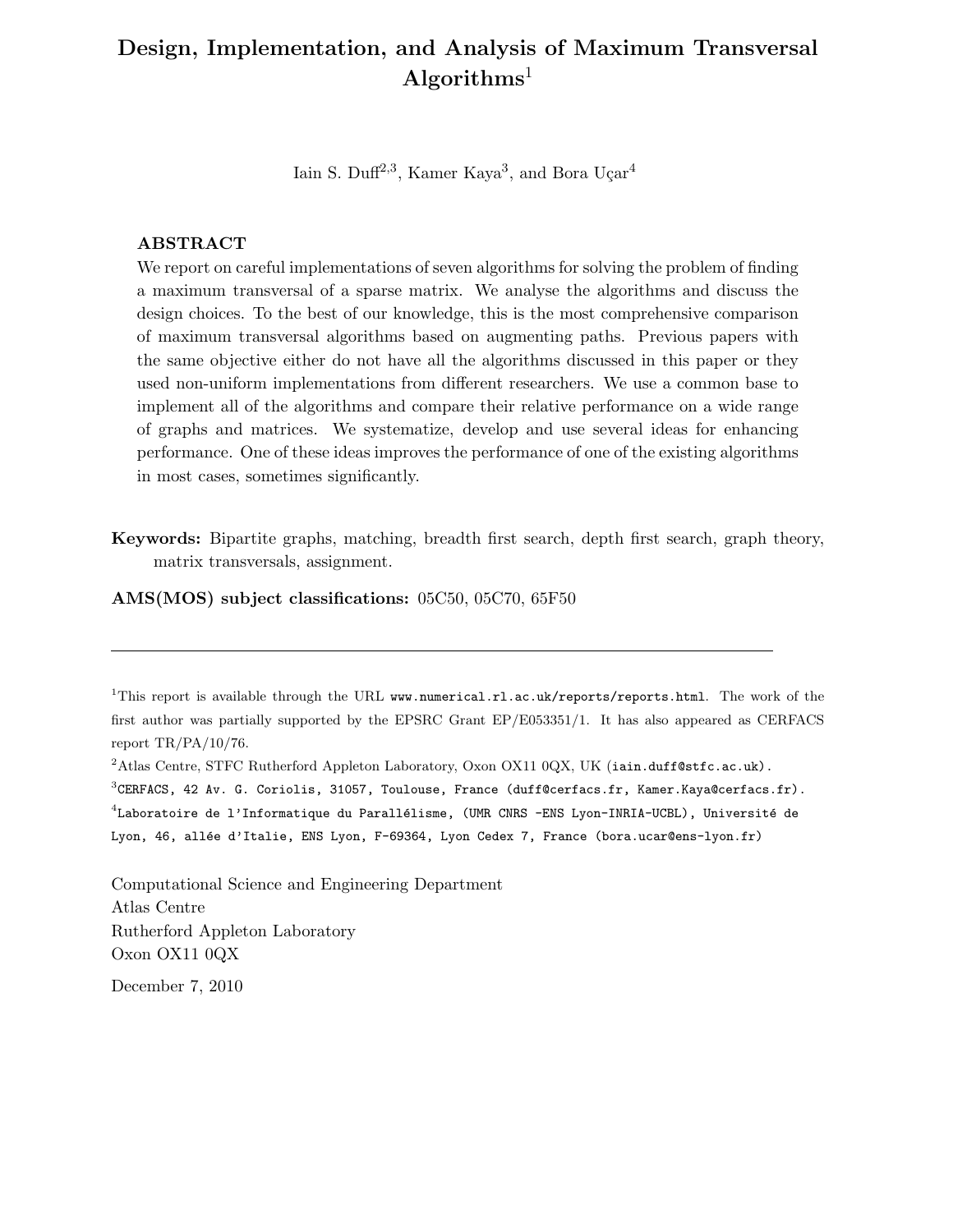# Contents

| 1              |                                                    | Introduction<br>1                                                                                    |                |  |  |  |  |  |  |  |  |  |
|----------------|----------------------------------------------------|------------------------------------------------------------------------------------------------------|----------------|--|--|--|--|--|--|--|--|--|
| $\overline{2}$ |                                                    | Background and notation                                                                              | $\overline{2}$ |  |  |  |  |  |  |  |  |  |
| 3              | 3<br>Matching algorithms based on augmenting paths |                                                                                                      |                |  |  |  |  |  |  |  |  |  |
|                | 3.1                                                |                                                                                                      | $\overline{5}$ |  |  |  |  |  |  |  |  |  |
|                | 3.2                                                |                                                                                                      | $\overline{7}$ |  |  |  |  |  |  |  |  |  |
|                |                                                    | 3.2.1                                                                                                | 9              |  |  |  |  |  |  |  |  |  |
|                |                                                    | 3.2.2                                                                                                | 9              |  |  |  |  |  |  |  |  |  |
|                |                                                    | 3.2.3                                                                                                | 10             |  |  |  |  |  |  |  |  |  |
|                | 3.3                                                | Algorithms based on both breadth- and depth-first search                                             | 11             |  |  |  |  |  |  |  |  |  |
|                |                                                    | HK: Hopcroft and Karp's algorithm $\ldots \ldots \ldots \ldots \ldots \ldots \ldots \ldots$<br>3.3.1 | 11             |  |  |  |  |  |  |  |  |  |
|                |                                                    | 3.3.2                                                                                                | 13             |  |  |  |  |  |  |  |  |  |
|                |                                                    | 3.3.3                                                                                                | 13             |  |  |  |  |  |  |  |  |  |
|                | 3.4                                                |                                                                                                      | 15             |  |  |  |  |  |  |  |  |  |
| 4              |                                                    | Some heuristics for the maximum matching problem<br>16                                               |                |  |  |  |  |  |  |  |  |  |
|                | 4.1                                                |                                                                                                      | 16             |  |  |  |  |  |  |  |  |  |
|                | 4.2                                                |                                                                                                      | 17             |  |  |  |  |  |  |  |  |  |
|                | 4.3                                                |                                                                                                      | 18             |  |  |  |  |  |  |  |  |  |
|                | 4.4                                                |                                                                                                      | 19             |  |  |  |  |  |  |  |  |  |
| 5              |                                                    | <b>Experiments</b>                                                                                   | 19             |  |  |  |  |  |  |  |  |  |
|                | 5.1                                                |                                                                                                      | 19             |  |  |  |  |  |  |  |  |  |
|                | 5.2                                                |                                                                                                      | <b>20</b>      |  |  |  |  |  |  |  |  |  |
|                | 5.3                                                |                                                                                                      | 23             |  |  |  |  |  |  |  |  |  |
|                |                                                    | 5.3.1                                                                                                | 23             |  |  |  |  |  |  |  |  |  |
|                |                                                    | Experiments with random matrices $\ldots \ldots \ldots \ldots \ldots \ldots \ldots \ldots$<br>5.3.2  | 26             |  |  |  |  |  |  |  |  |  |
|                |                                                    | 5.3.3<br>Experiments with matrices from real-life problems                                           | 29             |  |  |  |  |  |  |  |  |  |
| 6              |                                                    | <b>Discussions</b>                                                                                   | 30             |  |  |  |  |  |  |  |  |  |
| 7              |                                                    | Conclusion                                                                                           | 33             |  |  |  |  |  |  |  |  |  |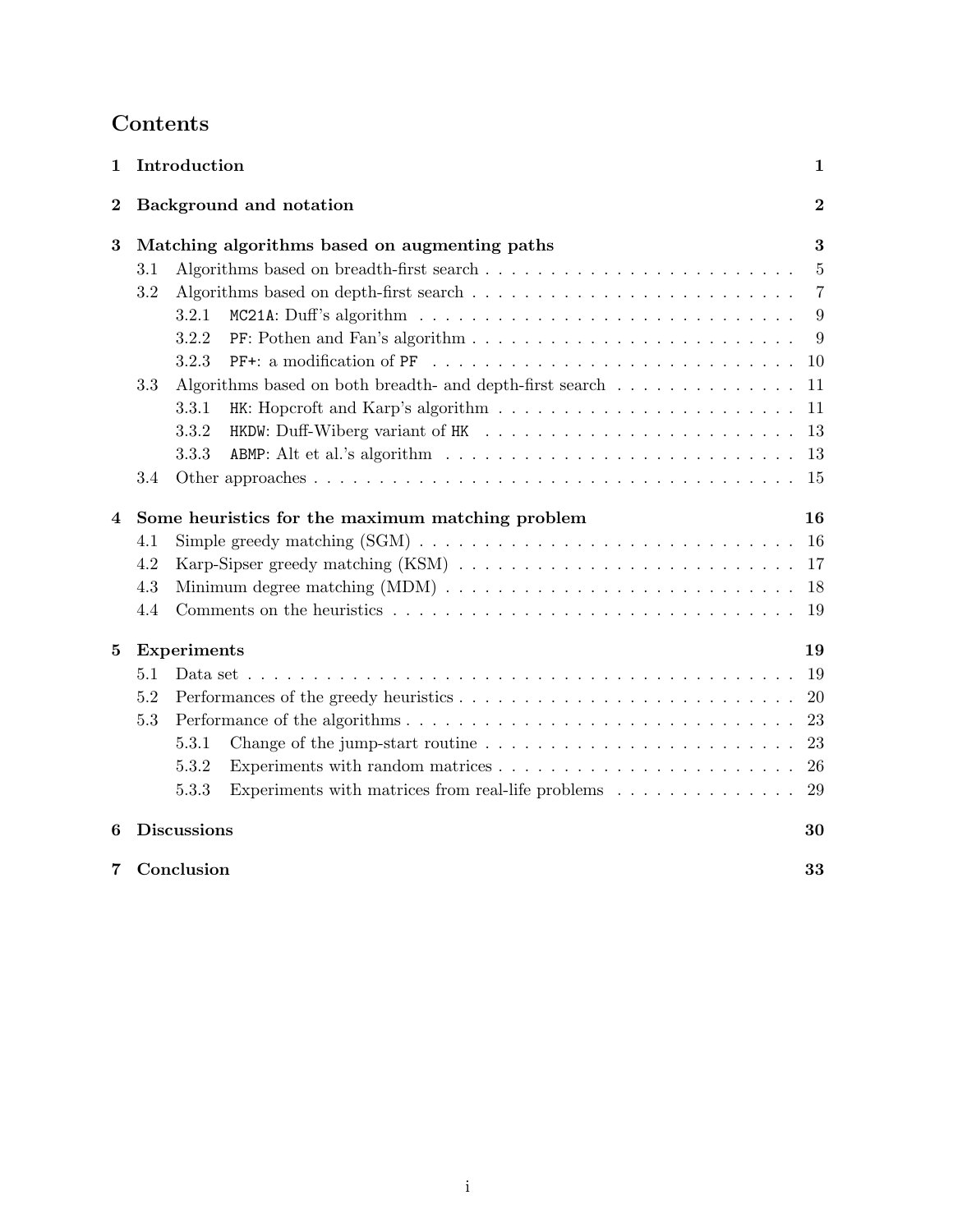## 1 Introduction

We study algorithms for the permutation of a sparse square matrix  $\bf{A}$  of order n so that the diagonal of the permuted matrix is zero free. This has many applications; our main motivation arises in linear system solution in which such a zero-free diagonal is found to enable the subsequent identification of irreducible blocks. Finding such a permutation corresponds to the classical topic of finding a maximum cardinality matching in a bipartite graph. In a bipartite graph, a subset  $M$  of edges is called a *matching* if any vertex is incident on at most one edge in  $M$ . Consider a bipartite graph  $G_{\mathbf{A}} = (V_R \cup V_C, E)$  corresponding to a given sparse matrix **A** where the vertex sets  $V_R$  and  $V_C$  correspond to the rows and the columns of **A**, respectively, so that for  $i \in V_R$ and  $j \in V_C$ , the edge  $(i, j) \in E$  exist iff  $a_{ij} \neq 0$ . A zero-free diagonal in an  $n \times n$  sparse matrix corresponds to a matching of cardinality n in  $G_{\mathbf{A}}$ . Such matchings containing all the vertices of a bipartite graph are called perfect, and the corresponding diagonal in the associated matrix is called a transversal. Clearly not all matrices have a transversal; in which case one looks for a permutation with the maximum number of nonzero diagonal entries.

There are a number of algorithms that can be used to find maximum matchings in bipartite graphs. The first aim of our paper is to review those algorithms. We have implemented seven existing algorithms that are described in Table 1.1. We give the distinguishing features of each algorithm in the second column. These features will be more fully discussed in Section 3 where we consider each algorithm in detail. It suffices, for the moment, to note that all these algorithms start from a given, possibly empty, matching and increase the cardinality of the matching by finding and exploiting *augmenting paths* (see Section 2). The seven algorithms differ only in the way the augmenting paths are found. We note that these seven algorithms cover almost all methods based on augmenting paths for the maximum cardinality bipartite matching. We carefully implement all the algorithms with unified data structures, and fine tune each one to improve its performance. Some of these algorithms are available from different sources; however their implementation is far from uniform. They are implemented in different programming languages, have different data structures; some of them include techniques to speed up the computations while some others are discussed and implemented without those techniques. We try to incorporate all the known techniques into the algorithms given in Table 1.1. We believe that without this sort of uniformity, comparisons between different algorithms would not necessarily be fair and the computational results would not necessarily be conclusive. We provide a large set of experiments on which we evaluate the algorithms. We conclude for example that the DFS based implementations given in the table can have an unexpectedly long execution time compared to the others.

In this paper, we also propose a simple modification of the PF algorithm. With this modification, the PF algorithm becomes much less sensitive to the order of the augmenting path searches. We refer to this alternative as PF+ throughout the text. When this modification helps, the execution time of PF reduces significantly; when it does not help, the execution time can increase, but only by a little. Besides, we also improve the implementation of HKDW and make it faster than the one implemented by Duff and Wiberg (1988).

In addition to the exact algorithms listed above, there are several fast heuristics which can be used to generate a large initial matching quickly prior to the execution of the main algorithm. The simplest of these, SGM, is quite commonly used, see, e.g., (Duff 1981) (included as MC21 in the HSL Mathematical Software Library, available at http://www.hsl.rl.ac.uk/) and the maximum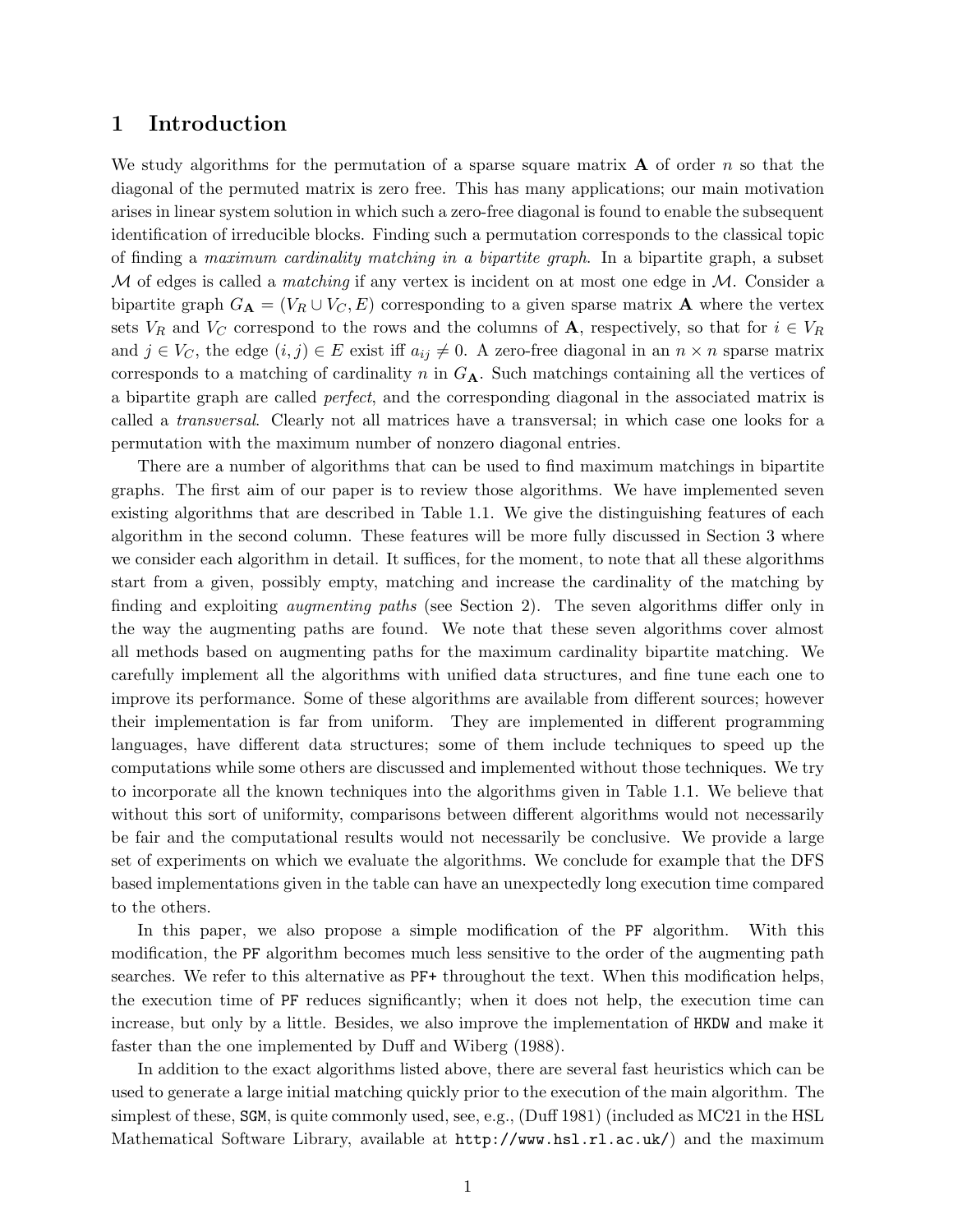Table 1.1: Eight maximum cardinality bipartite matching algorithms are implemented in this work. The first seven are from the literature or slight enhancement of these. DFS and BFS denote the well known depth and breadth first search techniques, respectively.

| Algorithm   | Description                                  | Complexity                                    |
|-------------|----------------------------------------------|-----------------------------------------------|
| <b>DFSB</b> | DFS.<br>Based<br>Quite<br>on<br>common<br>ın | $\mathcal{O}(n\tau)$                          |
|             | software libraries, for example dmperm in    |                                               |
|             | Matlab (Davis 2006) and MC21 in HSL          |                                               |
| <b>BFSB</b> | Based on BFS. Also quite common, see         | $\mathcal{O}(n\tau)$                          |
|             | the algorithm FF in (Mehlhorn and Näher      |                                               |
|             | 1999)                                        |                                               |
| MC21A       | DFS+Lookahead (Duff 1981)                    | $\mathcal{O}(n\tau)$                          |
| PF          | Disjoint DFSs (Pothen and Fan 1990)          | $\mathcal{O}(n\tau)$                          |
| HK          | disjoint<br>Shortest<br>augmenting           | $\mathcal{O}(\sqrt{n}\tau)$                   |
|             | paths (Hopcroft and Karp 1973)               |                                               |
| <b>HKDW</b> | $HK+Disjoint$ DFS (Duff and Wiberg 1988)     | $\mathcal{O}(\sqrt{n}\tau)$                   |
| ABMP        | Combined DFS and BFS (Alt, Blum,             | Minimum of $\mathcal{O}(\sqrt{n}\tau)$        |
|             | Mehlhorn and Paul 1991)                      | and $\mathcal{O}(n^{1.5}\sqrt{\tau/\log n)})$ |
| $PF+$       | A simple modification of PF (this paper)     | $\mathcal{O}(n\tau)$                          |

cardinality bipartite matching algorithms in LEDA (Mehlhorn and Näher 1999). However, there are more sophisticated and better heuristics such as the Karp-Sipser heuristic, KSM (Karp and Sipser 1981), the minimum-degree heuristic MDM (Langguth, Manne and Sanders 2010, Magun 1998) and some others proposed by Langguth et al. (2010). We implement and use SGM, KSM and MDM as the jump-start routines in our experiments.

Although previous studies that compare the performance of some of the algorithms in this paper exist (Cherkassky, Goldberg, Martin, Setubal and Stolfi 1998, Duff 1981, Duff and Wiberg 1988, Mehlhorn and N¨aher 1999, Langguth et al. 2010, Pothen and Fan 1990, Setubal 1996), we think that they are not conclusive because of the following two reasons: first, all previous studies, except Langguth et al. (2010), use either a simple greedy approach (much like SGM) or none as the jump-start routine. Second, as also stated by Langguth et al., the algorithms were implemented by different researchers in different programming languages, with different data structures, and hence their comparison is not necessarily fair.

The organization of the paper is as follows. We present background material in the next section. The exact algorithms and the proposed modification of PF are described in Section 3 and the heuristics are discussed in Section 4. Section 5 gives the experimental results and Section 6 discusses these results. We conclude the paper with Section 7.

## 2 Background and notation

In a bipartite graph  $G = (V_1 \cup V_2, E)$  a subset M of E is called a matching if a vertex in  $V = V_1 \cup V_2$  is incident to at most one edge in M. A matching M is called maximal, if no other matching  $\mathcal{M}' \supset \mathcal{M}$  exists. A maximal matching M is called maximum if  $|\mathcal{M}| \geq |\mathcal{M}'|$  for every matching M' where  $|M|$  is the cardinality of M. Furthermore, if  $|M| = |V_1| = |V_2|$ , M is called a perfect (complete) matching. Note that a perfect matching  $\mathcal M$  is maximum (hence maximal)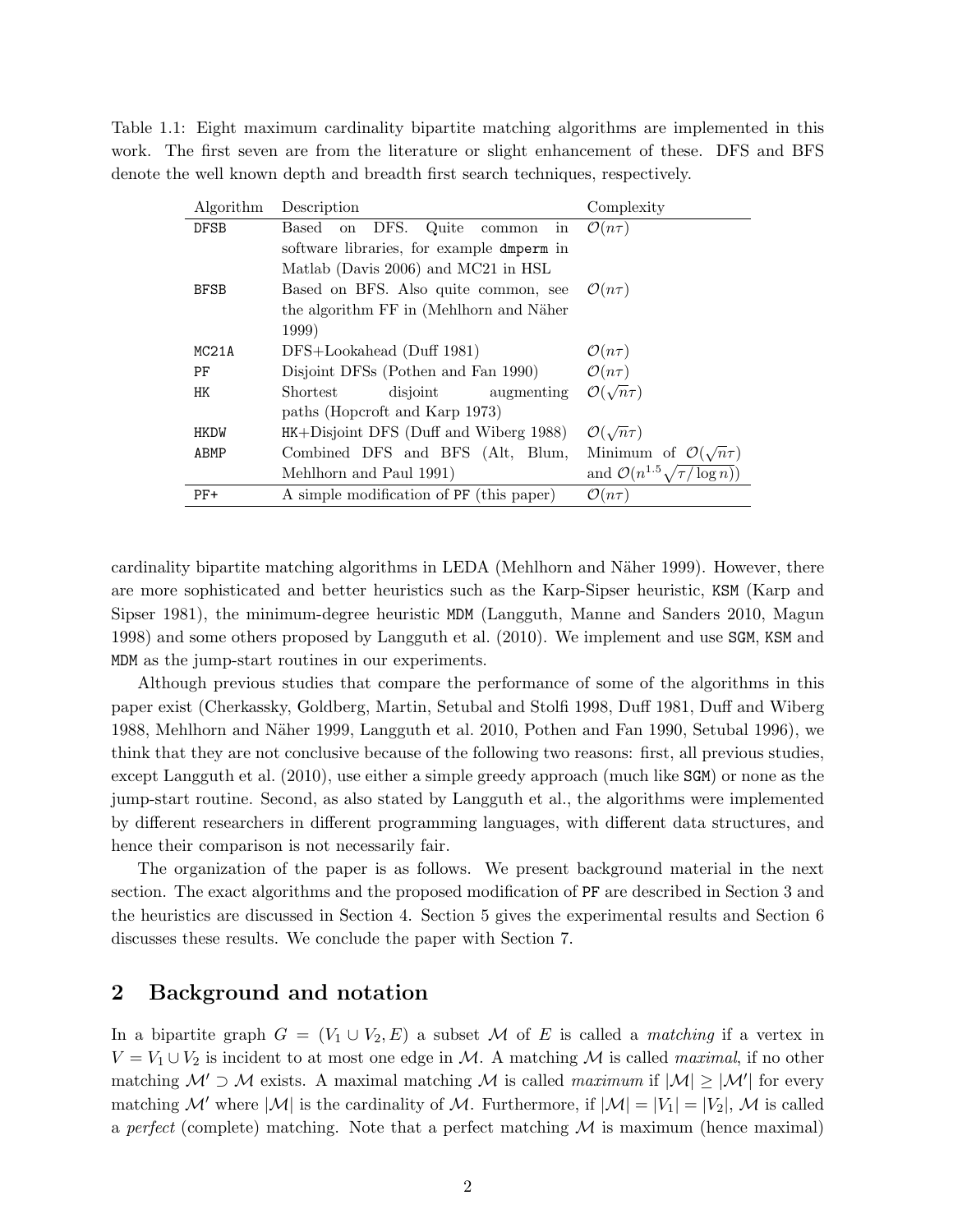and each vertex in V is incident to exactly one edge in  $\mathcal M$ . The *deficiency* of a matching  $\mathcal M$  is the difference between the maximum matching cardinality and  $|\mathcal{M}|$ . A good discussion on matching theory can be found in Lovasz and Plummer's book 1986.

Let M be a matching in G. A vertex  $v \in V$  is matched (by M) if it is incident on an edge in  $M$ ; otherwise, it is unmatched. A path in G is  $M$ -alternating if its edges alternate between those in M and those not in M. An M-alternating path  $\mathcal P$  is called M-*augmenting* if the start and end vertices of  $\mathcal P$  are both unmatched. The following theorem is the underlying principle of the maximum cardinality matching algorithms discussed in this paper.

**Theorem 2.1** (Berge 1957) Let G be a graph (bipartite or not) and M a matching in G. Then  $\mathcal M$  is of maximum cardinality if and only if there is no  $\mathcal M$ -augmenting path in  $G$ .

Following Theorem 2.1, several algorithms have been proposed for the maximum matching problem. Essentially, algorithms based on augmenting paths follow the same pattern: given a possibly empty matching  $M$ , the algorithm searches for an  $M$ -augmenting path  $P$ . If none exists then the algorithm stops since the matching is maximum. Otherwise, the alternating path  $\mathcal P$  is used to increase the cardinality of M by setting  $\mathcal{M} = \mathcal{M} \oplus E(\mathcal{P})$  where  $\oplus$  is the symmetric difference of two sets and  $E(\mathcal{P})$  is the edge set of a path  $\mathcal{P}$ . How they find this augmenting path and other implementation details are what differentiates the algorithms based on augmenting paths, both in theory and in practice.

We use the following notation. The vertex sets  $V_R$  and  $V_C$  are the rows and columns, respectively, of a given  $m \times n$  sparse matrix **A** where without loss of generality  $m \geq n$ . Hence we have  $|V_R| = m$  and  $|V_C| = n$ . For a square matrix, we use n to denote its order. The number of nonzeros in the matrix, or the number of edges in the bipartite graph is denoted by  $\tau$ .

There is a one to one correspondence between a zero-free diagonal in a (permuted) square sparse matrix **A** and a perfect matching in the associated bipartite graph  $G_{\mathbf{A}}$ . Let M be a perfect matching in  $G_{\mathbf{A}}$ . Then one can find an  $n \times n$  permutation matrix **Q** such that  $\mathbf{Q}_{ji} = 1$  iff row i and column j are matched in  $\mathcal M$  so that the matrix  $AQ$  has a zero-free diagonal. If A is not square or M has a cardinality  $\ell < n$ , then one can find two permutation matrices **P** and **Q** which permute the matched rows and columns to the first  $\ell$  positions. After these permutations M becomes a perfect matching for the  $\ell \times \ell$  principal submatrix of **PAQ** and therefore can be used to obtain a zero-free diagonal for that submatrix.

## 3 Matching algorithms based on augmenting paths

We start by mentioning the common data structures for the implementation of the algorithms. The first two structures are for the pattern of the sparse matrix and the matching itself.

In all the algorithms that we review, the pattern of a sparse matrix is stored in either the compressed column storage (CCS) or compressed row storage (CRS) formats, or both. These are well known storage formats for sparse matrices (see, for example, Duff, Erisman and Reid (1986, Section 2.7). Consider an  $m \times n$  sparse matrix **A** with  $\tau$  nonzeros. In CCS, the pattern of **A** is stored in two arrays:

•  $rids[1,\ldots,\tau]$ : stores the row index of each nonzero entry. The nonzeros in a column are stored consecutively.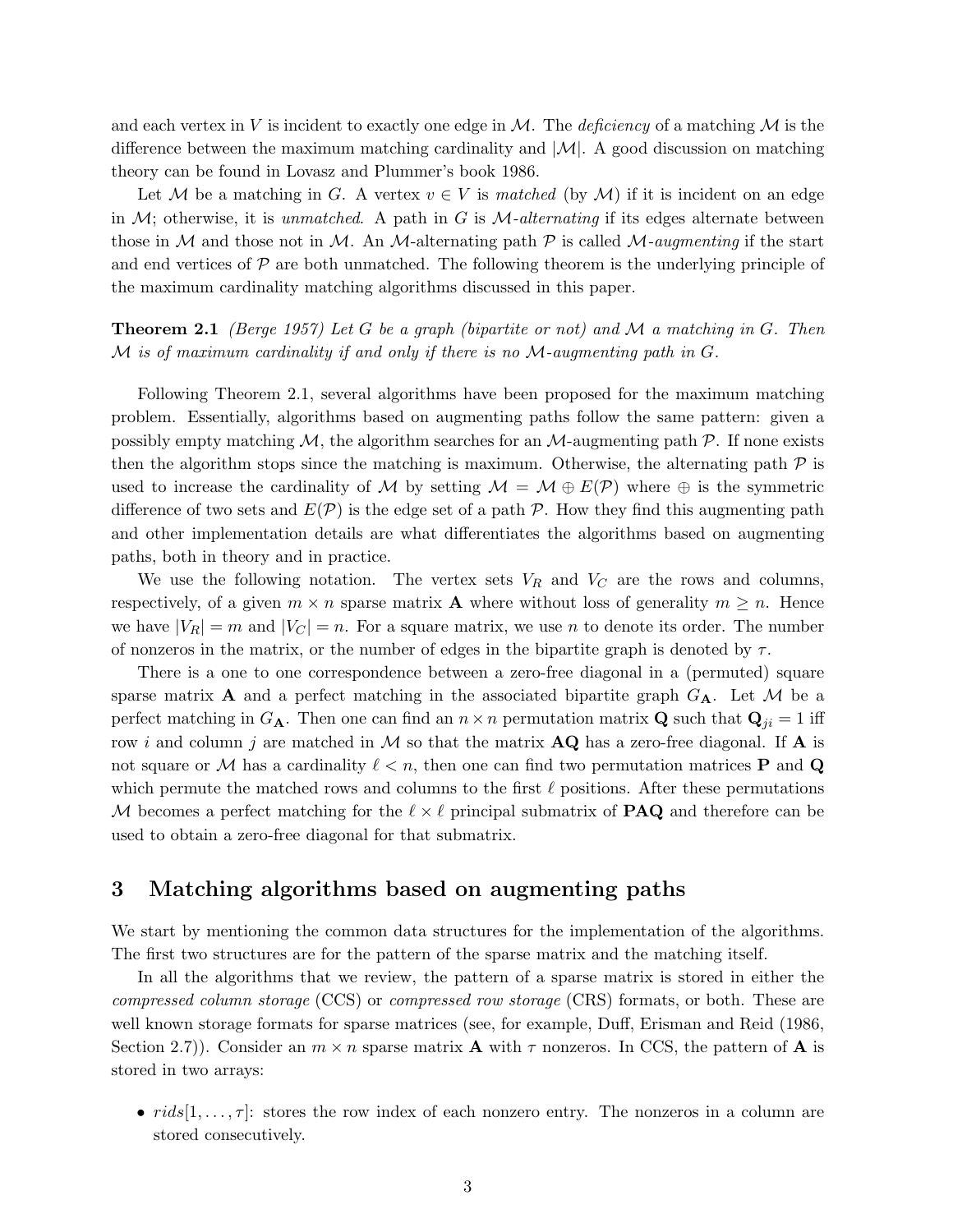• cptrs[1,..., n + 1]: stores the location of the first nonzero of each column in array rids. In particular the row indices of the nonzeros in column j are stored in  $rids[optrs[j], \ldots, optrs[j+1]-1]$ . Note that  $optrs[n+1]=\tau+1$ .

The CRS of a matrix  $\bf{A}$  is the CCS of its transpose and vice versa. In CRS, there are again two arrays *cids* and *rptrs*, with functions similar to those of the above. Both formats may be necessary for an efficient implementation of some of the algorithms. We will specify which storage format is required for each of the eight algorithms that we implement.

The matching is stored in two arrays. The array  $rmatch[1, \ldots, m]$  stores the index of the columns matched to the rows;  $rmatch[i] = j$  if the row i is matched to the column j, otherwise rmatch[i] = -1. The array cmatch[1, ..., n] stores the dual information similarly.

As stated in Theorem 2.1, a matching  $M$  is maximum if and only if there is no M-augmenting path. Maximum cardinality matching algorithms based on augmenting paths exploit this fact and use graph search techniques to find an augmenting path if it exists. These algorithms mainly use depth first search (DFS), breadth first search (BFS) or a combination of these. We will organize the algorithms into these three classes and describe the implementation details.

The way the DFS and BFS procedures are used is also common to all eight algorithms. Both of the search procedures are started from an unmatched row or an unmatched column (depending on the algorithm). Then from a vertex, some of the edges are allowed to be traversed. For example, if a search is started from an unmatched column, then at any column vertex only the edges that are not in the matching are allowed, whereas at any row vertex only a matching edge is allowed, if any. If we reach a row vertex with no matching edge, we have found an augmenting path. During a search with DFS or BFS, each vertex is visited only once, hence the search constructs a tree containing alternating paths and possibly, an augmenting path. Such a tree is called an alternating search tree.

For maximum transversal algorithms, a desired property is *robustness*. We call an algorithm robust if its performance is not highly sensitive to permutations of the input graph. A permutation only relabels the vertices of a graph and therefore it affects only the order in which the vertices are visited. In such cases, the running time of the algorithm should not drastically change. We provide the following table for the matrix *Hamrle3* from the University of Florida sparse matrix collection. We run the eight algorithms on the matrix itself and on random permutations of it. We investigate three types of random permutations: rows are permuted (PA), columns are permuted  $(AQ)$ , both rows and columns are permuted  $(PAQ)$ . For a robust algorithm, the run time should not change dramatically (the original matrix does not seem to have a particular structure, such as a zero-free diagonal). However, as seen in the table below, quite amazingly almost all the algorithms are highly sensitive to the permutations, with PF+ and HKDW more robust than the others.

| permutation DFSB BFSB MC21A PF PF+ HK HKDW ABMP         |  |                                                                                                 |  |  |  |
|---------------------------------------------------------|--|-------------------------------------------------------------------------------------------------|--|--|--|
| $\mathbf{A}$                                            |  | $\vert$ 293.7 127.5 5.5 0.1 2.7 0.9 0.3 50.6                                                    |  |  |  |
| AQ.                                                     |  | $\begin{array}{cccccc} & 321.4 & 22.7 & 256.0 & 106.2 & 11.0 & 77.4 & 48.0 & 255.9 \end{array}$ |  |  |  |
| PA                                                      |  | $\begin{array}{cccccc} \n695.1 & 219.9 & 346.1 & 19.9 & 18.8 & 4.3 & 3.4 & 19.8 \n\end{array}$  |  |  |  |
| <b>PAQ</b>   340.3 83.3 138.1 55.1 51.0 111.0 69.6 79.8 |  |                                                                                                 |  |  |  |

The execution times given in the table are the averages for ten different random permutations (for example the times in row  $\bf{AQ}$  of the table correspond to the average run time for ten different column permutations). Further experiments of this sort can be found in Section 5. Notice that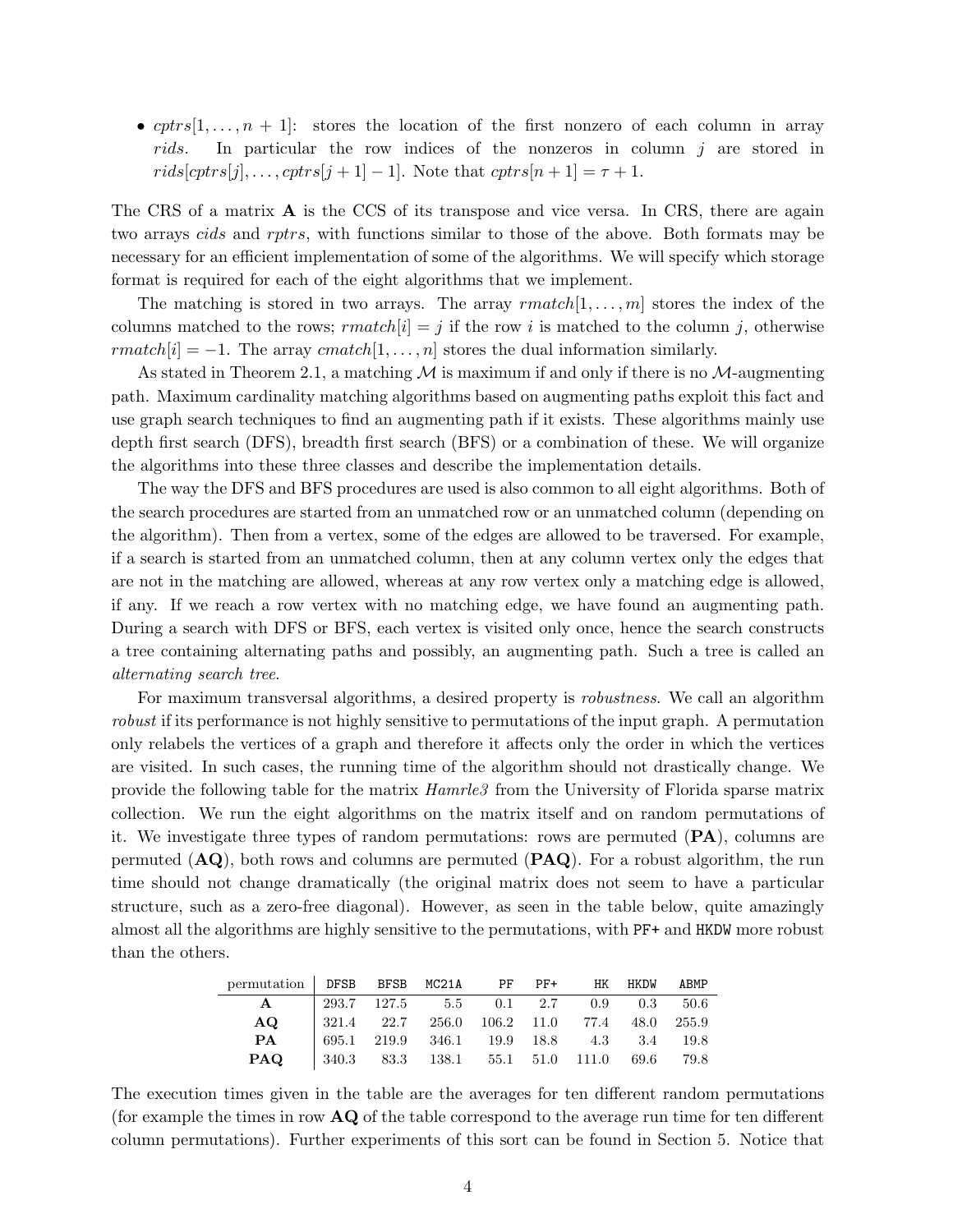any of the eight algorithms can be made robust by permuting each input randomly. A competitor who knows the permutation to be applied can nullify the effect of this mechanism by applying the inverse of the permutation beforehand. Furthermore, we observed that the algorithms perform worse on permuted matrices. Hence it is also unlikely that such a modified algorithm could be efficient in practice. Clearly, one therefore prefers an efficient algorithm which is also robust. Hence, when we refer an algorithm as robust, we also assume that it is relatively efficient.

## 3.1 Algorithms based on breadth-first search

BFS based algorithms can be implemented to start either from the columns or the rows. We choose to start from the columns as we are assuming, without loss of generality, that there are less columns than rows. If this is not the case, we can work with the transposed matrix.

In a BFS based matching algorithm, BFSB, the unmatched column vertices are processed in a particular order (normally from 1 to  $n$ ). While processing an unmatched column vertex  $c$ , a BFS is started from c to find an unmatched row while building the corresponding alternating tree. If an unmatched row r is found (one with the shortest distance to the column vertex  $c$ ), the matching is augmented using the unique alternating path between  $c$  and  $r$  in the alternating search tree, and the algorithm proceeds to the next unmatched column vertex. If the BFS terminates without finding an unmatched row, then the starting column vertex  $c$  remains unmatched and there is no perfect matching. The algorithm then proceeds to the next column to start a BFS. Figure 3.1 shows a sample search tree where the root is an unmatched column c. For this example, the BFS stops when the unmatched row  $r$  is found with the corresponding augmenting path  $c, r_3, c_3, r_6, c_6, r$ . The levels of the vertices (their depth in the search tree) are also given in Figure 3.1.



Figure 3.1: A BFS tree constructed from finding alternating paths from an unmatched column vertex c. The edges in the matching are shown as thick lines and those that do not belong to the tree are shown as dashed.

To implement BFSB, we need a queue of size n and another array of size m to mark the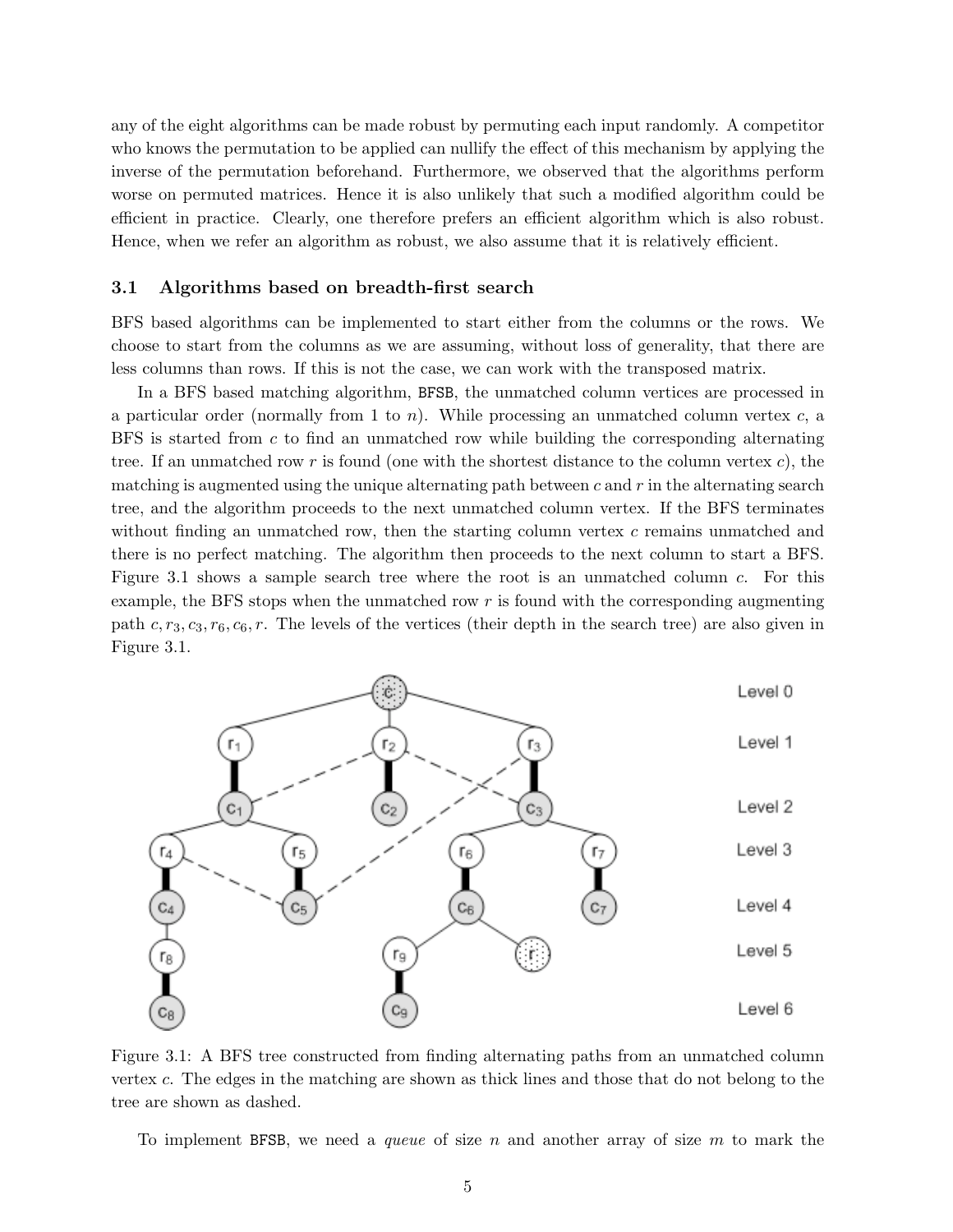rows as *visited*. Note that, since we begin with an unmatched column c, we only put columns in the queue. This works because of the nature of an alternating tree. That is, we enqueue an unmatched column c at the beginning and repeat the following until the queue is empty or an augmenting path found: we dequeue a column  $c_i$  and traverse all of its adjacent rows. For each row  $r_j$  in this set, if  $r_j$  is unmatched we use the corresponding augmenting path to increase the size of the matching and stop the current search process. Otherwise, if  $r_j$  is matched and unvisited, it is marked as visited, i.e., the corresponding entry of the visited array is set to the id of c, and the column matched to  $r_j$  is enqueued. This process is called a BFSB phase; and for each unmatched column  $c$  in the matrix, this phase is repeated consecutively so the efficiency might depend on the ordering of the columns. Since the complexity of a phase is  $\mathcal{O}(\tau)$ , and since there are *n* columns, the total time complexity of the algorithm is  $\mathcal{O}(n\tau)$ .

The queue and visited arrays are sufficient to perform a BFS from an unmatched column c. However, when an augmenting path is found, we need to find the path by going backwards in the tree. To be able to do this efficiently, we also use another array of size  $m$  to store the parent column for the visited rows in the search tree. Hence, in addition to the space used to store the matrix structure and matching information, an efficient implementation of the BFS based algorithm requires  $n + 2m$  more space. Note that for the BFS, we only need to reach the adjacent rows of the columns. Hence storing the matrix only in the CCS format is sufficient for this algorithm.

In our implementation, we incorporated a *pruning heuristic* (also implemented in practice by Setubal  $(1996)^1$ ) which may reduce the execution time when the matrix is rank deficient, i.e., when the corresponding graph does not contain a perfect matching. When a BFS is unsuccessful, we can prune all rows and columns visited during this BFS so that any future BFS will not visit them. This pruning is possible since the edges in the alternating search tree cannot be modified by any further augmentations—there is no augmenting path passing through these vertices. Note that the array queue is of size n. Hence we have enough space to keep all of the visited columns during a search. We do not put rows into the *queue* since for a row, we can use only the matching edge. Therefore, after an unsuccessful BFS, we can prune these columns and their matched rows. To prune a row, we set its visited entry to  $n + 1$  and do not visit such rows during subsequent BFSs.

To guarantee that a vertex is visited only once during a BFS, we modify the corresponding entry in the *visited* array (similar techniques are quite common in sparse matrix folklore). That is, when the algorithm is searching for an augmenting path for an unmatched column  $c_i$ , if a row r is visited we set visited(r) = i and visit a row r only if visited(r) *. Hence we initialize the* visited array once before starting the BFSs so that visited(r) =  $-1$  for all  $r \in V_R$ , and do not reset it for every BFS.

The additional space required by the matching algorithm can be reduced to  $n + m$  by using the *parent* array to check if a row has been visited. A straightforward implementation achieves that by resetting the *parent* array to  $-1$ . On the other hand, a different approach avoids the reset operation after each augmentation and uses a distinct value for each BFS from the unmatched columns. A simple implementation of this approach assigns the parent column of a row  $r$  as parent(r) =  $c' + n \times i$  where  $c' \in \{0, ..., n-1\}$  is equal to  $c - 1$  for the c th column and i is

<sup>&</sup>lt;sup>1</sup>We do not know if the BFS algorithm used in Langguth et al. (2010) employs a pruning scheme since the algorithm is not public and not described in detail.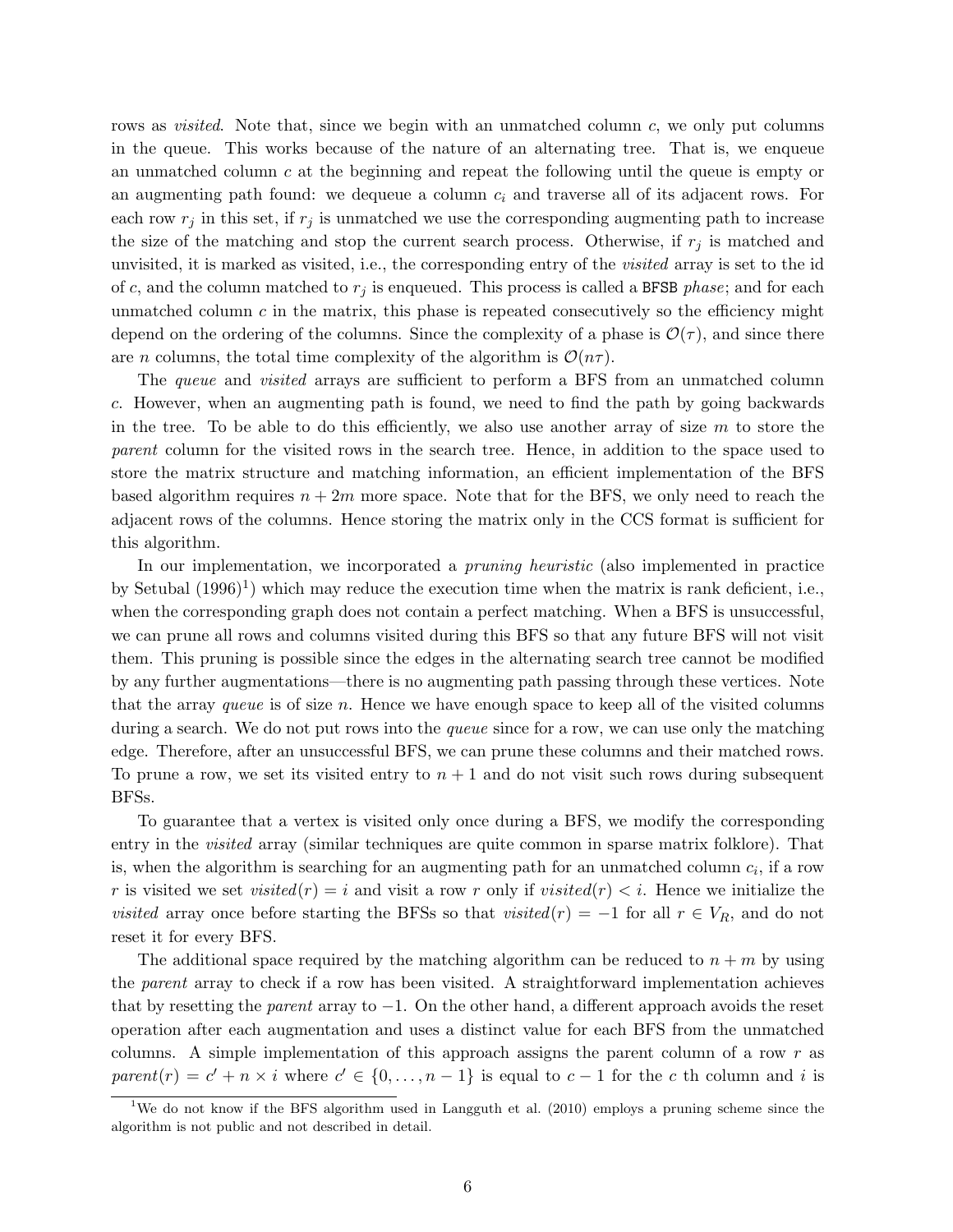the number of augmentations done so far. Note that these calculations can result in overflows if not implemented carefully. Hence to check if a row  $r$  is visited or not, it is sufficient to check if  $|parent(r)/n|=i$  or not, and the id of the parent column can be obtained by  $parent(r) \mod n+1$ 1. Note that such techniques can be used in practice to reduce the memory requirement of the algorithms described in this section. However, these techniques may slightly increase the execution times; we favour the run time in our implementations and so do not incorporate these memory optimizations.

#### 3.2 Algorithms based on depth-first search

DFS based algorithms are similar to the BFS based ones. As such, DFS based algorithms can be implemented to start either from the columns or the rows. We again choose to start from the columns; if there is a preference to start from the rows, the matrix can be transposed for the following discussion.

In a DFS based matching algorithm, the unmatched column vertices are processed in a particular order (normally from 1 to n). For each unmatched column, a DFS is initiated and when a column  $c$  is visited, the search path is extended with the next unvisited row of  $c$  whereas when a row r is visited, the search path is extended with the column matched with r. If such a column does not exist, i.e., if r is unmatched, then the search has found an augmenting path. During the DFS, we store the columns of the current path in a *stack* of size n. When the path cannot be extended any longer, i.e., when all of the rows of the last column  $c$  in the *stack* have been visited by the current DFS, we remove  $c$  from the stack and continue with the previous entry on the stack. We repeat this process until an augmenting path is found or the stack is empty. This process is called a DFS phase. Figure 3.2 shows the search tree constructed by the vertices and edges used in a DFS initiated from the unmatched column c in the graph of Figure 3.1. Note that, in Figure 3.2, after  $c_1$  is visited, before  $r_5$ , all of the nodes under alternating subtrees rooted at  $r_2$  and  $r_4$  are visited. Similarly, after  $c_6$  is visited, the augmenting path to r is not found before visiting  $r_9$  and  $c_9$ .

To implement a DFS based algorithm, in addition to the stack, we need another array of size m to mark the *visited* rows. We also use an array *lastrow* of size n to keep a pointer to the last visited row of each column during a DFS. With this array, when looking for an unvisited row of the current column c, we start the search from position  $(lastrow(c) + 1)$  in c's adjacency list. This allows us to avoid multiple scans of adjacency lists. We reset  $\ell$  *lastrow* $(c)$  each time we put a column c into the stack. With this approach, each edge is scanned just once during a phase. Hence each DFS has  $\mathcal{O}(\tau)$  complexity and the overall complexity is  $\mathcal{O}(n\tau)$ . Note that when an unmatched row  $r$  is found in a DFS phase, the columns of the corresponding augmenting path from  $c$  to  $r$  are already in the stack in the reverse order. Therefore, unlike BFSB, we do not need to care about storing information to go backwards in the search tree for augmentation. Hence our implementation requires  $2n+m$  additional space (or 2n since one can use a technique similar to that in Section 3.1 and use *lastrow(c)* to check if the row r, matched with column c, has been visited or not). Note that for a DFS, we only need to reach adjacent rows of the columns. Hence storing the matrix in the CCS format is sufficient for this algorithm.

Similar to the BFSB algorithm, we do not reset the visited array after each DFS. Also, the pruning heuristic of Section 3.1 is implemented by putting each popped column to the end of the stack and using this part of the stack to prune the rows matched with these columns by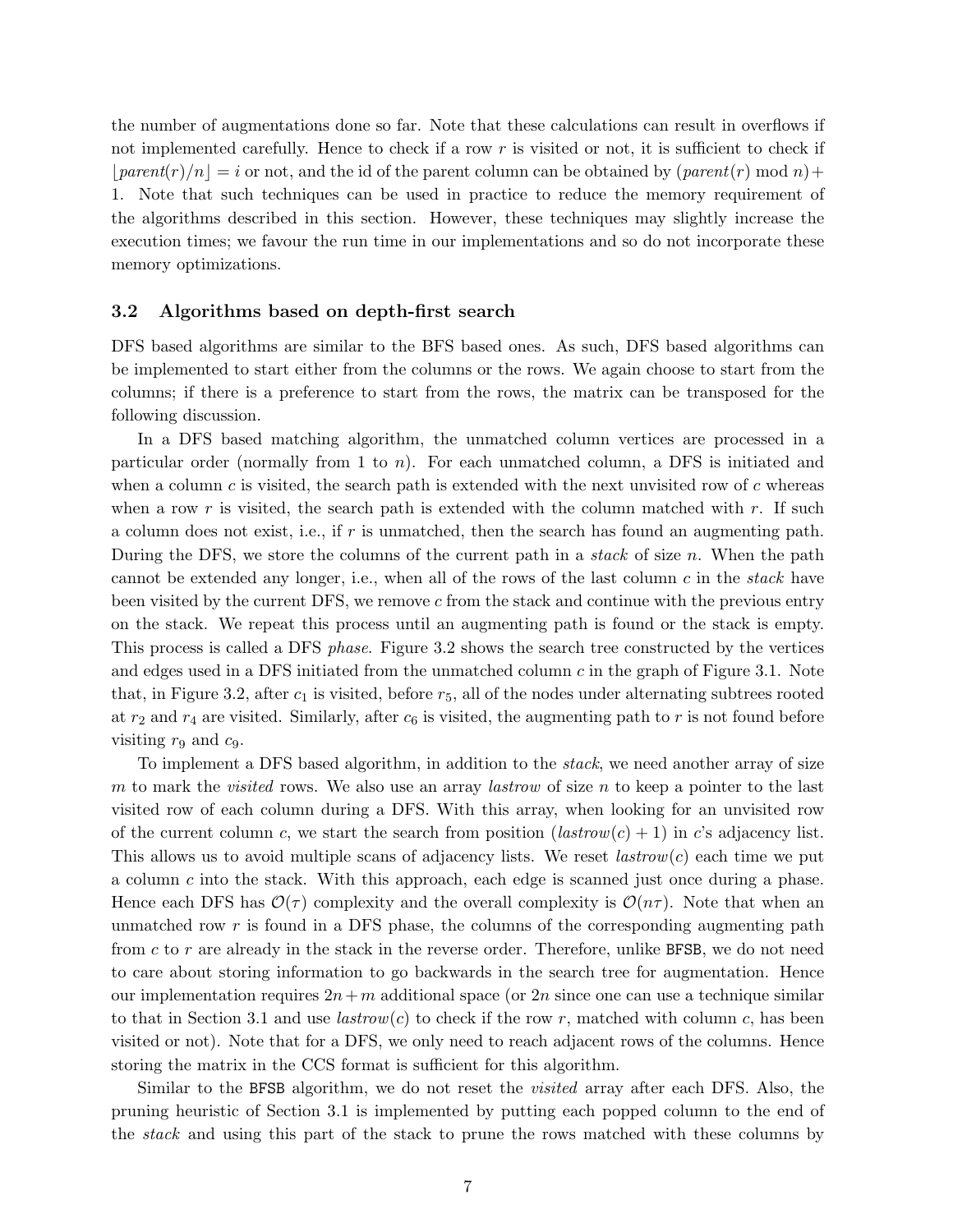

Figure 3.2: A DFS tree constructed while searching for an augmenting path from an unmatched column node  $c$  in the graph shown in Figure 3.1. Matching edges are shown with thick lines, where the edges between columns and already visited rows are shown as dashed.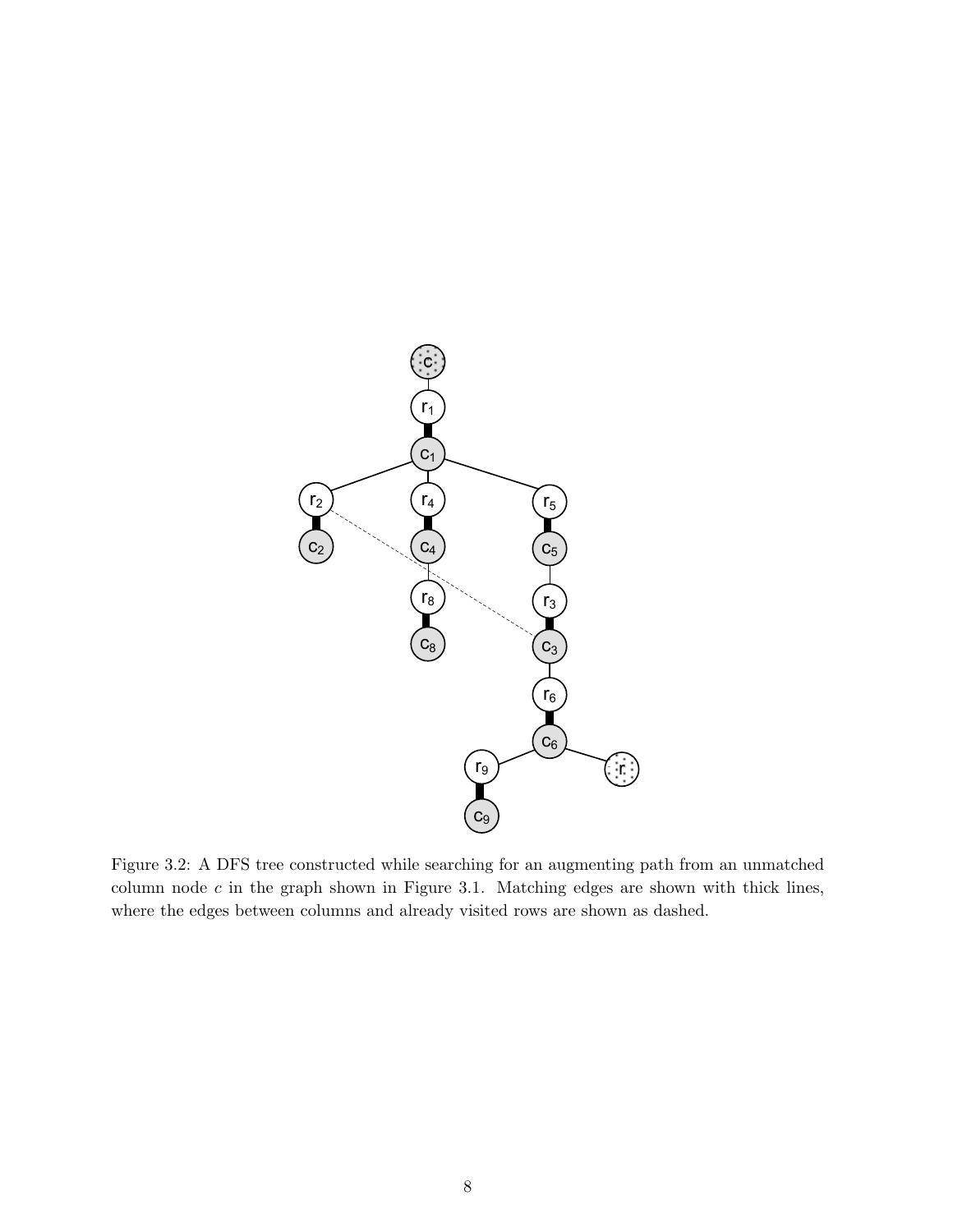modifying their visited entries. We adapt the same ideas for avoiding resets and pruning rows for the other DFS based or hybrid algorithms in this section.

## **3.2.1** MC21A: Duff's algorithm

MC21A is a DFS based algorithm with an enhancement on the search process (Duff 1981). Note that, in DFSB, the rows adjacent to a column are visited according to their order in the adjacency list, even if there is an unmatched row among them. In order to reach that unmatched row to find an augmenting path, a pure DFS based algorithm may need to explore a large part of the graph and hence may be very costly. To alleviate this problem, a mechanism called *lookahead* is used (Duff 1981, Gustavson 1976, Pothen and Fan 1990). With this mechanism, when a column c is visited, the algorithm first checks if c has an unmatched row  $r$  in its adjacency list, and if there is one, it uses the corresponding augmenting path. Otherwise, it continues with the usual DFS process.

For the *lookahead* mechanism, we use an array of size n to store the last checked row in the adjacency list of each column, initially pointing to the start of the adjacency list. When a column c is visited during the course of the overall algorithm (not a phase),  $look ahead(c)$  is incremented until an unmatched row is found or the end of the adjacency list is reached. The first case results in an augmenting path, and the second case tells the algorithm that lookahead for column  $c$ is no longer needed. Note that DFSs passing through a column  $c$  will proceed as usual. The key observation is that a matched row will remain matched during the course of the algorithm. Lookahead therefore adds at most  $\mathcal{O}(n + \tau)$  time to the algorithm. Hence the complexity of MC21A is the same as that of DFSB which is  $\mathcal{O}(n\tau)$ , although *lookahead* improves the run time significantly.

Note that we also use the pruning heuristic described in Section 3.1 which is not a part of the original implementation of MC21A by Duff (1981).

In addition to the space used to store the matrix structure and matching information, MC21A requires  $3n + m$  additional space for the arrays stack (size n), visited (size m), lastrow (size n) and *lookahead* (size  $n$ ). For this algorithm, we only need to access the rows adjacent to a column. Hence storing the matrix in the CCS format is sufficient.

#### 3.2.2 PF: Pothen and Fan's algorithm

PF is similar to MC21A: it initiates DFSs from unmatched columns, uses a lookahead mechanism in DFSs, and visits a vertex at most once in each phase. The only difference lies in the definition of a phase. An MC21A phase is simply a DFS from an unmatched column. On the other hand, a PF phase performs a maximal set of vertex disjoint DFSs each starting from a different unmatched column. Each DFS in a phase can visit only vertices that are not already visited in the phase. Hence, whereas the total number of DFSs in MC21A is n, each potentially taking  $\mathcal{O}(n + \tau)$  time, the number of DFSs in a single phase of PF can be n, which still takes  $\mathcal{O}(n + \tau)$  time. In our implementation, we maintain an array containing the unmatched columns and, if the DFS initiated from a column  $c$  is successful, we remove  $c$  from the *unmatched* array. Otherwise,  $c$ stays in the list and a DFS is initiated from it in the next phase.

To find the matching with maximum cardinality, PF executes several phases with a reduced set of unmatched columns until no augmenting path is found in a phase. In the worst case, there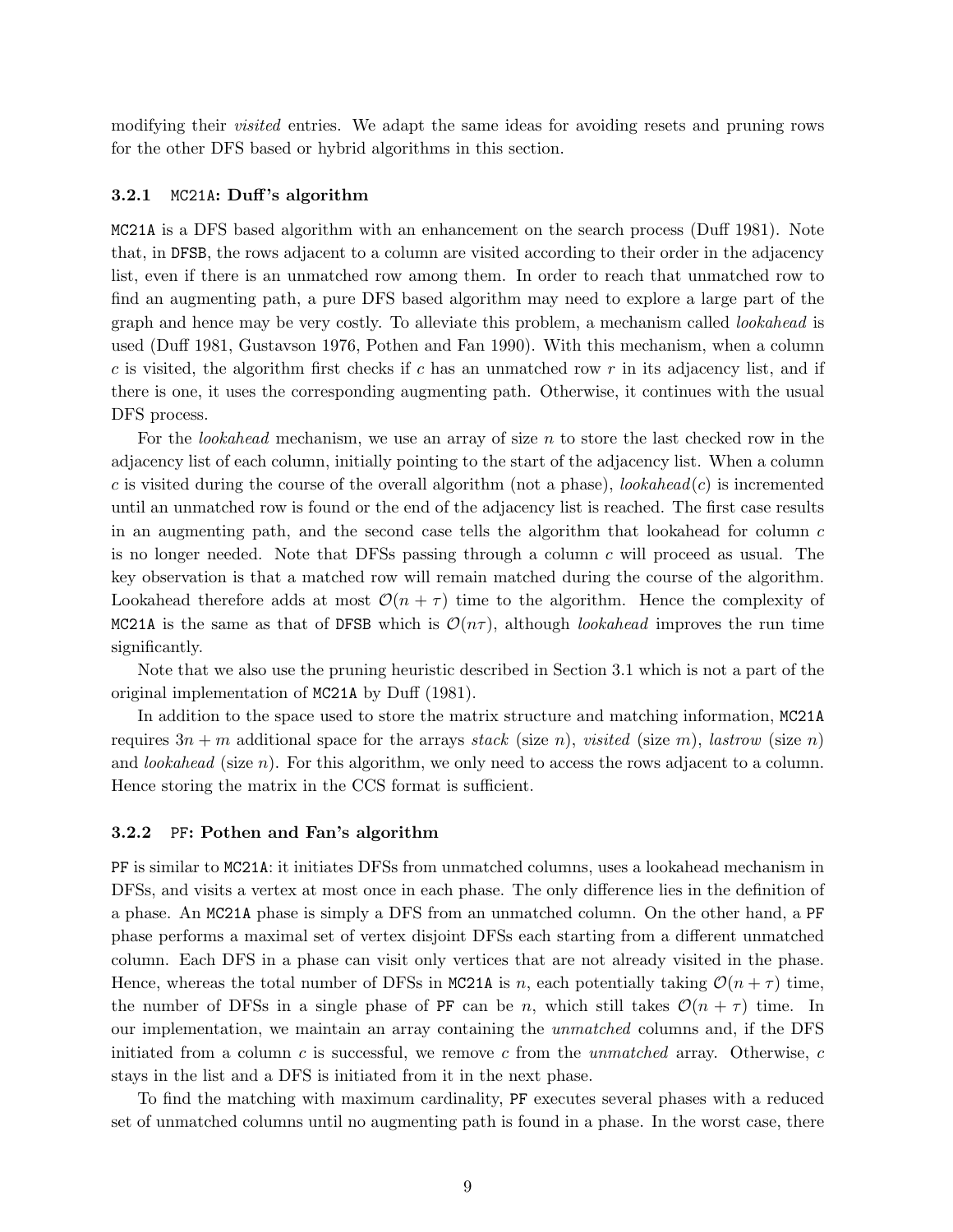will be one augmentation in each phase and hence  $n$  phases. Since a vertex is visited just once in a phase, the complexity of each phase is  $\mathcal{O}(\tau)$ , and the overall complexity is  $\mathcal{O}(n\tau)$ . Similar to MC21A, the lookahead entries initially point to the start of the adjacency list for each column, and they do not need to be reset again. Hence the total complexity of the lookahead is again  $\mathcal{O}(\tau)$  which does not change the overall complexity.

Note that in BFS or DFS based algorithms with the traditional phase definition as in MC21A, when a search for an unmatched column  $c$  is unsuccessful, it implies that  $c$  will remain unmatched in the maximum matching at the end. However, in  $PF$ , an unsuccessful search from a node c does not prove the nonexistence of an augmenting path for c since, in a phase, the search is restricted to use only the vertices that are not visited by the previous searches performed in this phase. Hence the algorithm stops when all the DFSs in a phase are unsuccessful. With a similar reasoning, when a DFS is unsuccessful, we cannot prune the rows visited by the current DFS. Before doing that, we need to check whether all the previous DFSs in the current phase were unsuccessful. If this is the case, we can employ the pruning process as in  $MC21A$  and also remove a column c from the unmatched array when the DFS from  $c$  is unsuccessful. We incorporated this pruning mechanism in our implementation of PF as it entails only a little overhead. The original implementation by Pothen and Fan (1990) does not use this mechanism.

Similar to MC21A, PF can be implemented by using  $3n + m$  more space for the arrays stack (size n), visited (size m), lastrow (size n), and lookahead (size n). In addition to these, we use an array unmatched (size  $n$ ) to keep track of the remaining unmatched columns after each PF phase. Note that an implementation that uses the stack memory to store unmatched columns is straightforward. However, this may increase the execution time slightly, and we again choose performance over memory and use this additional array. Hence the total memory requirement of our implementation is  $4n + m$ . PF only needs to access the adjacent rows of the columns. Hence storing the matrix in the CCS format is sufficient.

## 3.2.3 PF+: a modification of PF

We have found PF to be efficient in practice, except that it is sensitive to row and column permutations. To make it less sensitive to permutations we propose a simple modification. This modification usually improves the performance of PF and increases its robustness; in some cases it results in remarkable speedups, and in all cases the overhead is negligible.

The modification we propose is to change the order of visiting the rows in the adjacency lists of columns and to apply an alternating scheme. To implement PF+, we count the number of PF+ phases and, during the DFSs in an odd numbered phase, we traverse the adjacency list of a column from left to right whereas, during an even numbered phase, we scan the adjacency lists in the reverse order, i.e., the last row in the adjacency list is the first one to be investigated by the DFSs. The purpose of this modification is to treat each row in an adjacency list fairly in order to spread the search more evenly in the graph and to find, hopefully, an unmatched row faster than usual. Note that this modification does not increase or reduce the complexity of PF. Also the other components of the algorithm, that is the pruning scheme, the lookahead scheme (no need to implement two lookaheads for the two visit orders), and the memory requirements are exactly the same in both algorithms.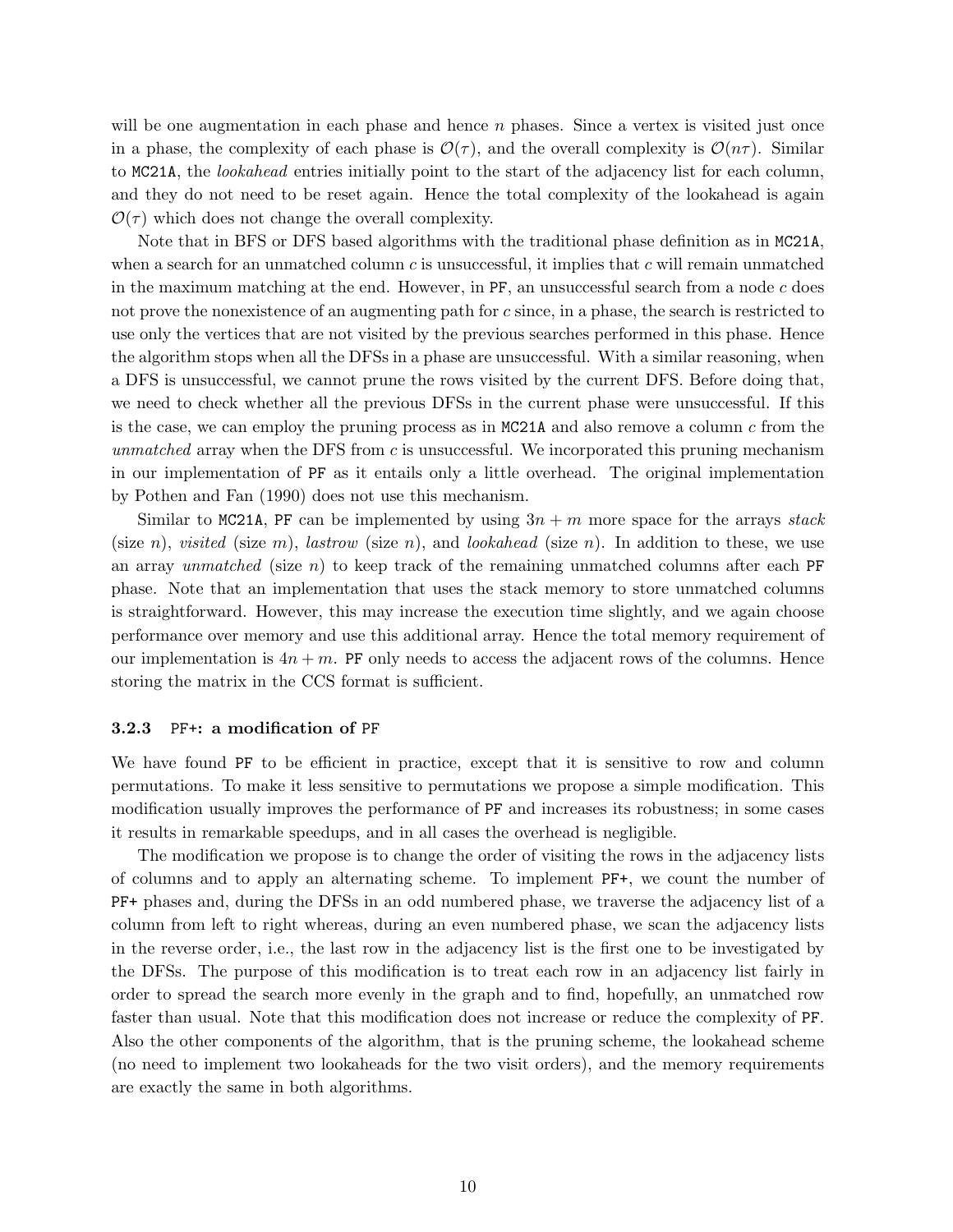## 3.3 Algorithms based on both breadth- and depth-first search

All of the algorithms described so far are based on either BFS or DFS and have a run time complexity of  $\mathcal{O}(n\tau)$ . Here we will describe other algorithms with better worst-case complexities which use DFS and BFS together and the level information of the vertices obtained by the BFSs. Note that the level of a vertex, which is its depth in a BFS tree started from an unmatched column  $c$ , is the shortest alternating path length starting from  $c$  and ending at that vertex.

#### 3.3.1 HK: Hopcroft and Karp's algorithm

HK also organizes the search for augmenting paths into phases (Hopcroft and Karp 1973). In each phase, the algorithm starts a BFS search from all unmatched columns to find a set of shortestlength augmenting paths in the graph. Among those paths, a maximal set of disjoint augmenting paths are found using a restricted DFS, and this set of augmentations are applied to the current matching. The algorithm then continues with the next phase until a maximum matching is found. Hopcroft and Karp proved that a maximum matching is obtained after at most  $\sqrt{n}$  phases and hence HK has a theoretical complexity of  $\mathcal{O}(\sqrt{n}\tau)$ .

A HK phase has two parts. It first starts with a BFS from a fictitious vertex that has all the unmatched columns in its adjacency list. This can be seen as a combined BFS from all unmatched columns, where the queue is initialized with all the unmatched columns. Unlike the original BFS based matching algorithm, the combined BFS in HK is not intended to increase the cardinality of the current matching; it is used to assign level numbers to the vertices. In this scheme, the unmatched columns are on level zero. For level  $\ell$ , the next level  $\ell + 1$  has the set of the vertices in the queue after the last vertex from  $\ell$  is processed. As an example, if level zero contains the unmatched columns, the first level is the set of rows which are adjacent to at least one unmatched column, and the second level is the set of columns matched with a row in the first level. The search process continues until an unmatched row is found at level L and all columns at level  $L-1$ are processed. Note that  $L$  is the shortest augmenting path length in the graph. The rows at level L are stored in a stack.

The second part of a phase of HK uses the level information found by the combined BFS of the first part to find augmenting paths. In the original description of HK (Hopcroft and Karp 1973), an auxiliary graph is constructed explicitly after the combined BFS. This graph contains vertices visited by the combined BFS, and the edges  $(u, v)$  where u and v belong to adjacent levels. After the auxiliary graph is constructed, a DFS is initiated from each unmatched row in level  $L$  such that each vertex in the auxiliary graph is visited once by these DFSs. The DFSs are in the reverse direction, i.e., from level L unmatched rows to level 0 unmatched columns, and they will find a maximal set of length  $L$  augmenting paths in the auxiliary graph. During the search process, while exploring a row, an unvisited column is chosen from its adjacency list (if there is none, the DFS backtracks as usual). On the other hand, while visiting a column, the next visited vertex will be its matched row, if it exists. If not, the current column is unmatched (it is in level 0). Therefore, the DFS is terminated, and the corresponding augmenting path is used to increase the size of the matching. After the DFS terminates (either by finding an unmatched column for the current level L row, or by backtracking until a row at level  $L$ ), another DFS (restricted to avoid visiting the nodes again) is initiated from another unmatched row at level L. Except for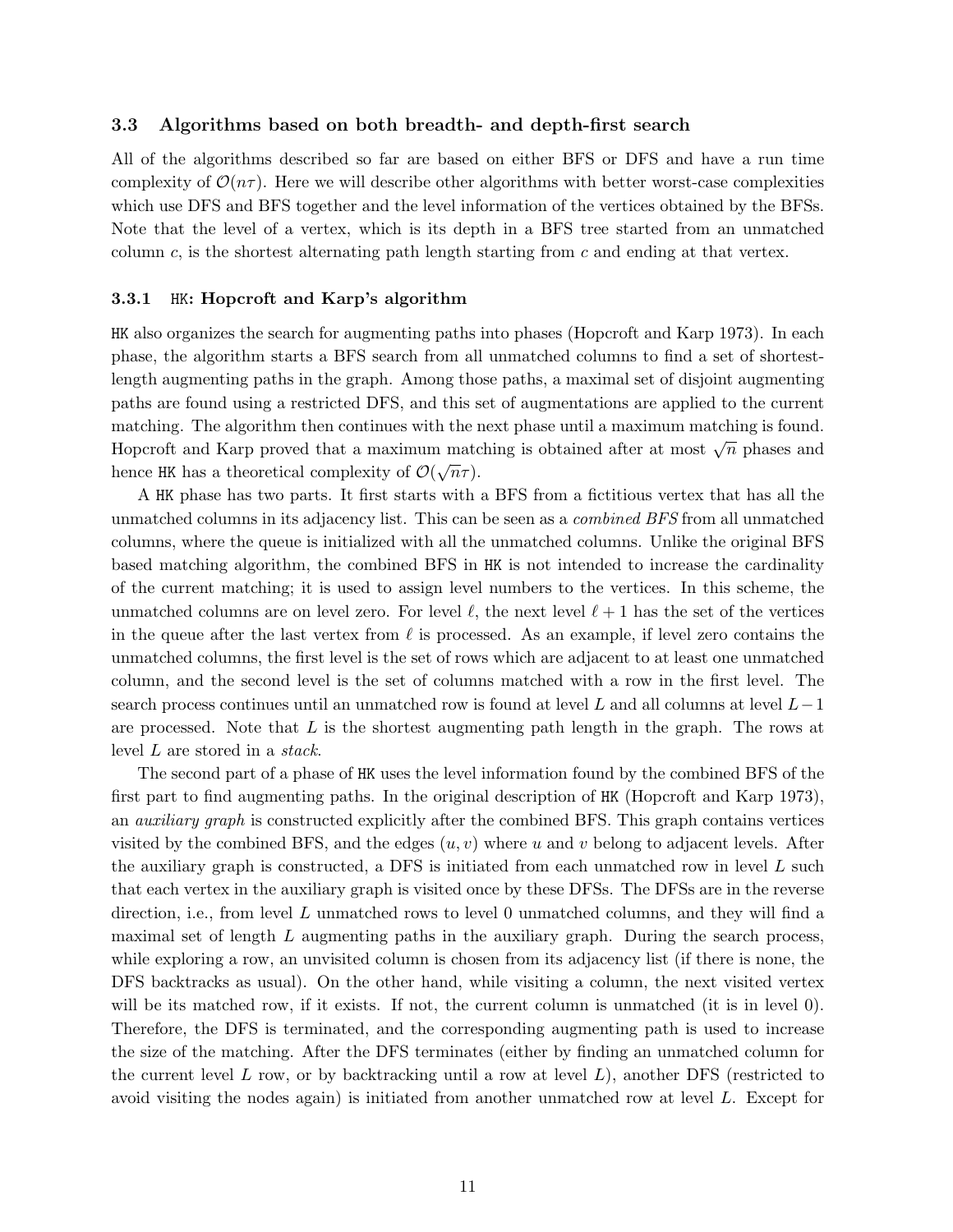initiating the DFSs from the unmatched rows instead of the unmatched columns, the second part of a HK phase is similar to a PF phase where each vertex is visited only once.

As stated above, if a BFS is initiated from an unmatched column c, it will find an unmatched row r where the corresponding augmenting path between c and r is a shortest augmenting path for c. Hence, L, the maximum assigned level in the first part, is the length of the shortest augmenting path with respect to the current matching. Hopcroft and Karp proved the following: (i) for any bipartite graph with maximum matching cardinality  $\delta_{max}$ , if the cardinality of a given matching M is  $\delta_{max} - k$ , there are k vertex disjoint M-augmenting paths; (ii) using a maximal set of vertex disjoint shortest augmenting paths of the shortest length strictly increases the shortest augmenting path length in the graph. These two results are used to demonstrate a time complexity of HK as follows (Hopcroft and Karp 1973): it is obvious that if the cardinality of the maximum matching is smaller than  $\sqrt{n}$ , there will be at most  $\sqrt{n}$  phases. Assume the contrary and let M be the current matching with cardinality  $\delta = \delta_{max} - \sqrt{n}$ . From the first result (i) above, there are  $\sqrt{n}$  vertex disjoint M-augmenting paths. Hence the shortest M-augmenting path length can be at most  $2\sqrt{n} - 1$ . From this and the second result (ii) above, we know that plast religion can be at most  $2\sqrt{n}$ . The run and the second result (ii) above, we know that<br>up to now, we have performed less than  $\sqrt{n}$  phases. Since the current matching has  $\delta_{max} - \sqrt{n}$ pairs, the algorithm will run for at most  $\sqrt{n}$  more phases. Therefore, the total number of phases  $\therefore \mathcal{D}(\sqrt{n})$  for  $\mathbf{m}$ ,  $\mathbf{r}$ is  $\mathcal{O}(\sqrt{n})$  for HK. In each phase, the algorithm executes a combined BFS and some DFSs in which each edge is used a constant number of times. Therefore, the time spent in a phase is  $\mathcal{O}(\tau)$  and the time complexity is  $\mathcal{O}(\sqrt{n}\tau)$ .

The HK algorithm is also interpreted as a variant of Dinic's algorithm proposed for maximum flow problems (see Even and Tarjan (1975) for this interpretation). Even and Tarjan (1975, Theorem 5) proved that if an algorithm uses shortest augmenting paths to increase the cardinality of the matching (as in HK), the total length of all augmenting paths is at most  $\mathcal{O}(n \log n)$ . Note that if an augmenting path based algorithm does not use the shortest augmenting paths there is a possibility that an augmenting path can contain all of the matching edges, and hence the total length of augmenting paths is  $\mathcal{O}(n^2)$ .

As stated above, for the combined BFS, we put all the unmatched columns in a queue of size n at the beginning, start the BFS and stop after processing all the vertices in the first level  $L$ containing an unmatched row. During the combined BFS, we put unmatched level L rows in a stack of size m. Note that the auxiliary graph requires  $\mathcal{O}(\tau)$  memory and a significant amount of time for its construction. For this reason, as also proposed by Duff and Wiberg (1988), instead of an auxiliary graph, we store the level numbers of the columns in a *levels* array of size  $n$  with the maximum level  $L$ , and we use them to restrict the DFSs in the second part to make them stay in the auxiliary graph. Hence, in a DFS when a row is visited in the second part, the next column to be visited will be one of the unvisited columns at the previous level. For the second part, we also use a *nextcol* array of size  $m$  to scan each edge once during the DFSs. Hence, in total, we need  $2n+2m$  memory (stack(m), queue(n), nextcol(m), levels(n)) for an efficient implementation of an HK phase, with its two parts. To be consistent with the previous implementations and for efficiency, we also use a visited array of size  $max(m, n)$ , to check if a row in the first part of a phase and a column in the second part of a phase are visited or not.

For HK, we access both the adjacent rows of the columns and the adjacent columns of the rows. Hence we need to store the matrix in both CCS and CRS formats. We now propose a modification that reduces the storage requirement of HK. Assuming that the matrix is stored only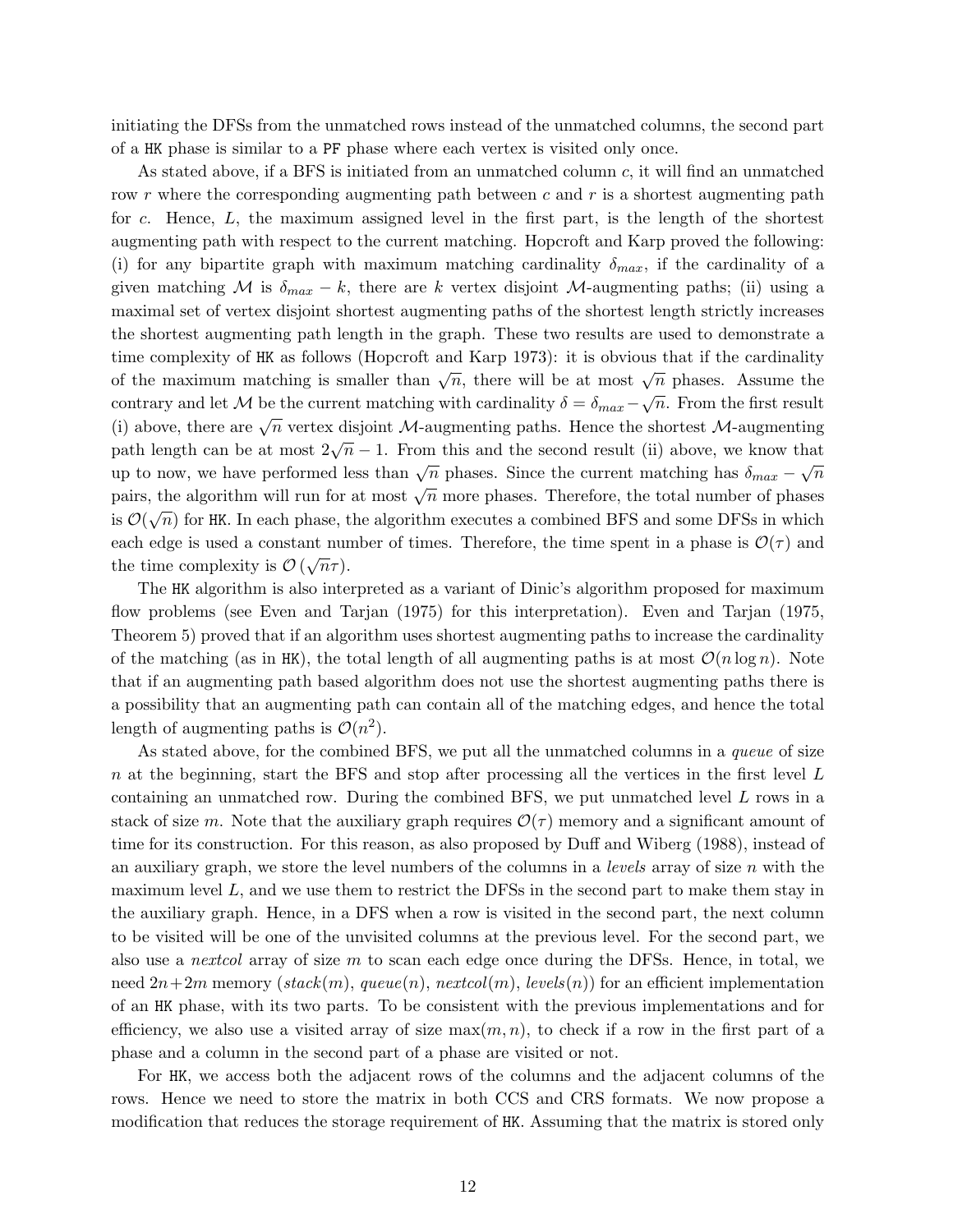in CCS format, in the first part, the combined BFS is executed from the unmatched columns, and the level information is obtained. In this modification, we obtain the level information not for the columns but for the rows, including the unmatched rows at the highest level L. Since we have the level information and the CCS, a DFS can be executed starting from all unmatched columns (instead of rows) ending with the unmatched rows at the highest level. Since this modified second part also finds a maximal set of disjoint shortest augmenting paths, the time complexity of the algorithm remains the same. Although this modification removes the necessity of a CRS, it may also increase the run time slightly. This is because we may now visit some vertices and use some edges in the graph through which we cannot reach an unmatched row at the top level. Therefore, if storage is the main issue, we can use this proposed modification to reduce the storage requirements of HK. Since the performance of the algorithms is our main concern, we do not report on the version of HK optimized for memory in this way.

#### 3.3.2 HKDW: Duff-Wiberg variant of HK

This variant of HK (Duff and Wiberg 1988) adds a third part to a phase of HK. After augmenting the current matching with a maximal set of shortest augmenting paths, a restricted DFS is run from all unmatched rows to find more augmenting paths.

Duff and Wiberg (1988) observed that, in HK, the time spent for the combined BFS in the first part is much more than the time spent for DFSs in the second part. To solve this problem, they proposed to increase the number of augmentations in each phase by using extra DFSs from the remaining unmatched rows. Similar to HK, the algorithm HKDW starts with a combined BFS up to the lowest level  $L$  containing an unmatched row. After that it first initiates DFSs from unmatched level  $L$  rows which only use edges in the auxiliary graph constructed by the combined BFS. Then, in the additional third part, more DFSs are initiated from other unmatched rows. These additional DFSs are not restricted, and they can use all the edges in the original graph (not only those in the auxiliary graph). However, they obey the restriction that a vertex cannot be visited twice in a phase. To achieve this, we use the same visited array and continue to mark the visited columns during these later DFSs. Hence the augmenting paths found by additional DFSs are still disjoint. This corresponds to the modification C4 by Duff and Wiberg (1988) and it will be denoted as HKDW in this paper.

## 3.3.3 ABMP: Alt et al.'s algorithm

This algorithm by Alt et al. (1991) incorporates some techniques used in solving maximum flow problems (Goldberg and Tarjan 1988) into the Hopcroft and Karp's algorithm. It runs in two consecutive stages. In the first stage, a set of augmentations are performed using a sophisticated search procedure which combines BFS and DFS. In the second stage, the algorithm calls HK to perform the remaining augmentations. The key to this algorithm is the search procedure of the first stage. This procedure performs augmentations (which are found by searches from unmatched columns) while maintaining a lower bound on the length of an alternating path from an unmatched row to each vertex.

In the first stage, ABMP combines the BFS and DFS algorithms to increase the size of the matching and to assign an attribute, called level, to each vertex. The level of a vertex is slightly different from the level attribute used in HK. For each vertex with level  $\ell$  in ABMP, the length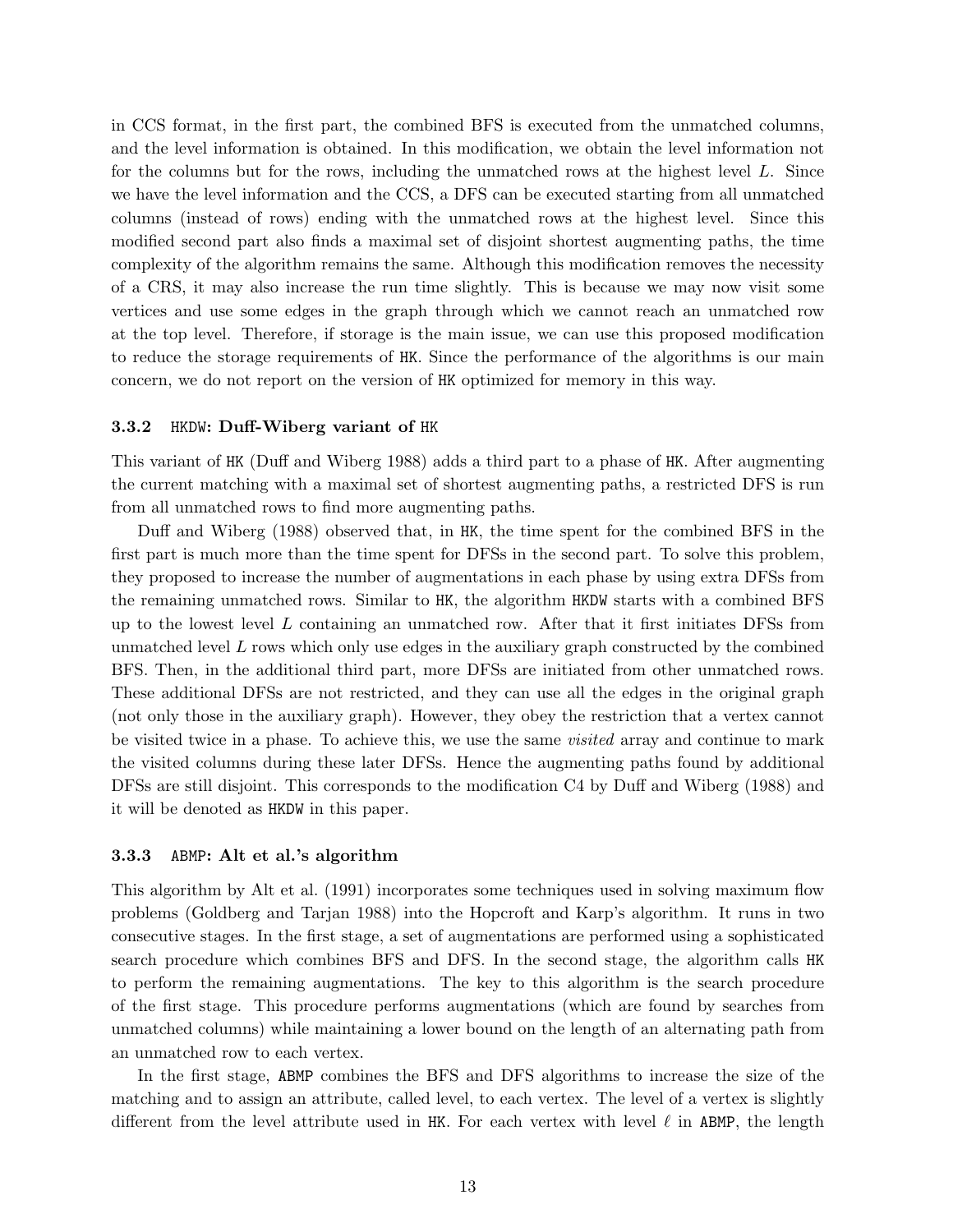of the alternating paths from any unmatched row to v is larger than or equal to  $\ell$ . Hence the level of a vertex  $v$  in ABMP is a lower bound on the length of a shortest alternating path from an unmatched row to v.

At the beginning of this stage, each row and column is assigned to level 0 and 1, respectively. During the course of this stage, all rows have even level attributes; all columns have odd level attributes; and all the unmatched columns are in levels L and  $L + 2$  where  $L \geq 1$  is an integer increasing during the course of this stage. After initializing the levels, DFSs are initiated from unmatched columns in level L. These DFSs use the level information such that after a level  $\ell$ vertex v, only the adjacent vertices in level  $\ell - 1$  are allowed in the current augmenting path. If all such adjacent vertices are visited and  $v$  comes out of the stack before an augmenting path is found, its level is updated and increased by 2. In theory, the first stage continues until the maximum level of an unmatched column is  $\sqrt{\tau \log n/n}$ .

The second stage of the ABMP performs HK as described in Section 3.3.1. In other words, ABMP performs augmentations with a DFS maintaining dynamic level information until a lower bound on the shortest augmenting path length is reached and then switches to HK to obtain the maximum matching.

The authors proved theoretically that maintaining the level information dynamically up to level  $L = \sqrt{\tau \log n/n}$  is cheaper than the BFS plus DFS approach of HK in terms of time complexity. With this bound on  $L$ , for dense graphs, the time complexity of ABMP becomes  $\mathcal{O}(\min(\sqrt{n}\tau, n^{1.5}\sqrt{\tau/\log n})$ . In our implementation, as suggested by Mehlhorn and Näher (1999), the first stage continues until  $L > 0.1\sqrt{n}$  or 50L is greater than number of unmatched columns.

Note that the initial levels are exact if the algorithm starts with an empty matching. That is assuming there is no isolated vertex, the length of the shortest alternating path from an unmatched row to each row and column is 0 and 1, respectively. However, after a good jumpstart routine, using 0 and 1 makes the algorithm slow since, for the DFSs from an unmatched column c, the search will be unsuccessful until the level attribute of  $c$  is equal to the shortest augmenting path length for c. Note that during the course of the first stage, the level attributes are not exact, that is, they are only lower bounds. Hence the DFSs at the beginning, which use wrong level attributes, are always unsuccessful. However, these unsuccessful DFSs are necessary to update the level attributes. But such an update scheme may be time consuming when the difference between the lower bounds and exact values are large. To avoid this problem, as suggested by Setubal (1996), we periodically execute a global update procedure which makes the lower bounds exact. This global update procedure is similar to the combined BFS part of HK, however, it does not stop after the first level containing an unmatched column but continues until the level  $L$  described in the previous paragraph. The global update procedure is run at the beginning once and then rerun when the total number of level updates is n since the last run.

Note that in practice, any algorithm described in this report can be used in the second stage of ABMP to obtain the maximum cardinality matching. As mentioned above, Alt et al. (1991) proposed to use HK to obtain a better overall complexity. Mehlhorn and N¨aher (1999) suggest using BFSB in the second stage. In our experiments, in addition to the original version by Alt et al. (1991), we follow the decision in Mehlhorn and Näher (1999) and implement another version called ABMP-BFS which uses BFSB in the second stage.

In addition to the space used to store the matrix structure and matching information, the first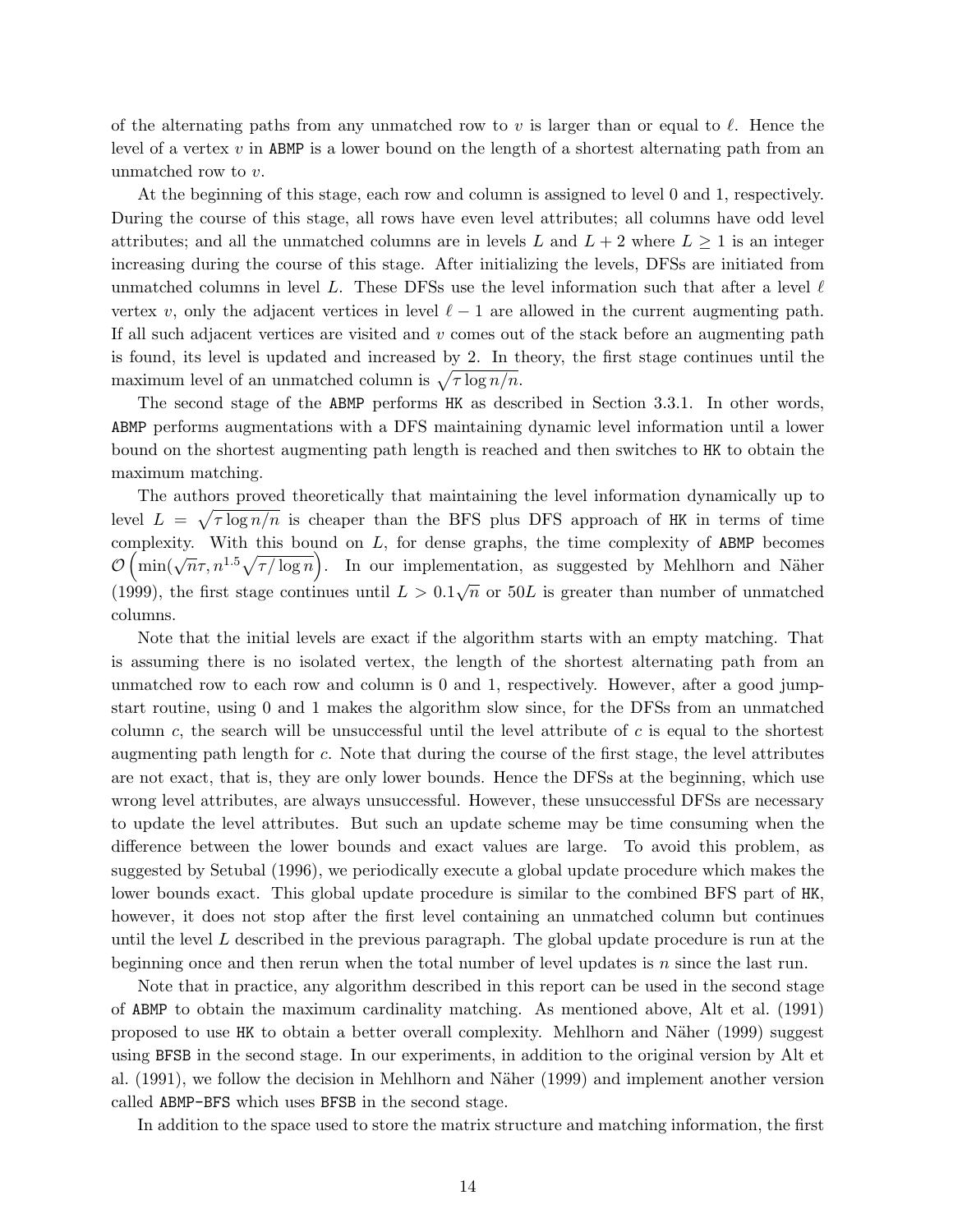stage of ABMP with the global update scheme can be implemented by using  $2n + 2m$  additional space for the arrays queue (size m), visited (size m), lastrow (size n) and levels (size n). For ABMP, we need to access the adjacent rows of the columns and the adjacent columns of the rows. Hence we need to store the matrix in both CCS and CRS formats.

#### 3.4 Other approaches

There are other approaches for the maximum matching problem for bipartite graphs. We do not implement these algorithms but briefly discuss them for completeness. The main reason for not implementing them is that, for practical cases that we are interested in, the time complexity is impromed theoretically (with respect to  $\mathcal{O}(\sqrt{n}\tau)$  of HK) and the algorithms are not practical to compete with the implementation of HK discussed before.

For example, Balinski and González (1991) proposed an  $\mathcal{O}(n\tau)$ -time algorithm based on a special structure known as a *strong spanning tree* (first defined by Balinski (1986) as a spanning tree rooted at a row vertex that has every column vertex of degree one as a child of the root). González and Landaeta (1995) showed that the approach originating from the concept of strong spanning trees is related to the notion of augmenting paths. By using this relation and the ideas in Hopcroft and Karp (1973), González and Landaeta proposed an  $\mathcal{O}(\sqrt{n}\tau)$  algorithm for the maximum matching problem.

A randomized matching algorithm with  $\mathcal{O}(n^w)$  time complexity, where w is the exponent of the best matrix multiplication algorithm is proposed by Mucha and Sankowski (2004). This matching algorithm generates a random adjacency matrix  $A(G)$  from G with random nonzero entries. After that the inverse of the matrix  $A^{-1}(G)$  is computed. Then by using Gaussian elimination, a matching is obtained, and the matching is shown to be a maximum one with a high probability. Note that  $w > 2$  and this approach is not suitable for large sparse graphs on the grounds of memory requirements and numerical difficulties that would arise.

There are randomized algorithms and probabilistic analyses of the maximum matching algorithms. Motwani (1994) analyses the HK algorithm on random graphs (on bipartite and also on standard undirected graphs) in order to characterize the average case behaviour of HK. It is proved that, with high probability, there exists an augmenting path of length  $\mathcal{O}(\log n)$  when the average degree is  $\ln(n)$ . Hence the HK algorithm works, on the average, in  $\mathcal{O}(\tau \log n)$  time with high probability. Later, Bast, Mehlhorn, Schafer and Tamaki (2006) improve this result where the average degree is a large enough constant bigger than or equal to 8.83. The main algorithmic tool is the construction of two alternating trees from the end vertices of an augmenting path; one from a row vertex and another from a column vertex. It has been shown that these trees will meet if their lengths are of size  $\mathcal{O}(\log n)$ . There is a well-known, linear time heuristic called KSM for the maximum matching problem (see the next section). Chebolu, Frieze and Melsted (2010) take the output of this algorithm, try to augment it by searching paths only between a set of unmatched vertices, and then abort to the Algorithm of Bast et al. if those search do not finish off all augmentations. It has been shown that the overall algorithm runs in linear expected time for sparse random graphs.

Another technique is to transform the input graph such that the algorithms would run fast on it. This is exemplified in Feder and Motwani (1995), where the run time complexity of HK becomes  $\mathcal{O}(\tau^*\sqrt{n})$ -time where  $\tau^* = \tau \log(n^2/\tau)/\log n$ . Notice that the run time is  $\mathcal{O}(\tau\sqrt{n})$  for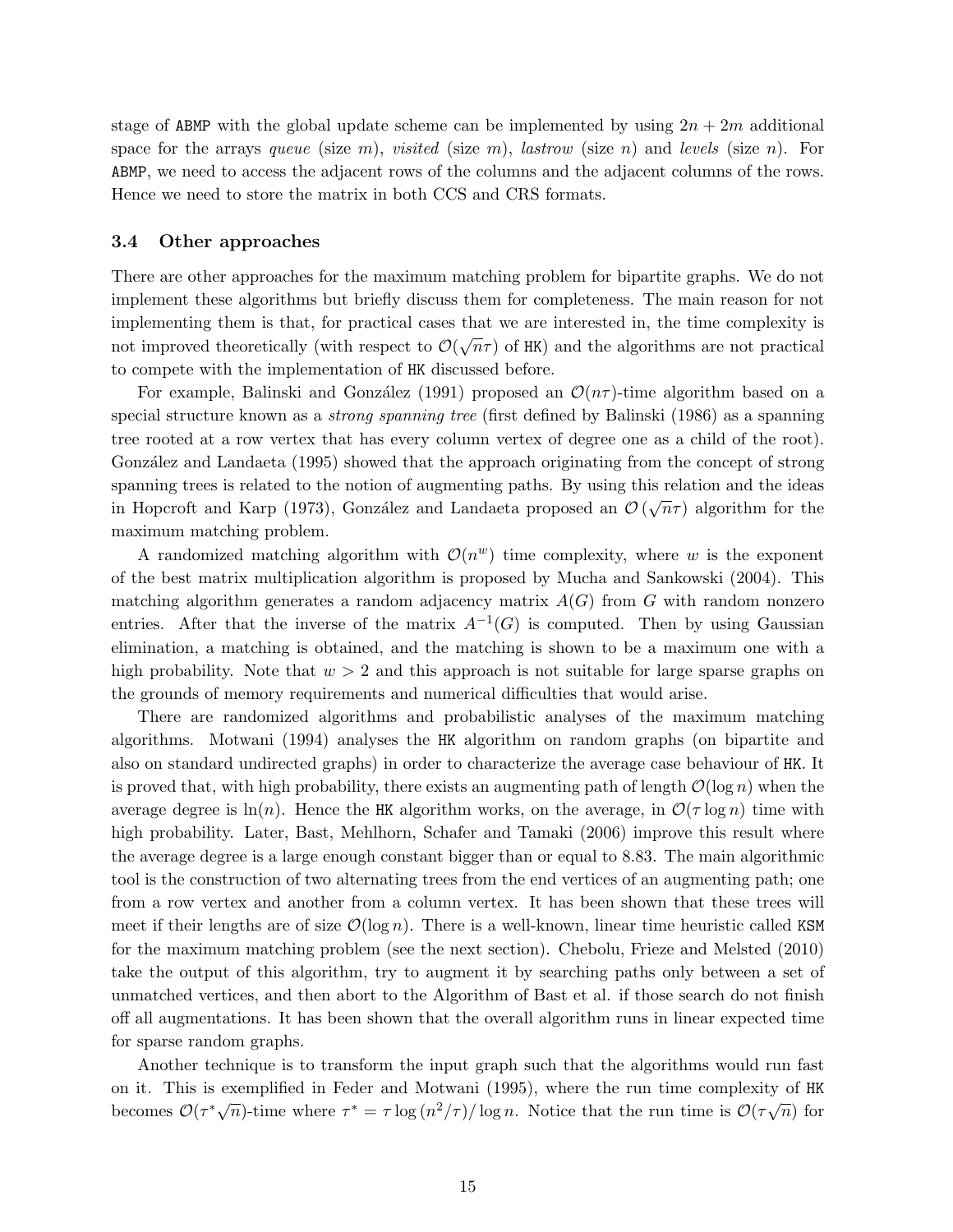practical purposes (when the graphs are sparse) and hence there is no improvement over the standard HK.

A remarkable property of algorithm HK is that it leads to an approximation algorithm for the maximum matching problem. One can use the lemmas and proofs by Hopcroft and Karp (1973) to obtain an  $\mathcal{O}(p\tau)$  time algorithm that finds a matching with cardinality no less than  $\frac{p}{p+1}\delta_{\max}$ . Let us make the run time analysis of HK given in Section 3.3.1 in the reverse order. Let  $p$  be the current number of phases,  $\delta$  be the size of the current matching, and  $\delta_{max}$  is the cardinality of a maximum matching. Then the shortest augmenting path length is at least  $2p + 1$ , as each phase increases this length by at least 2; there are at most  $\frac{\delta}{p}$  vertex disjoint augmenting paths, since we have  $\delta$  matching edges and an alternating path should contain at least p of them. Since each augmenting path increases the cardinality of the current matching by one,  $\delta_{max}$  can be at most  $\delta + \delta/p$ . One can rearrange the inequalities as  $\delta \geq (1 - \frac{1}{p+1})\delta_{max}$  to see the approximation at the end of pth phase. This remark is also made by Gabow and Tarjan (1988, p. 415).

## 4 Some heuristics for the maximum matching problem

Several fast heuristics to jump-start maximum cardinality matching algorithms have been described in the literature (Pothen and Fan 1990, Karp and Sipser 1981, Langguth et al. 2010, Magun 1998, Setubal 1996). Here we discuss three of these heuristics. One of them, although it is the worst one, is probably the most frequently used heuristic in practice. The second one is probably the most theoretically studied heuristic for the maximum cardinality matching problem. Surprisingly, according to our experiments, the last one is the best. These heuristics are experimentally investigated by Magun (1998) and Langguth et al. (2010). We also briefly investigate these heuristics to see their effects on the run time of the algorithms. Modified and extended versions of these heuristics and experimental analysis can be found in Magun (1998) and Langguth et al. (2010).

## 4.1 Simple greedy matching (SGM)

The first heuristic, Algorithm 1, is used by Pothen and Fan (1990) and Duff and Wiberg (1988). In this simple heuristic, each unmatched column is examined in turn and matched with the first unmatched row in its adjacency list, if there is any.

**Data:** A bipartite graph  $G = (V_R \cup V_C, E)$ **Result:** A matching  $M$  $\mathcal{M} \leftarrow \emptyset;$ for each unmatched  $u \in V_C$  do if u is adjacent to an unmatched vertex  $v \in V_R$  then  $\mathcal{M} \leftarrow \mathcal{M} \cup \{(u, v)\};$  $G \leftarrow G \setminus \{u, v\}$ end end return  $\mathcal{M}$ ;

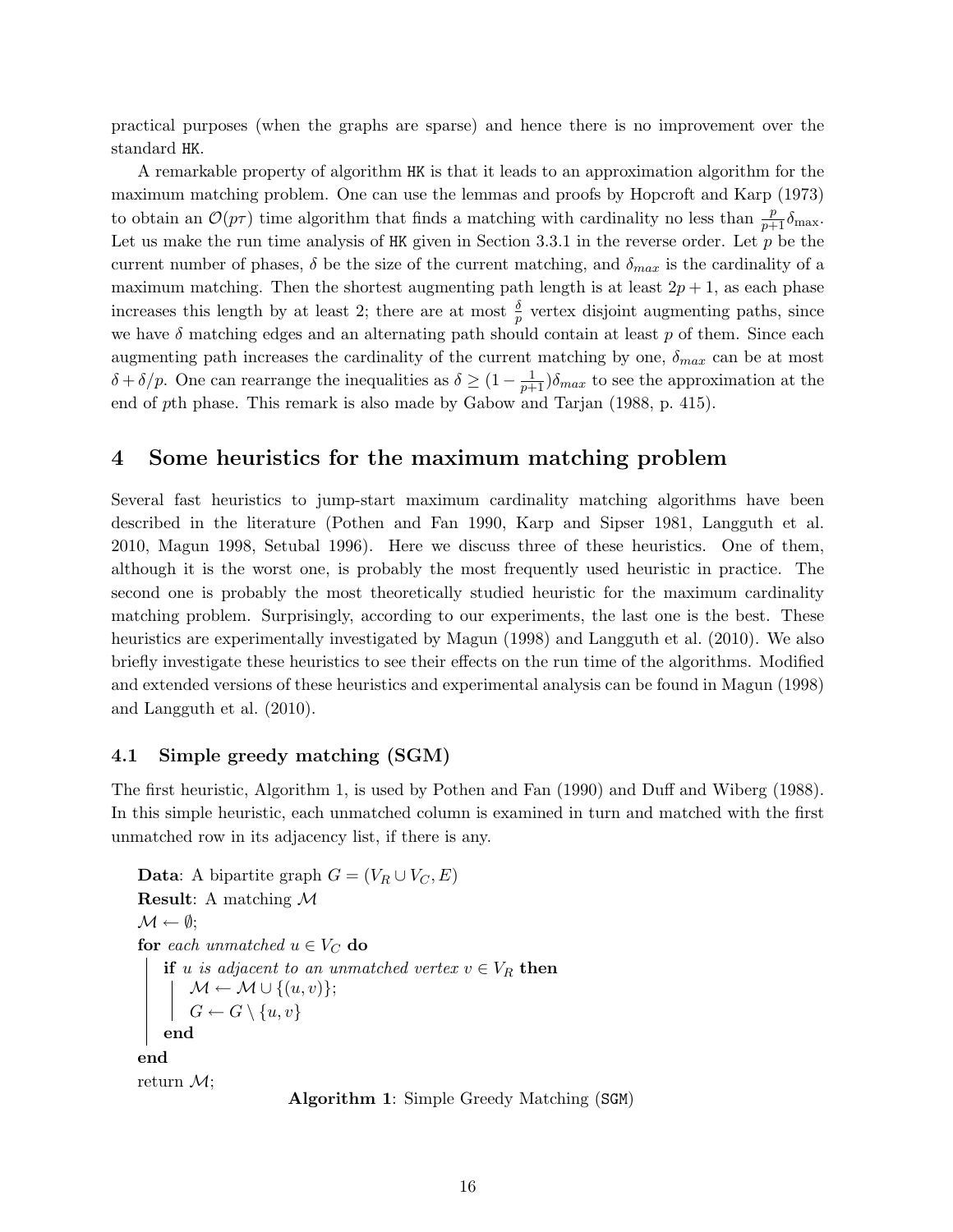Clearly, the time complexity of the algorithm is  $\mathcal{O}(n + \tau)$ . This type of fast heuristic is very popular and is used by many software packages, e.g., LEDA (Mehlhorn and N¨aher 1999), and MC21A in HSL. Also it is frequently used in previous papers that compare the performance of matching heuristics (Setubal 1992, Setubal 1996). A similar greedy matching heuristic, which iteratively chooses a random edge with two unmatched endpoints, is described by Dyer, Frieze and Pittel (1993), Korte and Hausmann (1978), and Magun (1998). Both heuristics obtain matchings with cardinality at least  $\delta_{max}/2$  where  $\delta_{max}$  is the cardinality of a maximum matching. Detailed mathematical and experimental analyses of the latter heuristic for general undirected graphs can be found in Dyer et al. (1993) and Magun (1998).

## 4.2 Karp-Sipser greedy matching (KSM)

The second greedy heuristic is proposed by Karp and Sipser (1981). Their key observation is that when a graph  $G = (V, E)$  has vertices of degree 1 and 2, the maximum cardinality matching problem on G can be reduced to the maximum matching problem on a smaller graph constructed using the following two rules.

- **Degree-1 reduction:** If a vertex u has only one adjacent vertex v, then there is a maximum matching M containing  $(u, v)$ . In fact, let  $G' = G \setminus \{u, v\}$ , be the reduced graph with the vertices u and v and all adjacent edges removed. Now, if  $\mathcal{M}'$  is a maximum matching for G', then  $\mathcal{M} = \mathcal{M}' \cup \{(u, v)\}\$ is a maximum matching for G.
- **Degree-2 reduction:** Let u be a vertex with degree 2 and adjacent vertices v, w. Let  $G' =$  $(G \setminus \{u\}) * \{v, w\}$  where  $*\{v, w\}$  denotes the *merging* of the vertices v and w. That is, these vertices are removed from the graph and a new vertex z is inserted with the edges  $(z, y)$ such that  $y \neq v, w$  and either  $(v, y)$  or  $(w, y)$ , or both were in the graph  $G \setminus \{u\}$ . Let z be the merged vertex and  $\mathcal{M}'$  be a maximum matching for  $G'$ . Note that  $G'$  is also a bipartite graph. A maximum matching  $\mathcal M$  for  $G$  can be obtained for the following cases:
	- z is unmatched in  $\mathcal{M}'$ :  $\mathcal{M} = \mathcal{M}' \cup \{(u, v)\},$
	- $(z, y) \in \mathcal{M}'$  where  $(v, y) \in E: \mathcal{M} = \mathcal{M}' \setminus \{(z, y)\} \cup \{(u, w), (v, y)\},\$
	- $(z, y) \in \mathcal{M}'$  where  $(v, y) \notin E: \mathcal{M} = \mathcal{M}' \setminus \{(z, y)\} \cup \{(u, v), (w, y)\}.$

By using these two reductions, Karp and Sipser proposed a cheap heuristic for the maximum matching cardinality problem. When one of the reductions above is possible, the graph can be reduced immediately. Otherwise, a vertex  $u$  with the maximum degree is chosen randomly, and it is matched to a random adjacent unmatched vertex  $v$ , and the graph is again reduced as  $G' \leftarrow G \setminus \{u, v\}.$ 

Karp and Sipser stated that this algorithm is hard to analyse and proposed a simpler algorithm which is given below as Algorithm 2. This version, referred to as KSM, is called the Karp-Sipser heuristic in the literature, and its performance is analysed by Aronson, Frieze and Pittel (1998) and Chebolu et al. (2010). In our implementation of Algorithm 2, we maintain the degrees dynamically, i.e., when a matching  $(u, v)$  occurs we decrease the degrees of vertices adjacent to u or  $v$  by 1.

In the KSM heuristic, if the **if** statement is true the matching decision is optimal, i.e., there exists a maximum cardinality matching in the current graph G which contains  $(u, v)$ . Hence, if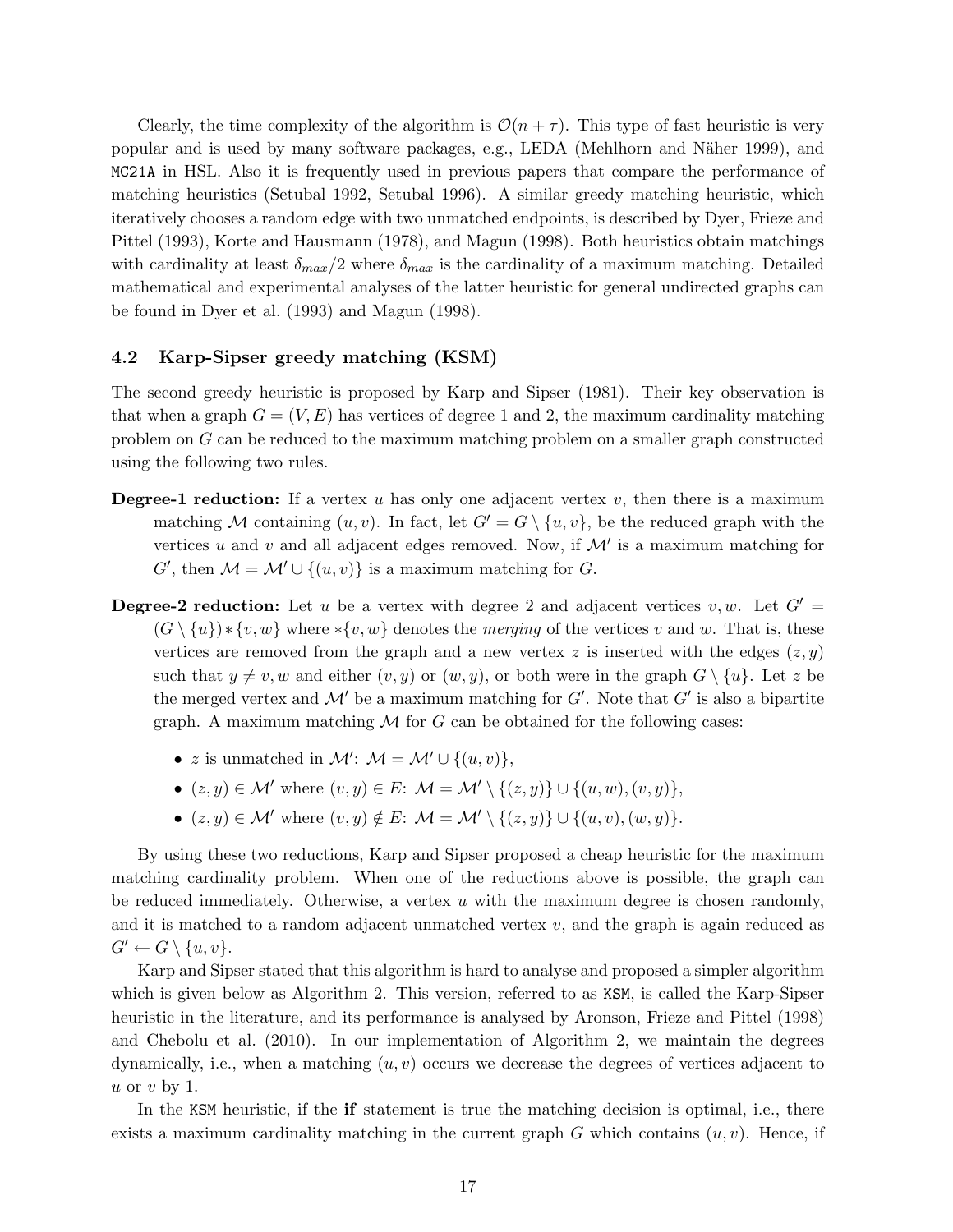**Data:** A bipartite graph  $G = (V_R \cup V_C, E)$ Result: A matching M  $\mathcal{M} \leftarrow \emptyset;$ while  $E$  is not empty do if a degree-1 vertex  $u$  adjacent to vertex  $v$  exists then | choose the edge  $(u, v)$ ; else | get the first edge  $(u, v) \in E$ ; end  $\mathcal{M} \leftarrow \mathcal{M} \cup \{(u, v)\}$ ;  $G \leftarrow G \setminus \{u, v\}$ end return  $\mathcal{M}$ ; Algorithm 2: Karp-Sipser Heuristic (KSM)

all of the edges are chosen inside the if statement, KSM finds the maximum cardinality matching. Furthermore, if the matching is perfect and unique, KSM finds it, and all of the decisions are made inside the if statement. On the other hand, because of edges put into the  $\mathcal M$  inside the else part, the algorithm may not be able to compute a maximum cardinality matching. However, Karp and Sipser proved that a random graph with no vertices of degree 0 or 1 tends to have near-perfect matchings, and Algorithm 2 tends to find one of these matchings.

In the original description, Karp and Sipser proposed to choose the edges inside the else part randomly. For simplicity, in our implementation, we choose the first edge in CCS with unmatched endpoints.

The performance of KSM-type greedy heuristics (with both degree 1 and 2 reductions) are analysed by Magun (1998). The experimental results show that the deficiencies of the heuristics are very small. For example, when the number of vertices is 10000 and the average degree is 3, the average difference between the size of a matching and  $\delta_{max}$  is less than one. More detailed results can be found in Magun (1998). We also direct the user to Langguth et al. (2010) for a more recent and comprehensive analysis of the heuristics and their effects on some of the algorithms described in this paper.

## 4.3 Minimum degree matching (MDM)

The minimum degree matching heuristic first chooses an unmatched vertex  $u$  with minimum degree (Magun 1998). The one-sided version chooses a random unmatched vertex  $v$  in the adjacency list of u, whereas the two-sided version chooses an unmatched row  $v$  in the adjacency list of u with minimum degree. Then the vertices u and v and all of the edges incident to them are removed from the graph. The process continues until  $E$  is empty.

In Langguth et al. (2010), it is stated that the two-sided version is better than the one-sided one and taking this result into consideration, we implemented the two-sided version. This twosided minimum degree matching heuristic shown below in Algorithm 3 uses a priority queue and has a run time complexity of  $\mathcal{O}(\tau)$ .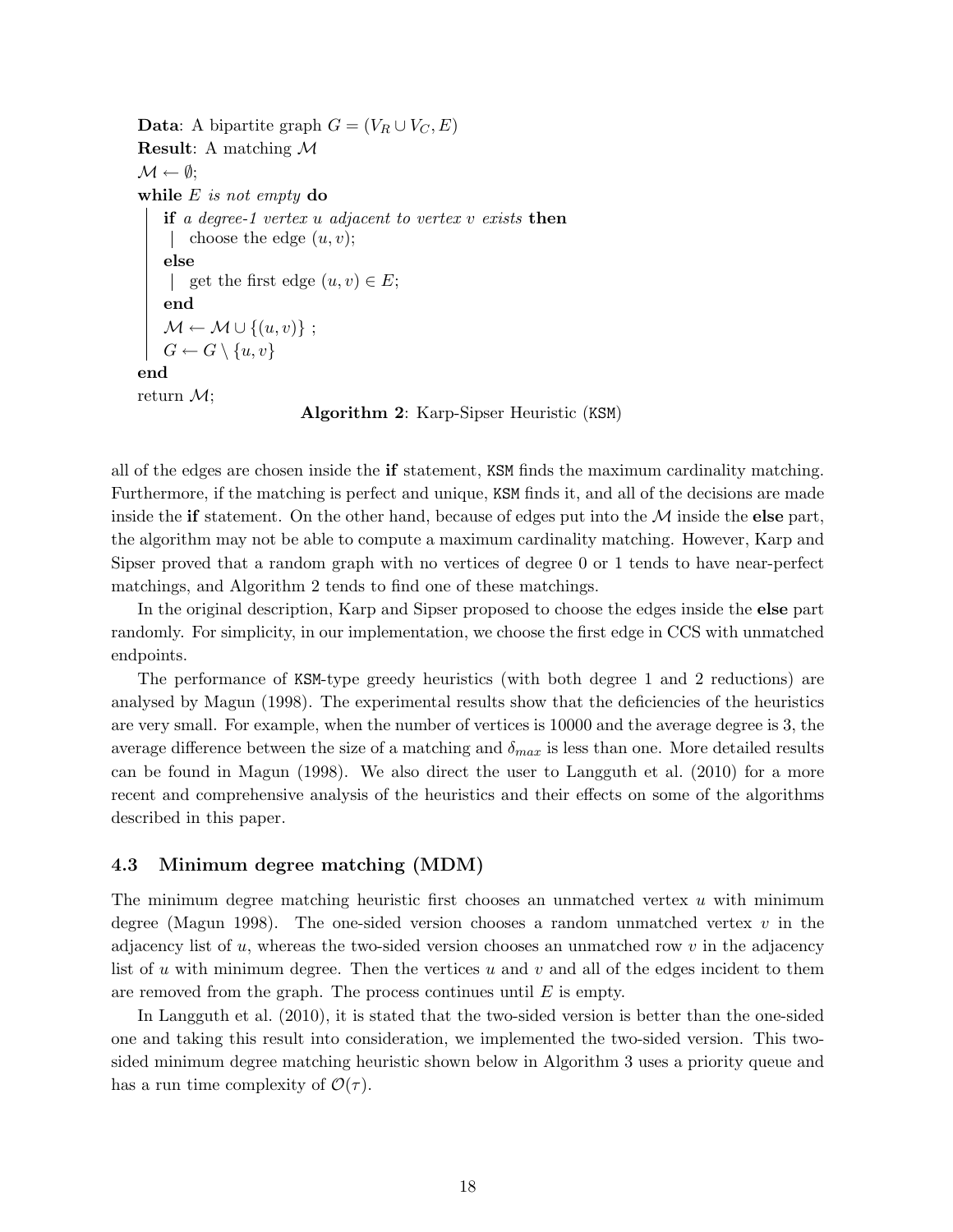**Data:** A bipartite graph  $G = (V_R \cup V_C, E)$ Result: A matching M  $\mathcal{M} \leftarrow \emptyset$ ; while  $E$  is not empty do choose the vertex  $u$  with the minimum degree; choose the vertex  $v$  with the minimum degree among those adjacent to  $u$ ;  $\mathcal{M} \leftarrow \mathcal{M} \cup \{(u, v)\};$  $G \leftarrow G \setminus \{u, v\}$ end return M; Algorithm 3: Minimum Degree Matching Heuristic (MDM)

## 4.4 Comments on the heuristics

In Algorithm 2, we need to detect the existence of both degree 1 rows and columns and need to find the unmatched vertices in their adjacency lists. In Algorithm 3, the vertex with the minimum degree can be either a row or a column. Hence an efficient implementation of these two heuristics requires the storage of the matrix and its transpose. Hence, if memory is the main issue, SGM is preferable. However, as will be show in Section 5, using KSM or MDM is much better than using SGM as a jump-start routine in terms of the execution times of the matching algorithms. Because of this, we decided to these heuristics. Hence, for our experiments, it is no longer important whether the algorithms require one of CCS or CRS, or both. However, this may not be the case where the available memory is only sufficient for one of them.

Note that the degree-1 treatment of KSM is automatic in MDM, and hence we can argue that MDM is an extended version of KSM. According to our experience, MDM's performance is better than KSM in terms of reducing the number of unmatched vertices. However, the additional time required to maintain the priority queue can exceed the time gained in the later stages due to the fewer number of unmatched vertices.

## 5 Experiments

Here we give experimental results comparing the performance of the algorithms described in this paper. We test their performance with random square matrices and matrices from real life problems. All of the experiments were conducted on a 2.4 Ghz Dual Core computer, equipped with 4 GB RAM.

## 5.1 Data set

We adapt two random bipartite graph generators to create a set of square random matrices:

1. RBG-U $(n', d)$ : Let  $n = n' \times 10^5$  be the size of the matrix, and d be the desired number of nonzeros in a row/column on average. We uniformly choose  $n \times d$  nonzeros. Therefore, each  $n^2$  potential nonzero is present in a random matrix with the same probability. This generator is used by Magun (1998) and acts similarly to the sprand command of Matlab.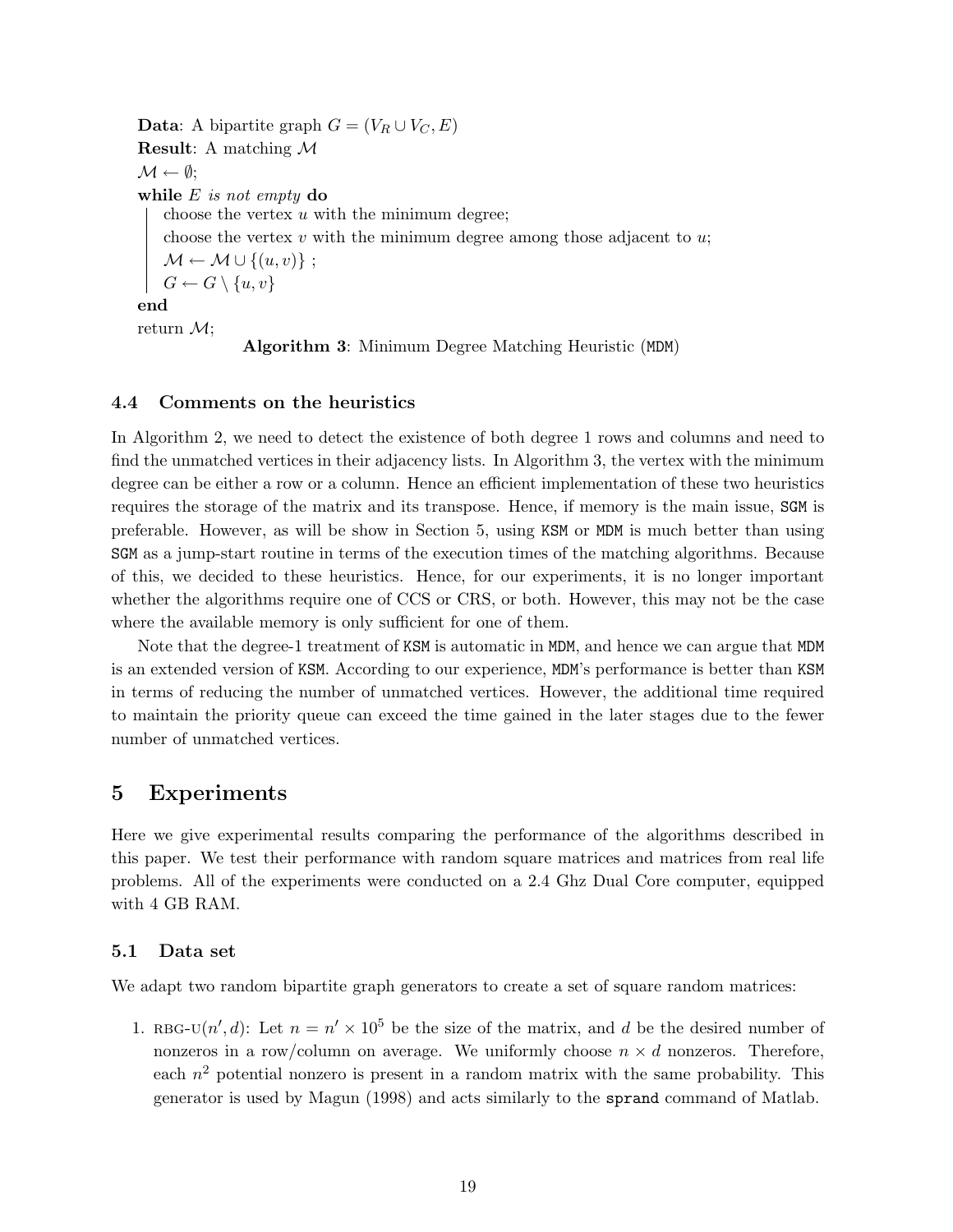2. RBG-B $(n', d, k)$ : Let  $n = n' \times 10^5$  be the size of the matrix, and d be the desired average number of nonzeros in a row/column. Assume that the set of rows and columns are divided into  $k$  groups of equal size. To create the nonzeros in a column in the *i*th group, we first randomly choose the number of nonzeros in column c, denoted by  $deg(c)$ , from a binomial distribution with mean d. We then uniformly choose  $deg(c)$  random rows from the  $(i-1)$ th through  $(i + 1)$ th groups of rows and add the corresponding nonzeros. This generator is also used by Langguth et al. (2010), Cherkassky et al. (1998) and Setubal (1996).

After creating the random graphs, we permute their vertices and store the corresponding matrix in CSR and/or CSC formats. For convenience, the row indices of nonzeros in a column are stored in increasing order in *rids*, and the same is done for the column indices stored in *cids*.

We use 100 real life sparse matrices from the University of Florida Sparse Matrix Collection (http://www.cise.ufl.edu/research/sparse/matrices/). The names of the test matrices and their groups are given in Table 5.1. We choose these matrices from a large number of groups so that the data set contains matrices from different application domains and hence with different characteristics. Some of the matrices have less than 10000 rows while having a large number of nonzeros per row (around 60); some matrices have more than 1000000 rows while having only a small number of nonzeros per row (around 5). There are 18 rectangular matrices which are transposed, if necessary, to have  $m > n$ .

## 5.2 Performances of the greedy heuristics

We implemented the heuristics given in Algorithms 1, 2 and 3. The first heuristic, SGM, was previously used with some of the matching algorithms described in this paper (Duff and Wiberg 1988, Langguth et al. 2010, Pothen and Fan 1990, Setubal 1996). The KSM heuristic was experimented and analysed extensively on its own and used as a part of some randomized algorithms (Karp and Sipser 1981, Chebolu et al. 2010). The MDM heuristic is one of the best, but its effect on the matching algorithms have not been thoroughly investigated.

Table 5.2 shows the performance of the heuristics within BFSB on the RBG-U and RBG-B graphs. We conducted the same tests with other algorithms and found that there is little difference in the relative performance of the heuristics. Therefore, we did not put them into the table. In addition to the execution times, similar to previous papers (Langguth et al. 2010, Magun 1998) we give for each heuristic its deficiency, i.e., the difference between the cardinalities of a maximum matching and the matching obtained by the heuristic. Hence, the smaller the deficiency, the better the heuristic. Since the SGM heuristic uses more random decisions, it is expected that KSM and MDM will perform better than **SGM**. As the experiments show, the difference between the performance of SGM and the other heuristics is huge.

Although KSM or MDM have good performance and run time complexity, they are costlier to use than SGM. However, as Table 5.2 shows, the overheads of KSM and MDM are insignificant when compared to the reductions in the total execution time of the matching algorithm.

As the table shows, MDM is a better heuristic than KSM in terms deficiency. This is expected, since MDM is an enhanced version of KSM. For graphs containing only one group, such as those generated by the RBG-U generator and those generated by the RBG-B generator with  $k = 1$ , KSM performs slightly worse than MDM in terms of deficiency. But, for these graphs, the execution time of BFSB using KSM is less, since KSM is also cheaper than MDM. This is also true when the RBG-B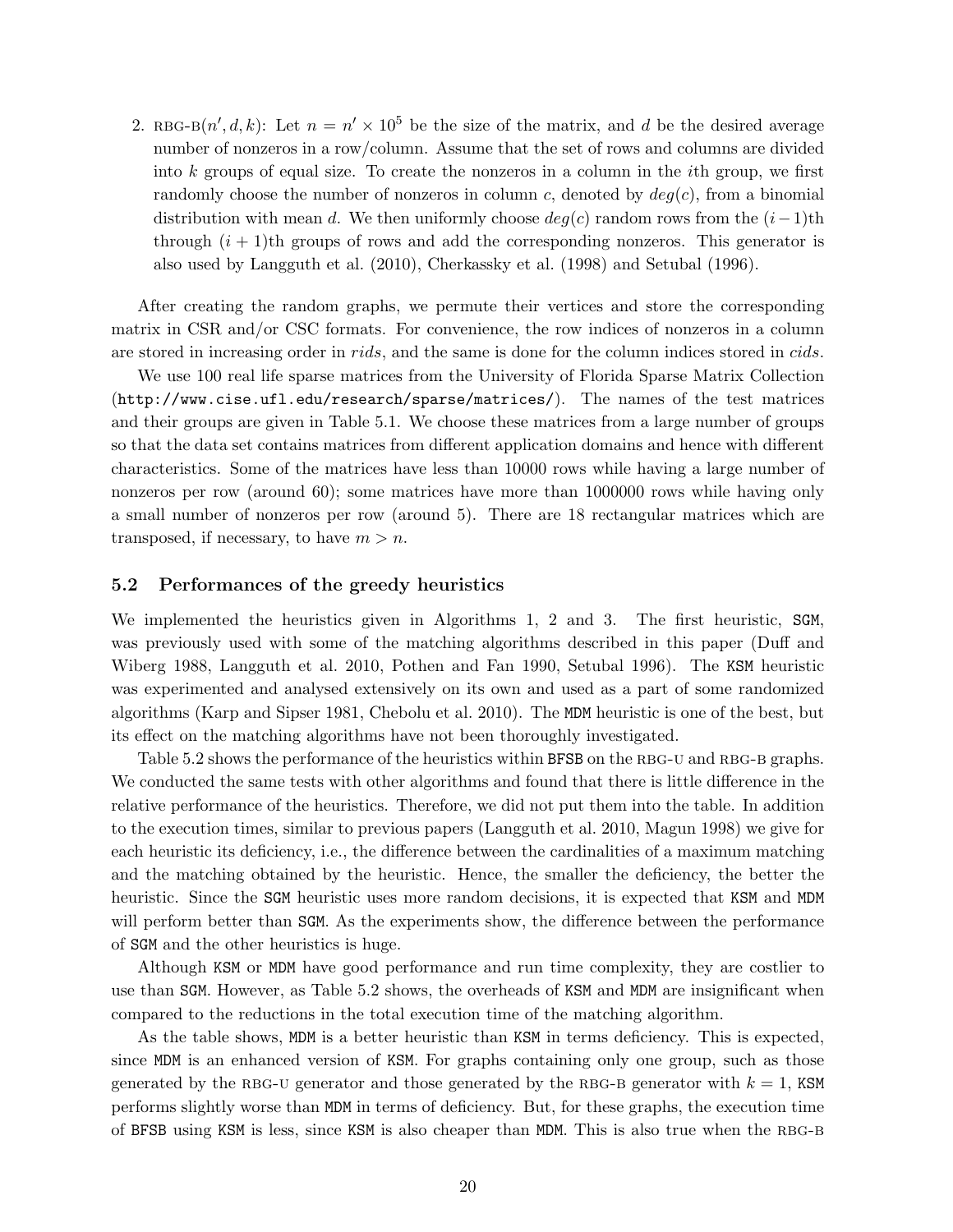| Group         | Name                | Group               | Name            | Group         | Name                        |
|---------------|---------------------|---------------------|-----------------|---------------|-----------------------------|
| <b>AMD</b>    | G3 circuit          | <b>IBM_EDA</b>      | dc2             | Rajat         | raj1                        |
| Andrews       | Andrews             | JGD_Forest          | TF18            |               | rajat30                     |
| Andrianov     | lp1                 |                     | TF19            | Ronis         | xenon1                      |
| ATandT        | pre2                | $JGD_G5$            | $IG5-18$        | Rothberg      | cfd1                        |
| Averous       | epb <sub>3</sub>    | JGD_GL7d            | GL7d22          |               | struct3                     |
| Boeing        | bcsstk37            | <b>JGD_Homology</b> | $ch7-9-b4$      | Sanghavi      | ecl32                       |
|               | bcsstk39            |                     | $ch8-8-b4$      | Schenk_AFE    | $af_0_k101$                 |
|               | pct20stif           |                     | $ch8-8-b5$      | Schenk_IBMNA  | $c-52$                      |
| Bova          | rma10               |                     | $n4c6-b7$       |               | $c-54$                      |
| Brethour      | $\mathrm{coater}2$  |                     | $n4c6-b8$       |               | $c-73$                      |
| Chen          | pkustk05            |                     | $n4c6-b9$       | Schenk_IBMSDS | 2D <sub>-54019</sub> -highK |
| Cunningham    | qa8fk               |                     | $n4c6-b10$      |               | 3D <sub>-51448-3D</sub>     |
|               | qa8fm               | Kamvar              | Stanford        |               | ibm_matrix_2                |
| <b>FEMLAB</b> | ns3Da               | Mallya              | lhr34           |               | matrix-new <sub>-3</sub>    |
|               | sme3Db              |                     | lhr71           | Schenk_ISEI   | $barrier2-1$                |
| <b>FIDAP</b>  | ex40                | Meszaros            | degme           |               | $barrier2-9$                |
| Garon         | garon2              |                     | south31         |               | para-5                      |
| GHS_indef     | a0nsdsil            | Mittelmann          | $\text{cont1}$  | Schmid        | thermal <sub>2</sub>        |
|               | $cont-300$          |                     | $\text{cont11}$ | Shyy          | shyy161                     |
|               | $d$ -pretok         |                     | neos            | Simon         | venkat01                    |
|               | darcy003            |                     | $pds-100$       |               | raefsky4                    |
|               | ncvxqp9             |                     | $stormG2_1000$  |               | raefsky6                    |
| GHS_indef     | turon m             | Mulvey              | finan512        |               | bbmat                       |
| GHS_psdef     | srb1                |                     | pfinan512       | <b>TKK</b>    | engine                      |
| Goodwin       | rim                 | Norris              | torso2          | Tromble       | language                    |
| Graham        | graham1             |                     | torso3          | <b>TSOPF</b>  | FS_b39_c19                  |
| Grund         | bayer01             | Oberwolfach         | boneS01         | <b>UTEP</b>   | Dubcova <sub>3</sub>        |
|               | bayer10             | PARSEC              | Ga19As19H42     | vanHeukelum   | cage11                      |
| Hamm          | scircuit            |                     | Si34H36         |               | cage12                      |
| Hamrle        | Hamrle <sub>3</sub> | Pothen              | bodyy4          | VanVelzen     | std1_Jac3                   |
| HB            | bcsstk31            |                     | onera dual      | Vavasis       | av41092                     |
|               | bcsstk32            |                     | tandem_dual     | Wissgott      | parabolic_fem               |
| Hollinger     | mark3jac140         | Qli                 | largebasis      | Zaoui         | kkt_power                   |
| <b>HVDC</b>   | hvdc2               |                     |                 |               |                             |
|               |                     |                     |                 |               |                             |

Table 5.1: Test matrices from UFL Sparse Matrix Collection used in the experiments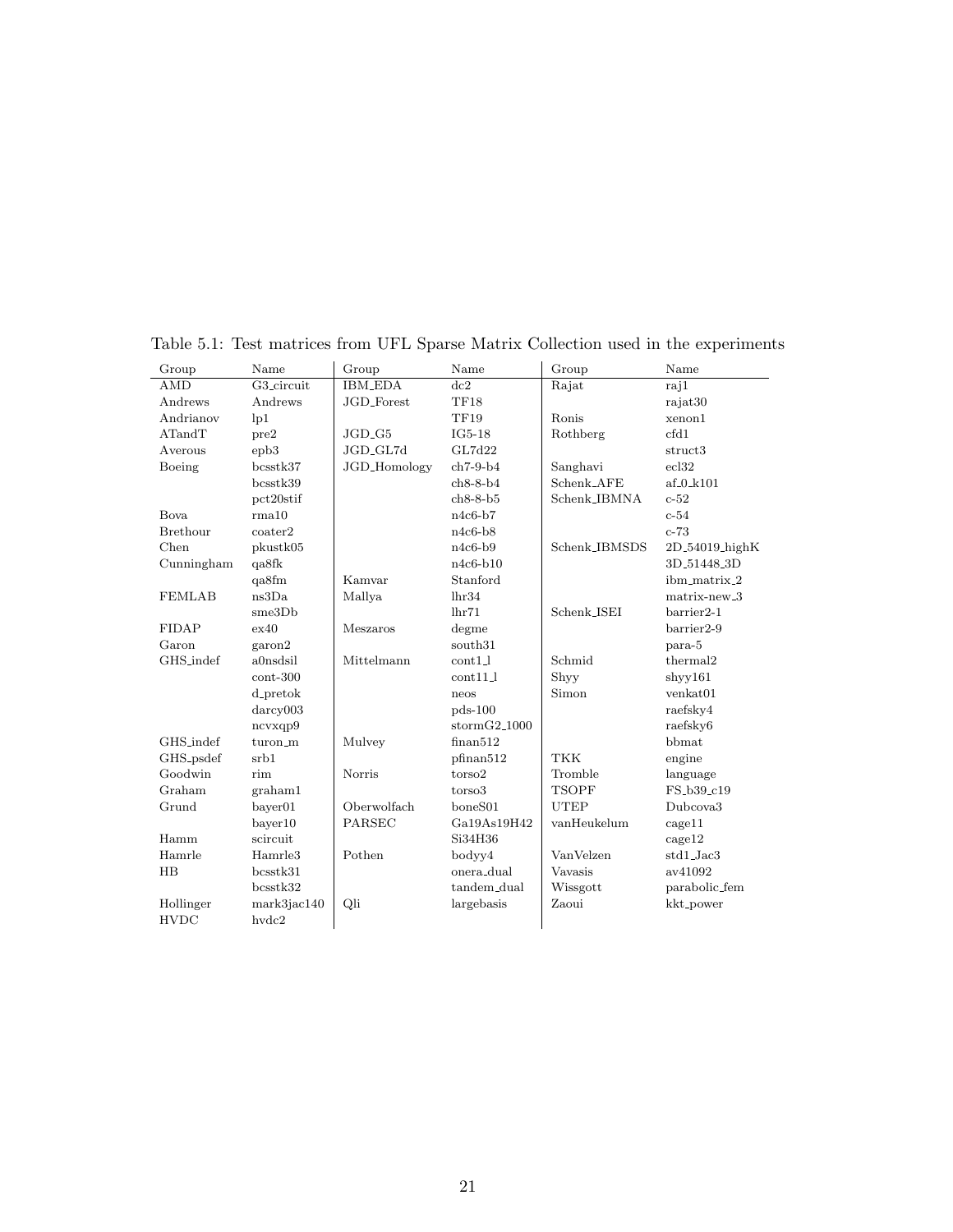Table 5.2: Execution times and the number of augmentations performed by the algorithm BFSB when combined with SGM, KSM and MDM for the matrices generated by the RBG-U and RBG-B generators. For each parameter set, the first row shows the execution times of BSFB in seconds, whereas the second row shows the deficiency of each heuristic. Each entry is the average of 10 runs.

| $RBG-U(1,3)$<br>0.3<br>0.1<br>$RBG-U(5,3)$<br>16.6<br>0.7<br>0.1<br>0.5<br>14987<br>75049<br>$\mathbf{1}$<br>$\mathbf{1}$<br>5<br>3<br>$RBG-U(1,5)$<br>0.3<br>0.1<br>0.1<br>$RBG-U(5,5)$<br>11.6<br>0.8<br>0.9<br>12994<br>$\overline{0}$<br>65210<br>13<br>$\mathbf{1}$<br>5<br>1.2<br>$RBG-U(1,7)$<br>0.1<br>$RBG-U(5,7)$<br>0.2<br>0.1<br>4.9<br>0.8<br>9818<br>$\overline{4}$<br>$\mathbf{1}$<br>48980<br>11<br>3<br>$RBG-U(1, 10)$<br>$0.1\,$<br>0.2<br>0.1<br>$RBG-U(5, 10)$<br>0.8<br>1.4<br>3.0<br>6907<br>$\boldsymbol{3}$<br>$\overline{0}$<br>34574<br>14<br>$\theta$<br>$RBG-U(3,3)$<br>$1.2\,$<br>$5.1\,$<br>0.2<br>0.4<br>$RBG-U(7,3)$<br>21.0<br>0.8<br>3<br>105021<br>45095<br>9<br>$\overline{4}$<br>10<br>$RBG-U(3,5)$<br>$RBG-U(7,5)$<br>0.3<br>0.5<br>16.0<br>1.1<br>3.7<br>1.4<br>39089<br>$\overline{4}$<br>$\overline{0}$<br>91364<br>$\overline{7}$<br>19<br>$RBG-U(3,7)$<br>0.3<br>$RBG-U(7,7)$<br>7.7<br>$1.7\,$<br>1.6<br>0.6<br>1.1<br>29384<br>6<br>68492<br>22<br>5<br>1<br>$RBG-U(3,10)$<br>$RBG-U(7,10)$<br>$1.2\,$<br>1.0<br>0.4<br>0.8<br>$3.5\,$<br>2.1<br>20753<br>6<br>$\overline{0}$<br>48427<br>22<br>$\overline{0}$<br>$RBG-B(5, 100, 3)$<br>$RBG-B(5,1,3)$<br>13.3<br>0.5<br>0.7<br>7.1<br>1.6<br>1.6<br>$\overline{2}$<br>75017<br>$\overline{2}$<br>75182<br>119<br>94<br>$RBG-B(5,1,5)$<br>0.9<br>$RBG-B(5, 100, 5)$<br>11.0<br>0.6<br>5.9<br>2.7<br>1.1<br>65186<br>$\boldsymbol{3}$<br>65155<br>106<br>$\overline{2}$<br>$\overline{0}$<br>$RBG-B(5,\overline{1,10})$<br>$RBG-B(5, 100, 10)$<br>1.3<br>2.2<br>0.8<br>1.6<br>$3.5\,$<br>2.5<br>$\bf 5$<br>34573<br>$\overline{0}$<br>34663<br>112<br>$\theta$<br>$RBG-B(5, 100, 15)$<br>$RBG-B(5,1,15)$<br>2.1<br>1.0<br>0.7<br>3.3<br>3.1<br>1.6<br>23137<br>1<br>23048<br>108<br>8<br>$\Omega$<br>$RBG-B(5, 40, 3)$<br>$RBG-B(5, 200, 3)$<br>7.7<br>0.7<br>2.3<br>$2.5\,$<br>0.5<br>6.6<br>75056<br>20<br>16<br>75020<br>202<br>184<br>$RBG-B(5, 40, 5)$<br>$RBG-B(5, 200, 5)$<br>1.1<br>1.1<br>5.7<br>0.8<br>6.8<br>2.7<br>65224<br>179<br>28<br>65146<br>$\overline{4}$<br>6<br>$RBG-B(5, 40, 10)$<br>$RBG-B(5, 200, 10)$<br>3.2<br>3.0<br>1.2<br>2.4<br>1.5<br>2.7<br>34610<br>56<br>$\mathbf{1}$<br>34536<br>175<br>$\theta$<br>$RBG-B(5, 40, 15)$<br>1.9<br>$3.5\,$<br>$RBG-B(5, 200, 15)$<br>3.3<br>1.9<br>3.0<br>1.4<br>23055<br>23126<br>50<br>$\overline{0}$<br>190<br>$\mathbf{0}$ | Matrix | SGM | KSM | <b>MDM</b> | Matrix | SGM | KSM | <b>MDM</b> |
|---------------------------------------------------------------------------------------------------------------------------------------------------------------------------------------------------------------------------------------------------------------------------------------------------------------------------------------------------------------------------------------------------------------------------------------------------------------------------------------------------------------------------------------------------------------------------------------------------------------------------------------------------------------------------------------------------------------------------------------------------------------------------------------------------------------------------------------------------------------------------------------------------------------------------------------------------------------------------------------------------------------------------------------------------------------------------------------------------------------------------------------------------------------------------------------------------------------------------------------------------------------------------------------------------------------------------------------------------------------------------------------------------------------------------------------------------------------------------------------------------------------------------------------------------------------------------------------------------------------------------------------------------------------------------------------------------------------------------------------------------------------------------------------------------------------------------------------------------------------------------------------------------------------------------------------------------------------------------------------------------------------------------------------------------------------------------------------------------------------------------------------------------------------------------------------------------------------------------------------------------------------------------------------------------------------------------------------------------------------------------------------------|--------|-----|-----|------------|--------|-----|-----|------------|
|                                                                                                                                                                                                                                                                                                                                                                                                                                                                                                                                                                                                                                                                                                                                                                                                                                                                                                                                                                                                                                                                                                                                                                                                                                                                                                                                                                                                                                                                                                                                                                                                                                                                                                                                                                                                                                                                                                                                                                                                                                                                                                                                                                                                                                                                                                                                                                                             |        |     |     |            |        |     |     |            |
|                                                                                                                                                                                                                                                                                                                                                                                                                                                                                                                                                                                                                                                                                                                                                                                                                                                                                                                                                                                                                                                                                                                                                                                                                                                                                                                                                                                                                                                                                                                                                                                                                                                                                                                                                                                                                                                                                                                                                                                                                                                                                                                                                                                                                                                                                                                                                                                             |        |     |     |            |        |     |     |            |
|                                                                                                                                                                                                                                                                                                                                                                                                                                                                                                                                                                                                                                                                                                                                                                                                                                                                                                                                                                                                                                                                                                                                                                                                                                                                                                                                                                                                                                                                                                                                                                                                                                                                                                                                                                                                                                                                                                                                                                                                                                                                                                                                                                                                                                                                                                                                                                                             |        |     |     |            |        |     |     |            |
|                                                                                                                                                                                                                                                                                                                                                                                                                                                                                                                                                                                                                                                                                                                                                                                                                                                                                                                                                                                                                                                                                                                                                                                                                                                                                                                                                                                                                                                                                                                                                                                                                                                                                                                                                                                                                                                                                                                                                                                                                                                                                                                                                                                                                                                                                                                                                                                             |        |     |     |            |        |     |     |            |
|                                                                                                                                                                                                                                                                                                                                                                                                                                                                                                                                                                                                                                                                                                                                                                                                                                                                                                                                                                                                                                                                                                                                                                                                                                                                                                                                                                                                                                                                                                                                                                                                                                                                                                                                                                                                                                                                                                                                                                                                                                                                                                                                                                                                                                                                                                                                                                                             |        |     |     |            |        |     |     |            |
|                                                                                                                                                                                                                                                                                                                                                                                                                                                                                                                                                                                                                                                                                                                                                                                                                                                                                                                                                                                                                                                                                                                                                                                                                                                                                                                                                                                                                                                                                                                                                                                                                                                                                                                                                                                                                                                                                                                                                                                                                                                                                                                                                                                                                                                                                                                                                                                             |        |     |     |            |        |     |     |            |
|                                                                                                                                                                                                                                                                                                                                                                                                                                                                                                                                                                                                                                                                                                                                                                                                                                                                                                                                                                                                                                                                                                                                                                                                                                                                                                                                                                                                                                                                                                                                                                                                                                                                                                                                                                                                                                                                                                                                                                                                                                                                                                                                                                                                                                                                                                                                                                                             |        |     |     |            |        |     |     |            |
|                                                                                                                                                                                                                                                                                                                                                                                                                                                                                                                                                                                                                                                                                                                                                                                                                                                                                                                                                                                                                                                                                                                                                                                                                                                                                                                                                                                                                                                                                                                                                                                                                                                                                                                                                                                                                                                                                                                                                                                                                                                                                                                                                                                                                                                                                                                                                                                             |        |     |     |            |        |     |     |            |
|                                                                                                                                                                                                                                                                                                                                                                                                                                                                                                                                                                                                                                                                                                                                                                                                                                                                                                                                                                                                                                                                                                                                                                                                                                                                                                                                                                                                                                                                                                                                                                                                                                                                                                                                                                                                                                                                                                                                                                                                                                                                                                                                                                                                                                                                                                                                                                                             |        |     |     |            |        |     |     |            |
|                                                                                                                                                                                                                                                                                                                                                                                                                                                                                                                                                                                                                                                                                                                                                                                                                                                                                                                                                                                                                                                                                                                                                                                                                                                                                                                                                                                                                                                                                                                                                                                                                                                                                                                                                                                                                                                                                                                                                                                                                                                                                                                                                                                                                                                                                                                                                                                             |        |     |     |            |        |     |     |            |
|                                                                                                                                                                                                                                                                                                                                                                                                                                                                                                                                                                                                                                                                                                                                                                                                                                                                                                                                                                                                                                                                                                                                                                                                                                                                                                                                                                                                                                                                                                                                                                                                                                                                                                                                                                                                                                                                                                                                                                                                                                                                                                                                                                                                                                                                                                                                                                                             |        |     |     |            |        |     |     |            |
|                                                                                                                                                                                                                                                                                                                                                                                                                                                                                                                                                                                                                                                                                                                                                                                                                                                                                                                                                                                                                                                                                                                                                                                                                                                                                                                                                                                                                                                                                                                                                                                                                                                                                                                                                                                                                                                                                                                                                                                                                                                                                                                                                                                                                                                                                                                                                                                             |        |     |     |            |        |     |     |            |
|                                                                                                                                                                                                                                                                                                                                                                                                                                                                                                                                                                                                                                                                                                                                                                                                                                                                                                                                                                                                                                                                                                                                                                                                                                                                                                                                                                                                                                                                                                                                                                                                                                                                                                                                                                                                                                                                                                                                                                                                                                                                                                                                                                                                                                                                                                                                                                                             |        |     |     |            |        |     |     |            |
|                                                                                                                                                                                                                                                                                                                                                                                                                                                                                                                                                                                                                                                                                                                                                                                                                                                                                                                                                                                                                                                                                                                                                                                                                                                                                                                                                                                                                                                                                                                                                                                                                                                                                                                                                                                                                                                                                                                                                                                                                                                                                                                                                                                                                                                                                                                                                                                             |        |     |     |            |        |     |     |            |
|                                                                                                                                                                                                                                                                                                                                                                                                                                                                                                                                                                                                                                                                                                                                                                                                                                                                                                                                                                                                                                                                                                                                                                                                                                                                                                                                                                                                                                                                                                                                                                                                                                                                                                                                                                                                                                                                                                                                                                                                                                                                                                                                                                                                                                                                                                                                                                                             |        |     |     |            |        |     |     |            |
|                                                                                                                                                                                                                                                                                                                                                                                                                                                                                                                                                                                                                                                                                                                                                                                                                                                                                                                                                                                                                                                                                                                                                                                                                                                                                                                                                                                                                                                                                                                                                                                                                                                                                                                                                                                                                                                                                                                                                                                                                                                                                                                                                                                                                                                                                                                                                                                             |        |     |     |            |        |     |     |            |
|                                                                                                                                                                                                                                                                                                                                                                                                                                                                                                                                                                                                                                                                                                                                                                                                                                                                                                                                                                                                                                                                                                                                                                                                                                                                                                                                                                                                                                                                                                                                                                                                                                                                                                                                                                                                                                                                                                                                                                                                                                                                                                                                                                                                                                                                                                                                                                                             |        |     |     |            |        |     |     |            |
|                                                                                                                                                                                                                                                                                                                                                                                                                                                                                                                                                                                                                                                                                                                                                                                                                                                                                                                                                                                                                                                                                                                                                                                                                                                                                                                                                                                                                                                                                                                                                                                                                                                                                                                                                                                                                                                                                                                                                                                                                                                                                                                                                                                                                                                                                                                                                                                             |        |     |     |            |        |     |     |            |
|                                                                                                                                                                                                                                                                                                                                                                                                                                                                                                                                                                                                                                                                                                                                                                                                                                                                                                                                                                                                                                                                                                                                                                                                                                                                                                                                                                                                                                                                                                                                                                                                                                                                                                                                                                                                                                                                                                                                                                                                                                                                                                                                                                                                                                                                                                                                                                                             |        |     |     |            |        |     |     |            |
|                                                                                                                                                                                                                                                                                                                                                                                                                                                                                                                                                                                                                                                                                                                                                                                                                                                                                                                                                                                                                                                                                                                                                                                                                                                                                                                                                                                                                                                                                                                                                                                                                                                                                                                                                                                                                                                                                                                                                                                                                                                                                                                                                                                                                                                                                                                                                                                             |        |     |     |            |        |     |     |            |
|                                                                                                                                                                                                                                                                                                                                                                                                                                                                                                                                                                                                                                                                                                                                                                                                                                                                                                                                                                                                                                                                                                                                                                                                                                                                                                                                                                                                                                                                                                                                                                                                                                                                                                                                                                                                                                                                                                                                                                                                                                                                                                                                                                                                                                                                                                                                                                                             |        |     |     |            |        |     |     |            |
|                                                                                                                                                                                                                                                                                                                                                                                                                                                                                                                                                                                                                                                                                                                                                                                                                                                                                                                                                                                                                                                                                                                                                                                                                                                                                                                                                                                                                                                                                                                                                                                                                                                                                                                                                                                                                                                                                                                                                                                                                                                                                                                                                                                                                                                                                                                                                                                             |        |     |     |            |        |     |     |            |
|                                                                                                                                                                                                                                                                                                                                                                                                                                                                                                                                                                                                                                                                                                                                                                                                                                                                                                                                                                                                                                                                                                                                                                                                                                                                                                                                                                                                                                                                                                                                                                                                                                                                                                                                                                                                                                                                                                                                                                                                                                                                                                                                                                                                                                                                                                                                                                                             |        |     |     |            |        |     |     |            |
|                                                                                                                                                                                                                                                                                                                                                                                                                                                                                                                                                                                                                                                                                                                                                                                                                                                                                                                                                                                                                                                                                                                                                                                                                                                                                                                                                                                                                                                                                                                                                                                                                                                                                                                                                                                                                                                                                                                                                                                                                                                                                                                                                                                                                                                                                                                                                                                             |        |     |     |            |        |     |     |            |
|                                                                                                                                                                                                                                                                                                                                                                                                                                                                                                                                                                                                                                                                                                                                                                                                                                                                                                                                                                                                                                                                                                                                                                                                                                                                                                                                                                                                                                                                                                                                                                                                                                                                                                                                                                                                                                                                                                                                                                                                                                                                                                                                                                                                                                                                                                                                                                                             |        |     |     |            |        |     |     |            |
|                                                                                                                                                                                                                                                                                                                                                                                                                                                                                                                                                                                                                                                                                                                                                                                                                                                                                                                                                                                                                                                                                                                                                                                                                                                                                                                                                                                                                                                                                                                                                                                                                                                                                                                                                                                                                                                                                                                                                                                                                                                                                                                                                                                                                                                                                                                                                                                             |        |     |     |            |        |     |     |            |
|                                                                                                                                                                                                                                                                                                                                                                                                                                                                                                                                                                                                                                                                                                                                                                                                                                                                                                                                                                                                                                                                                                                                                                                                                                                                                                                                                                                                                                                                                                                                                                                                                                                                                                                                                                                                                                                                                                                                                                                                                                                                                                                                                                                                                                                                                                                                                                                             |        |     |     |            |        |     |     |            |
|                                                                                                                                                                                                                                                                                                                                                                                                                                                                                                                                                                                                                                                                                                                                                                                                                                                                                                                                                                                                                                                                                                                                                                                                                                                                                                                                                                                                                                                                                                                                                                                                                                                                                                                                                                                                                                                                                                                                                                                                                                                                                                                                                                                                                                                                                                                                                                                             |        |     |     |            |        |     |     |            |
|                                                                                                                                                                                                                                                                                                                                                                                                                                                                                                                                                                                                                                                                                                                                                                                                                                                                                                                                                                                                                                                                                                                                                                                                                                                                                                                                                                                                                                                                                                                                                                                                                                                                                                                                                                                                                                                                                                                                                                                                                                                                                                                                                                                                                                                                                                                                                                                             |        |     |     |            |        |     |     |            |
|                                                                                                                                                                                                                                                                                                                                                                                                                                                                                                                                                                                                                                                                                                                                                                                                                                                                                                                                                                                                                                                                                                                                                                                                                                                                                                                                                                                                                                                                                                                                                                                                                                                                                                                                                                                                                                                                                                                                                                                                                                                                                                                                                                                                                                                                                                                                                                                             |        |     |     |            |        |     |     |            |
|                                                                                                                                                                                                                                                                                                                                                                                                                                                                                                                                                                                                                                                                                                                                                                                                                                                                                                                                                                                                                                                                                                                                                                                                                                                                                                                                                                                                                                                                                                                                                                                                                                                                                                                                                                                                                                                                                                                                                                                                                                                                                                                                                                                                                                                                                                                                                                                             |        |     |     |            |        |     |     |            |
|                                                                                                                                                                                                                                                                                                                                                                                                                                                                                                                                                                                                                                                                                                                                                                                                                                                                                                                                                                                                                                                                                                                                                                                                                                                                                                                                                                                                                                                                                                                                                                                                                                                                                                                                                                                                                                                                                                                                                                                                                                                                                                                                                                                                                                                                                                                                                                                             |        |     |     |            |        |     |     |            |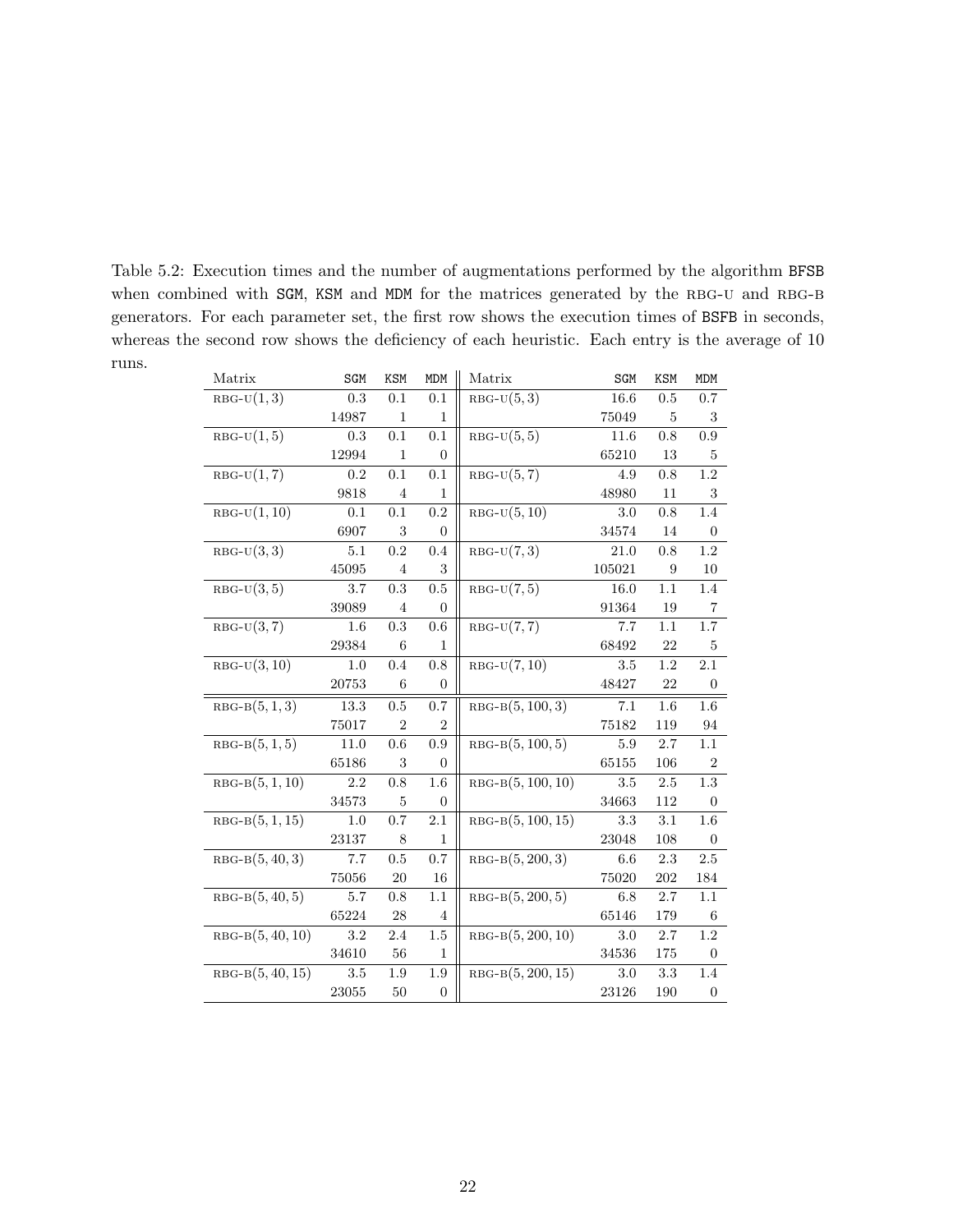graphs are created with the parameter  $d = 3$ . Hence we can argue that KSM performs well when there is only one group or the average degree is low and therefore KSM may be preferable for these cases. On the other hand, MDM performs much better than KSM for RBG-B graphs with  $k > 1$ .

Although MDM would be the method of choice for jump-starting the matching algorithms, we shall use KSM and MDM to assess the relative performance of the matching algorithms. This is for two reasons. First, as seen in Table 5.2, KSM and MDM are considerably better than SGM as a jump-start routine. This is in agreement with previously reported studies (Langguth et al. 2010, Magun 1998). Second, as also observed by Duff (1981, p.111) and Mehlhorn and Näher (1999), using SGM and not using it, in general, are not much different for shortest augmenting path based algorithms; in fact, the first phase of HK where one finds augmenting paths of length one corresponds to SGM. On the other hand, there is no comprehensive study investigating the effects of KSM and MDM.

## 5.3 Performance of the algorithms

We compare the eight algorithms listed in Table 1.1 and discussed in Section 3. For random instances, we run each algorithm ten times and store the average execution time of each algorithm for each parameter set. For real life matrices, in order to reduce the measurement errors (in some cases, the algorithms run in less than a second), we repeat the same experiment ten times and store the average execution time. The relative performance of each algorithm on a particular problem is computed by dividing the average execution time of the algorithm by the best average time for the same problem. Then, we display these average relative values in the tables.

## 5.3.1 Change of the jump-start routine

Previous comparisons, which use SGM as the jump-start routine, suggest using BFS instead of DFS while searching for augmenting paths (Mehlhorn and Näher 1999, Setubal 1996). Furthermore, previous research states that ABMP performs much better than BFS in most cases (Cherkassky et al. 1998, Setubal 1996). In this section, we will show that changing the jump-start routine affects the relative performance of the algorithms. In addition, we will see the improvement of MC21A over DFSB thanks to the use of the lookahead technique.

DFS vs. BFS As stated in Section 3.1, a search in BFSB always finds one of the shortest augmenting paths in the graph for the corresponding unmatched column. On the other hand, DFSB may visit a large portion of the graph even when there is an unmatched row in the adjacency of the unmatched column from which the DFS has been started. Employing a lookahead scheme, MC21A alleviates this problem for all trivial paths. However, it may not solve the cases when the shortest paths are longer. Hence, as also stated by Mehlhorn and Näher (1999) and (Setubal 1996), we may argue that BFSB will find augmenting paths more quickly than DFSB.

Table 5.3 shows the results of the experiments conducted to compare the algorithms DFSB, BFSB and MC21A for a class of random graphs generated by the RBG-U generator. When the algorithms are used with SGM, BFSB is clearly the best algorithm. It is 4 to 13 times better than MC21A even with the significant effect of the lookahead scheme which reduces the run time of the DFSB from 2 hours to 55 seconds for some of the cases. Note that the impact of the lookahead increases when the number of edges in the graph increases. This is expected since, when a column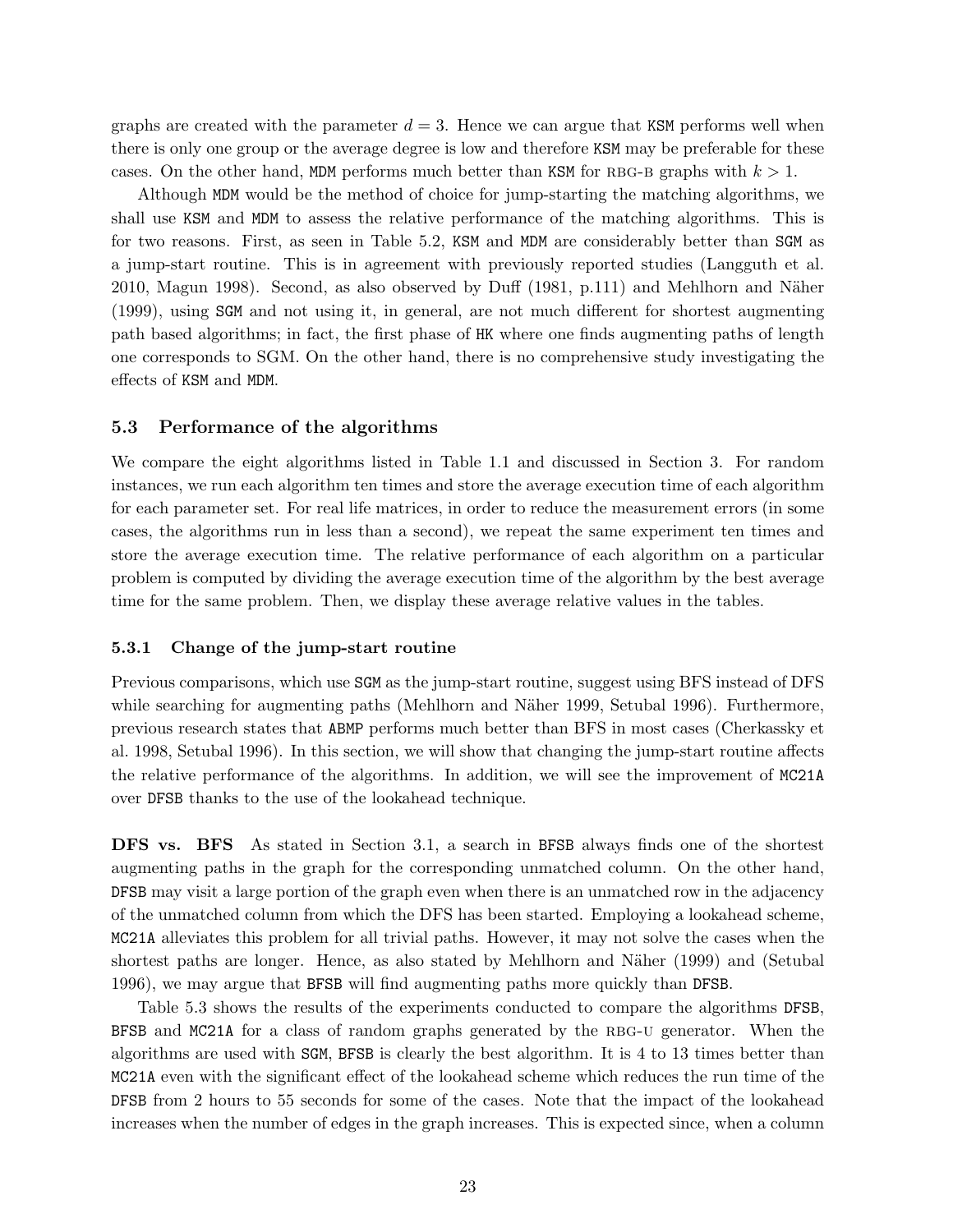Table 5.3: Comparison of DFS and BFS based algorithms, DFSB, BFSB and MC21A using SGM and KSM as the jump-start routine. The execution times of the algorithms are given in seconds. Each entry is an average for 10 random matrices. The dash symbol, '-', is used when DFSB or MC21A take too much time due to the high number of unmatched vertices left by the SGM heuristic.

|                  |                   | SGM         |                    | KSM         |             |                    |  |
|------------------|-------------------|-------------|--------------------|-------------|-------------|--------------------|--|
| Matrix           | <b>DFSB</b>       | <b>BFSB</b> | MC <sub>21</sub> A | <b>DFSB</b> | <b>BFSB</b> | MC <sub>21</sub> A |  |
| $RBG-U(1,3)$     | 6.4               | 0.3         | 2.7                | 0.1         | 0.1         | 0.1                |  |
| $RBG-U(1,5)$     | 20.6              | $0.3\,$     | 2.6                | 0.1         | 0.1         | 0.1                |  |
| $RBG-U(1,10)$    | 42.1              | $0.2\,$     | 0.9                | 0.1         | 0.1         | 0.1                |  |
| $RBG-U(1, 15)$   | 45.8              | 0.1         | 0.4                | 0.1         | 0.1         | 0.1                |  |
| $RBG-U(1.5,3)$   | 29.2              | 0.7         | 10.7               | 0.1         | 0.1         | 0.1                |  |
| $RBG-U(1.5, 5)$  | 84.4              | 0.9         | 9.7                | 0.1         | 0.1         | 0.1                |  |
| $RBG-U(1.5, 10)$ | 132.2             | $0.2\,$     | 2.7                | 0.2         | 0.1         | 0.1                |  |
| $RBG-U(1.5, 15)$ | 133.9             | 0.1         | 1.1                | 0.2         | 0.1         | 0.1                |  |
| $RBG-U(5,3)$     | 648.4             | 16.6        | 216.3              | 0.6         | 0.5         | $0.7\,$            |  |
| $RBG-U(5,5)$     | 1561.1            | 11.6        | 165.4              | 1.1         | 0.8         | 0.9                |  |
| $RBG-U(5, 10)$   | 2571.1            | 3.0         | 48.7               | 2.3         | 0.8         | 1.0                |  |
| $RBG-U(5, 15)$   | 2644.4            | 1.2         | 20.4               | 3.2         | 0.8         | 0.9                |  |
| $RBG-U(8,3)$     | 1578.4            | 15.9        | 494.0              | 1.4         | 1.1         | 1.4                |  |
| $RBG-U(8,5)$     | 1.12h             | 19.2        | 407.0              | 2.5         | 1.3         | 1.7                |  |
| $RBG-U(8, 10)$   | 1.99 <sub>h</sub> | 2.3         | 119.9              | 6.4         | 1.4         | 1.9                |  |
| $RBG-U(8, 15)$   | 2.13 <sub>h</sub> | $2.0\,$     | $55.5\,$           | 10.1        | $1.6\,$     | 1.6                |  |
| $RBG-U(10,3)$    | 2419.8            | 45.1        | 820.8              | 2.3         | $1.7\,$     | $2.2\,$            |  |
| $RBG-U(10,5)$    | 1.73h             | 15.1        | 591.9              | 4.6         | $1.3\,$     | 1.7                |  |
| $RBG-U(10, 10)$  | >3h               | 6.6         | 193.9              | 12.4        | 1.7         | $2.0\,$            |  |
| $RBG-U(10, 15)$  | >3h               | 3.3         | 88.8               | 18.3        | 2.3         | $2.5\,$            |  |

is visited during the search, the lookahead scheme has a higher chance to find an unmatched row if the degree of the visited column is higher.

The difference between the left half and the right half of the table is a change in the jumpstart routine. For relatively smaller random graphs with  $n \leq 1.5 \times 10^5$ , we do not observe a difference in performance, since the KSM heuristic leaves only 2 to 5 vertices to be matched by the algorithms later. Note that this number is between 4600 and 15000 for the SGM heuristic. However, even for larger matrices, when KSM is used, the execution times of BFSB and MC21A are close because, in this case, the shortest path lengths increase and BFSB spends more time per BFS search, especially when the average degree is high in which case lookahead performs better. But, as the table shows, BFSB is still better than all simple DFS based alternatives in terms of execution time for these sets of random graphs. Although we still keep MC21A, due to the bad performance of DFSB, we will not consider it as a candidate for the rest of the experiments.

Different versions of ABMP As described in Section 3.3.3, ABMP is a two stage algorithm that uses the algorithm HK in the second stage. Although any algorithm described in this paper can be used in the second stage, following the decision by Mehlhorn and N¨aher (1999, p.106), we also implemented the version ABMP-BFS which uses BFSB in the second stage of the algorithm. Table 5.4 shows the execution times of the algorithms ABMP, ABMP-BFS and BFSB.

As Table 5.4 shows, when MDM is used as the jump-start routine in the preprocessing step, the performance of the algorithms gets closer to each other since most of the work is done by the heuristic. For this case, ABMP-BFS is better than ABMP for only graphs containing many groups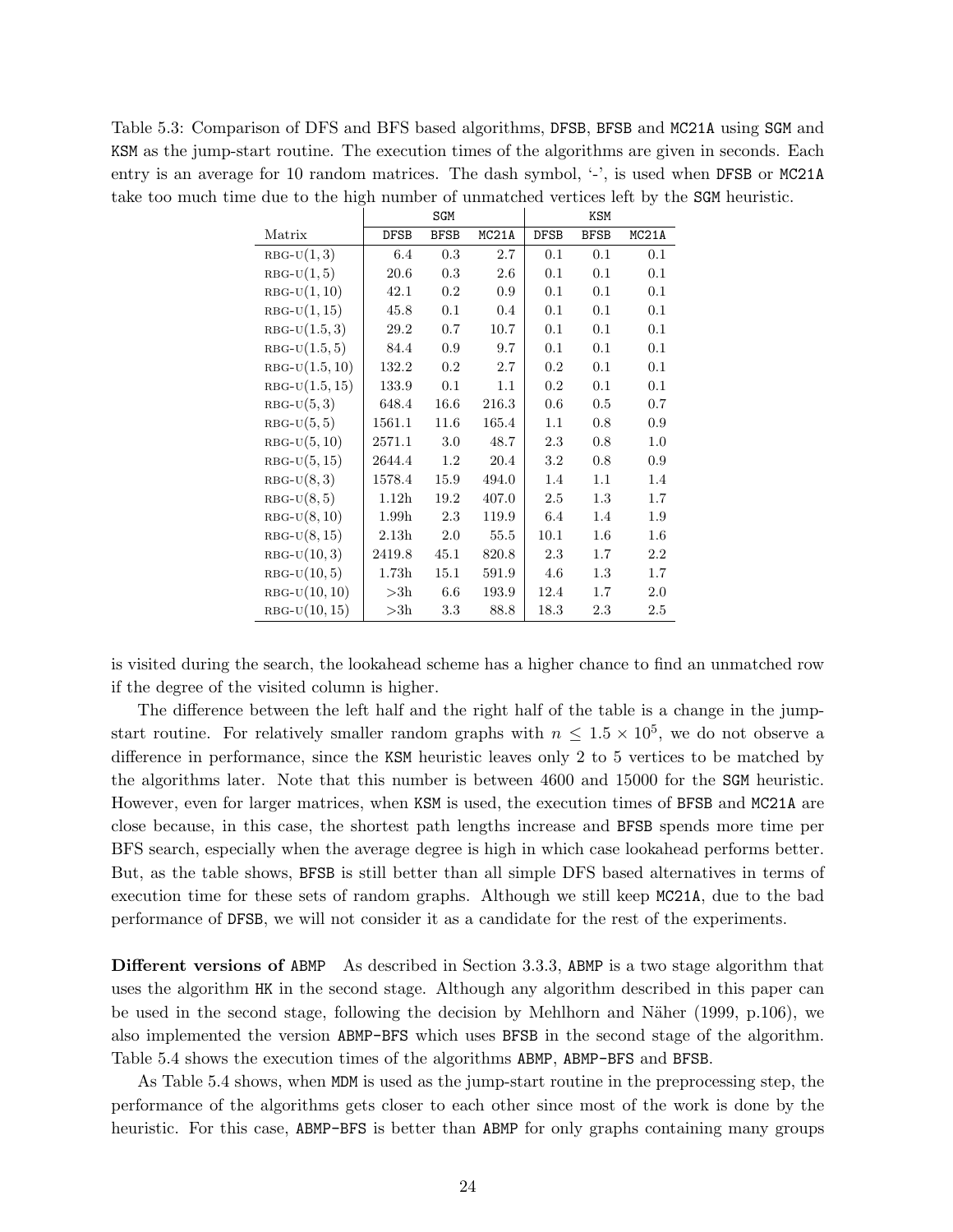|                     |         | KSM      |             | MDM     |          |             |  |  |
|---------------------|---------|----------|-------------|---------|----------|-------------|--|--|
| Matrix              | ABMP    | ABMP-BFS | <b>BFSB</b> | ABMP    | ABMP-BFS | <b>BFSB</b> |  |  |
| $RBG-U(10,3)$       | $1.6\,$ | $1.6\,$  | 1.7         | $2.1\,$ | $2.1\,$  | $2.3\,$     |  |  |
| $RBG-U(10,5)$       | 1.7     | 1.6      | 1.3         | 2.4     | 2.3      | 1.9         |  |  |
| $RBG-U(10, 10)$     | $2.0\,$ | 1.7      | 1.7         | 2.9     | 2.8      | $2.9\,$     |  |  |
| $RBG-U(15,3)$       | 1.8     | 1.8      | $2.2\,$     | 2.5     | 2.5      | $3.0\,$     |  |  |
| $RBG-U(15,5)$       | $3.3\,$ | $3.2\,$  | 3.4         | 4.5     | 4.4      | $3.7\,$     |  |  |
| $RBG-U(15, 10)$     | $3.6\,$ | $3.1\,$  | 3.2         | 4.8     | 4.7      | 4.7         |  |  |
| $RBG-U(20,3)$       | $2.8\,$ | $2.8\,$  | 4.3         | 4.2     | 4.2      | 5.9         |  |  |
| $RBG-U(20,5)$       | 4.3     | 4.0      | $4.2\,$     | $5.6\,$ | 5.6      | $4.6\,$     |  |  |
| $RBG-U(20, 10)$     | $6.7\,$ | 5.9      | $6.1\,$     | 6.7     | 6.7      | 6.7         |  |  |
| $RBG-B(5,1,3)$      | $0.5\,$ | 0.5      | $0.5\,$     | 0.7     | 0.7      | 0.7         |  |  |
| $RBG-B(5,1,5)$      | 0.7     | 0.7      | 0.6         | 1.0     | 1.0      | 0.9         |  |  |
| $RBG-B(5,1,10)$     | $0.7\,$ | 0.6      | $0.8\,$     | 1.5     | $1.5\,$  | 1.6         |  |  |
| $RBG-B(5,1,15)$     | 0.9     | 0.7      | 0.7         | 2.2     | $2.1\,$  | 2.1         |  |  |
| $RBG-B(5, 40, 3)$   | $0.5\,$ | $0.5\,$  | $0.5\,$     | $0.8\,$ | 0.7      | $0.7\,$     |  |  |
| $RBG-B(5, 40, 5)$   | 0.6     | 0.6      | 0.8         | 1.0     | 1.1      | $1.1\,$     |  |  |
| $RBG-B(5, 40, 10)$  | 1.6     | 1.9      | 2.4         | 1.4     | 1.4      | $1.5\,$     |  |  |
| $RBG-B(5, 40, 15)$  | $2.1\,$ | 2.1      | 1.9         | 1.9     | $1.9\,$  | $1.9\,$     |  |  |
| $RBG-B(5, 100, 3)$  | $2.0\,$ | 1.4      | 1.6         | $2.1\,$ | 1.4      | 1.6         |  |  |
| $RBG-B(5, 100, 5)$  | $1.6\,$ | 1.8      | $2.7\,$     | $1.2\,$ | $1.2\,$  | $1.1\,$     |  |  |
| $RBG-B(5, 100, 10)$ | 2.8     | $2.1\,$  | 2.5         | 1.3     | $1.3\,$  | 1.3         |  |  |
| $RBG-B(5, 100, 15)$ | $3.3\,$ | 2.8      | 3.1         | 1.7     | $1.6\,$  | $1.6\,$     |  |  |
| $RBG-B(5, 200, 3)$  | $4.3\,$ | 2.4      | $2.3\,$     | 4.4     | 2.5      | $2.5\,$     |  |  |
| $RBG-B(5, 200, 5)$  | $2.6\,$ | $2.3\,$  | $2.7\,$     | $1.5\,$ | 1.4      | $1.1\,$     |  |  |
| $RBG-B(5, 200, 10)$ | 3.8     | 2.3      | $2.7\,$     | 1.1     | 1.1      | 1.2         |  |  |
| $RBG-B(5, 200, 15)$ | 4.3     | 3.0      | 3.3         | 1.4     | 1.4      | 1.4         |  |  |

Table 5.4: Execution times of algorithms ABMP, ABMP-BFS and BFSB in seconds combined with KSM and MDM. Each entry in the table is the average of 10 runs.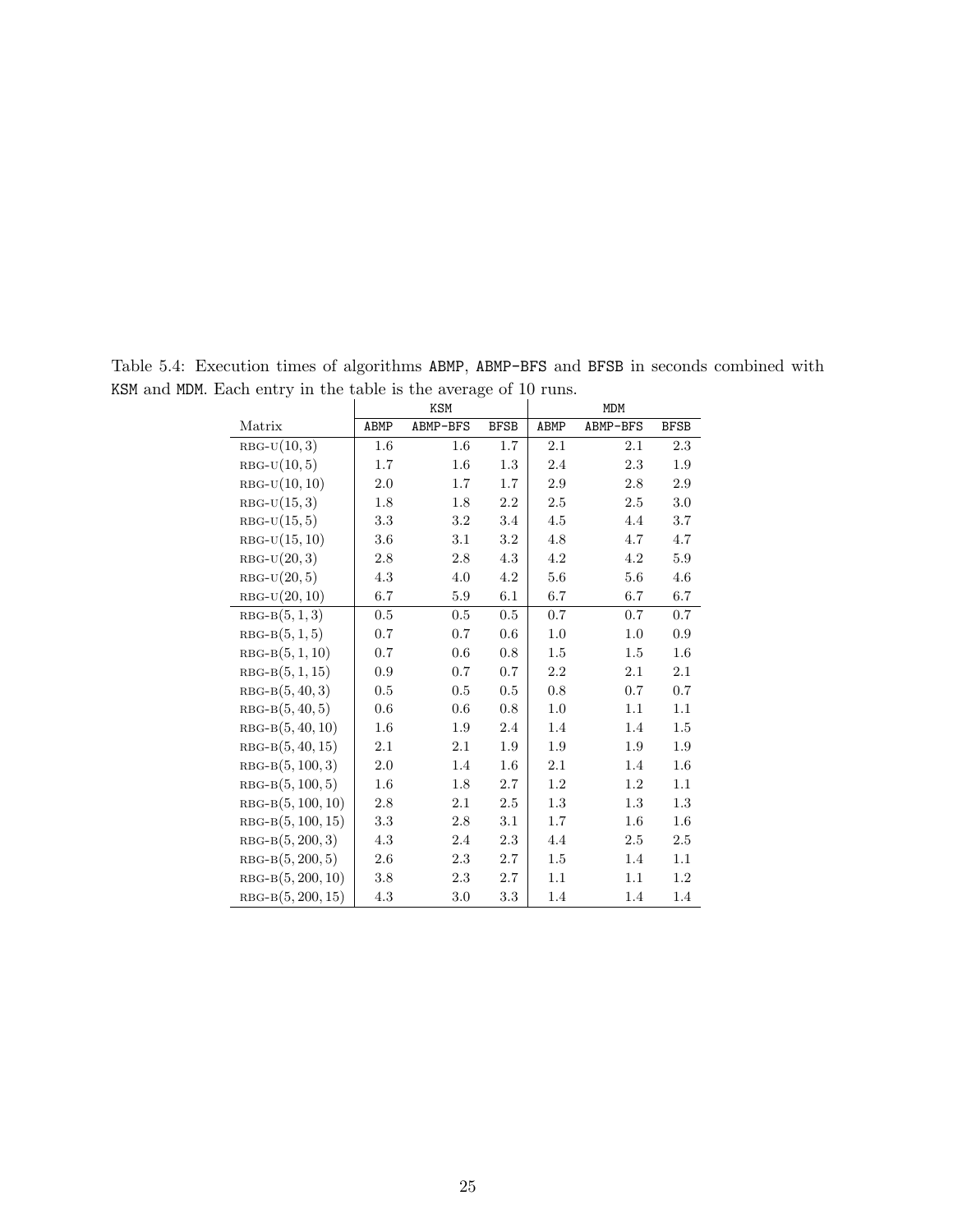and having small d. On the other hand, when  $KSM$  is used,  $ABMP-BFS$  is better than the original version in general, especially when the graphs created by the RBG-B generator contains many groups. Hence, in the following experiments, we will use ABMP-BFS instead of ABMP.

When KSM is used, ABMP-BFS is generally better than BFSB which shows that the first stage of the algorithm is useful in practice. For the graphs created by the RBG-U or RBG-B generators, the effect of the first stage is more pronounced when the average degree in a random graph is 3 (for RBG-U) or 5 (for RBG-B). On the other hand, when MDM is used, the performances are almost equal for the graphs created by the RBG-B generator. For the graphs created by the RBG-U generator, the results are more interesting. While ABMP-BFS is much better than BFSB for  $d = 3$ , it is much worse for  $d = 5$ , whereas, their performances are the same for  $d = 10$ . We observed that for the case  $d = 5$ , the first stage of ABMP-BFS takes only a small percentage of the execution time, and hence it is not the main reason for worse relative performance. Although the second stage contains fewer BFS searches than BFSB, it takes more time than BFSB due to the longer augmenting paths remaining after the first stage. This may be expected since a BFS search from a column c takes more time when the shortest augmenting path for c is longer.

As Tables 5.3 and 5.4 show, using a good jump-start routine in the preprocessing step makes the performance of the algorithms very close to each other since most of the work is done by the heuristic. Hence most of the previous studies in the literature on performance comparisons becomes obsolete since they use the SGM heuristic.

#### 5.3.2 Experiments with random matrices

The results of all the experiments with the graphs constructed by RBG-U and RBG-B generators are given in Tables 5.5 and 5.6. In these tables, the average relative performance of each algorithm is given for each generator. These values are computed as follows. For each row in the table, we find the algorithm with the minimum execution time t. We set the relative performance of this algorithm for this row to be 1.0 and compute the relative performance of the other algorithms by dividing their execution times by  $t$ . The values in the last row are the averages of these relative performances.

As Table 5.5 shows, when the KSM heuristic is used, for RBG-U graphs, BFSB is better than the DFS based alternative MC21A. However, for RBG-B graphs with high group numbers, MC21A works much better than BFSB; see RBG-B $(10, 100, 15)$  and RBG-B $(10, 200, 15)$  in the table. This is expected because the higher the number of groups, the longer the augmenting paths and therefore the slower the algorithm BFSB. Due to the bad relative performance of DFSB for RBG-U graphs and BFSB for RBG-B graphs, we do not suggest using them for the maximum cardinality matching problem.

Although the performance of HK and ABMP-BFS are comparable with HKDW and PF for RBG-B graphs, they are relatively worse for RBG-U graphs since they use shortest augmenting paths. Since ABMP-BFS is better than BFSB, we can argue that the two-stage approach works and the first stage of ABMP-BFS that uses the shortest paths up to some level has a positive effect. Note that ABMP-BFS is one of the best algorithms for RBG-U graphs. On the contrary, using shortest paths for every augmentation is not a good idea especially for RBG-B graphs. Note that HK is using such an approach, and its relative performance is the worst.

As shown in Table 5.5, the modified versions of the algorithms work better. That is, HKDW is better than HK for both of the random matrix generators and PF+ is slightly better than PF. For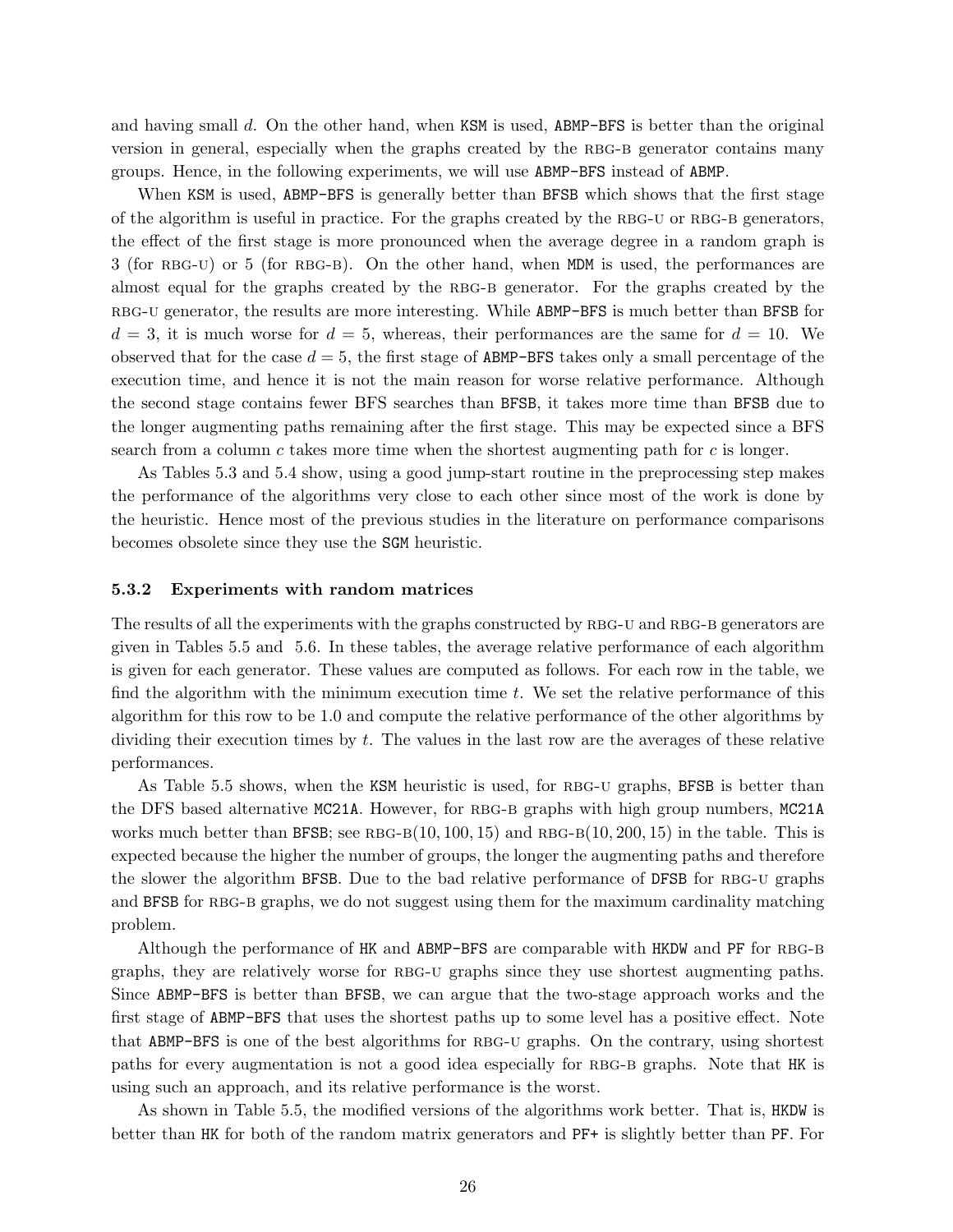| Matrix               | <b>BFSB</b> | $\frac{1}{2}$ and $\frac{1}{2}$ and $\frac{1}{2}$ and $\frac{1}{2}$ and $\frac{1}{2}$ and $\frac{1}{2}$ and $\frac{1}{2}$ and $\frac{1}{2}$ and $\frac{1}{2}$ and $\frac{1}{2}$ and $\frac{1}{2}$ and $\frac{1}{2}$ and $\frac{1}{2}$ and $\frac{1}{2}$ and $\frac{1}{2}$ and $\frac{1}{2}$ a<br>MC21A | PF      | $PF+$   | HK              | HKDW      | ABMP-BFS  |
|----------------------|-------------|--------------------------------------------------------------------------------------------------------------------------------------------------------------------------------------------------------------------------------------------------------------------------------------------------------|---------|---------|-----------------|-----------|-----------|
| $RBG-U(10,3)$        | $1.7\,$     | $2.2\,$                                                                                                                                                                                                                                                                                                | $1.8\,$ | $1.7\,$ | $2.3\,$         | $1.2\,$   | $1.6\,$   |
| $RBG-U(10,5)$        | 1.3         | 1.7                                                                                                                                                                                                                                                                                                    | $1.4\,$ | 1.3     | 1.4             | $1.5\,$   | $1.6\,$   |
| $RBG-U(10,10)$       | 1.7         | $2.0\,$                                                                                                                                                                                                                                                                                                | $1.7\,$ | 1.7     | $2.2\,$         | $2.0\,$   | $1.7\,$   |
| $RBG-U(15,3)$        | $2.2\,$     | $3.7\,$                                                                                                                                                                                                                                                                                                | $2.3\,$ | $2.1\,$ | $3.5\,$         | $3.4\,$   | $1.8\,$   |
| $RBG-U(15,5)$        | $3.4\,$     | 6.3                                                                                                                                                                                                                                                                                                    | $3.0\,$ | $3.1\,$ | $3.4\,$         | $2.7\,$   | $\!3.2\!$ |
| $RBG-U(15,10)$       | $3.2\,$     | 4.5                                                                                                                                                                                                                                                                                                    | 3.3     | $3.3\,$ | 3.7             | 3.3       | $3.1\,$   |
| $RBG-U(20,3)$        | 4.3         | $\!\!\!\!\!8.3$                                                                                                                                                                                                                                                                                        | $4.4\,$ | $3.5\,$ | $5.9\,$         | $4.9\,$   | $2.8\,$   |
| $RBG-U(20,5)$        | 4.2         | $\!\!\!\!\!8.9$                                                                                                                                                                                                                                                                                        | $4.1\,$ | $3.8\,$ | $4.8\,$         | $5.0\,$   | $4.0\,$   |
| $RBG-U(20,10)$       | $6.1\,$     | $\,9.8$                                                                                                                                                                                                                                                                                                | $6.0\,$ | $5.9\,$ | $6.5\,$         | $4.6\,$   | $5.9\,$   |
| Avg. Relative Perf.  | $1.2\,$     | $2.0\,$                                                                                                                                                                                                                                                                                                | $1.2\,$ | $1.1\,$ | $1.5\,$         | $1.3\,$   | 1.1       |
| $RBG-B(7,1,3)$       | 0.7         | $0.7\,$                                                                                                                                                                                                                                                                                                | $0.7\,$ | $0.7\,$ | $0.7\,$         | $0.8\,$   | $0.8\,$   |
| $RBG-B(7,1,5)$       | $0.9\,$     | $1.1\,$                                                                                                                                                                                                                                                                                                | $1.2\,$ | $1.2\,$ | $1.0\,$         | $1.1\,$   | $1.3\,$   |
| $RBG-B(7,1,10)$      | $1.1\,$     | $1.1\,$                                                                                                                                                                                                                                                                                                | $1.1\,$ | $1.1\,$ | $1.1\,$         | $1.4\,$   | $1.0\,$   |
| $RBG-B(7,1,15)$      | 1.4         | $1.3\,$                                                                                                                                                                                                                                                                                                | $1.4\,$ | $1.4\,$ | $1.6\,$         | $1.3\,$   | $1.3\,$   |
| $RBG-B(7, 40, 3)$    | $0.8\,$     | $\rm 0.9$                                                                                                                                                                                                                                                                                              | $0.8\,$ | $0.8\,$ | $1.2\,$         | $\rm 0.9$ | $1.1\,$   |
| $RBG-B(7, 40, 5)$    | 1.4         | $1.5\,$                                                                                                                                                                                                                                                                                                | 1.4     | $1.4\,$ | $1.7\,$         | $1.0\,$   | $1.5\,$   |
| $RBG-B(7, 40, 10)$   | $2.4\,$     | $1.6\,$                                                                                                                                                                                                                                                                                                | $1.7\,$ | $1.6\,$ | $2.5\,$         | $1.3\,$   | $2.2\,$   |
| $RBG-B(7, 40, 15)$   | $2.7\,$     | $1.4\,$                                                                                                                                                                                                                                                                                                | $1.3\,$ | $1.3\,$ | $2.8\,$         | 1.3       | $2.5\,$   |
| $RBG-B(7, 100, 3)$   | 1.9         | $1.8\,$                                                                                                                                                                                                                                                                                                | $1.1\,$ | $1.0\,$ | $\!3.3$         | 1.9       | $1.2\,$   |
| $RBG-B(7, 100, 5)$   | 3.7         | $1.8\,$                                                                                                                                                                                                                                                                                                | 1.2     | 1.2     | $3.8\,$         | $1.1\,$   | $2.0\,$   |
| $RBG-B(7, 100, 10)$  | $5.0\,$     | $1.8\,$                                                                                                                                                                                                                                                                                                | $1.5\,$ | $1.5\,$ | $4.8\,$         | $1.4\,$   | $4.6\,$   |
| $RBG-B(7, 100, 15)$  | $5.1\,$     | 1.7                                                                                                                                                                                                                                                                                                    | $1.4\,$ | $1.4\,$ | $5.5\,$         | 1.3       | $4.8\,$   |
| $RBG-B(7, 200, 3)$   | 5.1         | $5.9\,$                                                                                                                                                                                                                                                                                                | $4.1\,$ | $3.4\,$ | $\!\!\!\!\!8.9$ | $5.5\,$   | $3.1\,$   |
| $RBG-B(7, 200, 5)$   | $5.5\,$     | $2.6\,$                                                                                                                                                                                                                                                                                                | $1.3\,$ | $1.3\,$ | $5.8\,$         | $1.3\,$   | $2.8\,$   |
| $RBG-B(7, 200, 10)$  | 4.0         | $1.8\,$                                                                                                                                                                                                                                                                                                | $1.2\,$ | 1.2     | $5.3\,$         | $1.4\,$   | $3.7\,$   |
| $RBG-B(7, 200, 15)$  | $5.3\,$     | 1.7                                                                                                                                                                                                                                                                                                    | 1.2     | 1.2     | $6.8\,$         | $1.2\,$   | $5.0\,$   |
| $RBG-B(10, 1, 3)$    | $1.1\,$     | $1.2\,$                                                                                                                                                                                                                                                                                                | $1.1\,$ | $1.1\,$ | $1.2\,$         | $1.1\,$   | $1.5\,$   |
| $RBG-B(10, 1, 5)$    | $1.6\,$     | $1.9\,$                                                                                                                                                                                                                                                                                                | $2.0\,$ | $2.0\,$ | $1.5\,$         | $1.5\,$   | $2.3\,$   |
| $RBG-B(10, 1, 10)$   | $1.8\,$     | $2.1\,$                                                                                                                                                                                                                                                                                                | $2.5\,$ | $2.4\,$ | $1.9\,$         | $2.1\,$   | $1.7\,$   |
| $RBG-B(10, 1, 15)$   | 2.0         | $2.1\,$                                                                                                                                                                                                                                                                                                | $2.1\,$ | $2.1\,$ | $2.3\,$         | $2.0\,$   | $1.9\,$   |
| $RBG-B(10, 40, 3)$   | 1.2         | $1.5\,$                                                                                                                                                                                                                                                                                                | $1.3\,$ | $1.3\,$ | $1.8\,$         | $1.3\,$   | $1.7\,$   |
| $RBG-B(10, 40, 5)$   | $2.2\,$     | $2.0\,$                                                                                                                                                                                                                                                                                                | $1.7\,$ | $1.6\,$ | $2.4\,$         | $1.5\,$   | $2.1\,$   |
| $RBG-B(10, 40, 10)$  | $3.4\,$     | $2.2\,$                                                                                                                                                                                                                                                                                                | $2.1\,$ | $2.0\,$ | $\!3.3\!$       | $2.0\,$   | $3.2\,$   |
| $RBG-B(10, 40, 15)$  | $6.1\,$     | $2.0\,$                                                                                                                                                                                                                                                                                                | $1.8\,$ | 1.7     | $4.6\,$         | $1.9\,$   | $5.7\,$   |
| $RBG-B(10, 100, 3)$  | $2.8\,$     | $2.7\,$                                                                                                                                                                                                                                                                                                | $1.6\,$ | $1.4\,$ | $4.5\,$         | $2.0\,$   | $1.8\,$   |
| $RBG-B(10, 100, 5)$  | 6.9         | 3.1                                                                                                                                                                                                                                                                                                    | $1.9\,$ | 1.9     | $6.3\,$         | 1.8       | $3.2\,$   |
| $RBG-B(10, 100, 10)$ | $6.8\,$     | 2.6                                                                                                                                                                                                                                                                                                    | 2.0     | $2.0\,$ | $7.2\,$         | $2.0\,$   | $6.4\,$   |
| $RBG-B(10, 100, 15)$ | $\ \, 9.4$  | $2.7\,$                                                                                                                                                                                                                                                                                                | 2.3     | $2.2\,$ | $\ \, 9.5$      | $2.0\,$   | $8.8\,$   |
| $RBG-B(10, 200, 3)$  | $7.8\,$     | $\!\!\!\!\!8.3$                                                                                                                                                                                                                                                                                        | $5.3\,$ | $4.3\,$ | 11.4            | $9.3\,$   | $4.6\,$   |
| $RBG-B(10, 200, 5)$  | $10.1\,$    | $5.0\,$                                                                                                                                                                                                                                                                                                | $2.2\,$ | $2.2\,$ | 11.8            | $2.0\,$   | $4.2\,$   |
| $RBG-B(10, 200, 10)$ | 7.7         | $3.0\,$                                                                                                                                                                                                                                                                                                | $2.1\,$ | $2.1\,$ | $\ \, 9.2$      | $2.1\,$   | $7.2\,$   |
| $RBG-B(10, 200, 15)$ | $\,9.8$     | $2.8\,$                                                                                                                                                                                                                                                                                                | $2.0\,$ | $2.0\,$ | 11.7            | $2.0\,$   | $9.1\,$   |
| Avg. Relative Perf.  | $2.4\,$     | 1.4                                                                                                                                                                                                                                                                                                    | 1.1     | 1.1     | $2.8\,$         | $1.2\,$   | 2.1       |

Table 5.5: Execution times of algorithms in seconds combined with the KSM heuristic for RBG-U and RBG-B graphs. Each entry in the table is the average of 10 runs.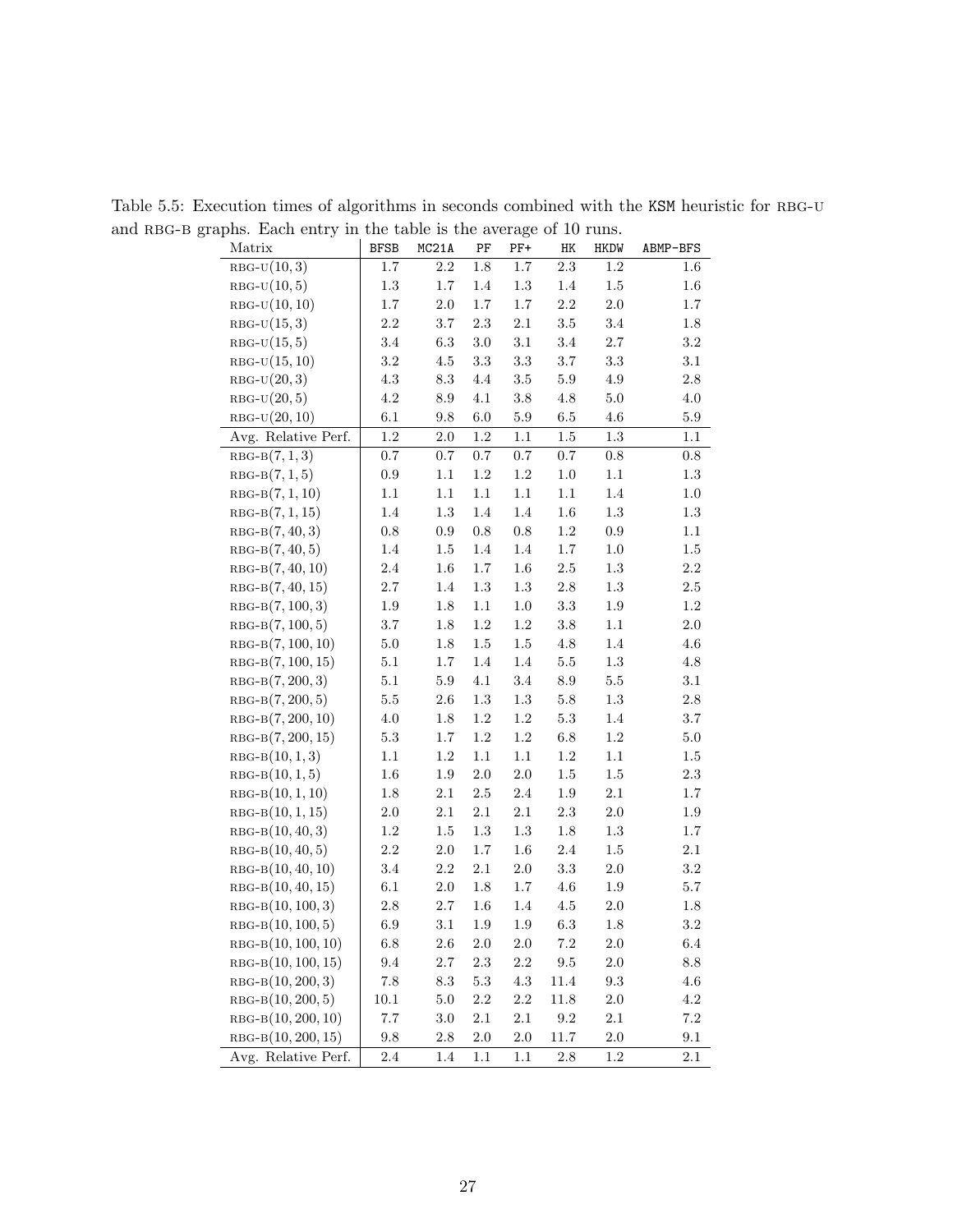| $v_{\rm{P}}$<br>Matrix | <b>BFSB</b>     | $\frac{1}{2}$ and $\frac{1}{2}$ and $\frac{1}{2}$ and $\frac{1}{2}$ and $\frac{1}{2}$ and $\frac{1}{2}$ and $\frac{1}{2}$ and $\frac{1}{2}$ and $\frac{1}{2}$ and $\frac{1}{2}$ and $\frac{1}{2}$ and $\frac{1}{2}$ and $\frac{1}{2}$ and $\frac{1}{2}$ and $\frac{1}{2}$ and $\frac{1}{2}$ a<br>MC21A | PF      | $PF+$   | HK      | HKDW     | ABMP-BFS |
|------------------------|-----------------|--------------------------------------------------------------------------------------------------------------------------------------------------------------------------------------------------------------------------------------------------------------------------------------------------------|---------|---------|---------|----------|----------|
| $RBG-U(10,3)$          | $2.3\,$         | $2.8\,$                                                                                                                                                                                                                                                                                                | $2.1\,$ | 2.1     | $2.6\,$ | $1.6\,$  | 2.1      |
| $RBG-U(10,5)$          | 1.9             | 1.9                                                                                                                                                                                                                                                                                                    | $2.0\,$ | $2.0\,$ | $1.9\,$ | $2.3\,$  | $2.3\,$  |
| $RBG-U(10,10)$         | $2.9\,$         | $2.9\,$                                                                                                                                                                                                                                                                                                | $2.9\,$ | $2.9\,$ | $2.9\,$ | $3.3\,$  | $2.8\,$  |
| $RBG-U(15,3)$          | $3.0\,$         | 4.4                                                                                                                                                                                                                                                                                                    | $3.2\,$ | $2.8\,$ | 4.1     | $4.0\,$  | $2.5\,$  |
| $RBG-U(15,5)$          | 3.7             | 4.4                                                                                                                                                                                                                                                                                                    | $3.9\,$ | $3.9\,$ | 3.7     | $3.5\,$  | $4.4\,$  |
| $RBG-U(15,10)$         | 4.7             | 4.8                                                                                                                                                                                                                                                                                                    | $5.1\,$ | 5.1     | $4.7\,$ | $5.4\,$  | $4.7\,$  |
| $RBG-U(20,3)$          | $5.9\,$         | $10.4\,$                                                                                                                                                                                                                                                                                               | $5.1\,$ | 4.7     | 6.9     | $5.9\,$  | $4.2\,$  |
| $RBG-U(20,5)$          | 4.6             | $5.6\,$                                                                                                                                                                                                                                                                                                | $4.8\,$ | $4.8\,$ | $4.9\,$ | 4.9      | $5.6\,$  |
| $RBG-U(20,10)$         | $6.7\,$         | $7.2\,$                                                                                                                                                                                                                                                                                                | $7.9\,$ | 8.0     | 6.7     | 6.7      | $6.7\,$  |
| Avg. Relative Perf.    | $1.1\,$         | $1.4\,$                                                                                                                                                                                                                                                                                                | $1.1\,$ | $1.1\,$ | $1.2\,$ | $1.2\,$  | 1.1      |
| $RBG-B(7,1,3)$         | $1.0\,$         | $1.0\,$                                                                                                                                                                                                                                                                                                | $1.0\,$ | $1.0\,$ | $1.0\,$ | $1.0\,$  | $1.1\,$  |
| $RBG-B(7,1,5)$         | 1.4             | $1.5\,$                                                                                                                                                                                                                                                                                                | $1.6\,$ | $1.6\,$ | $1.4\,$ | 1.5      | $1.6\,$  |
| $RBG-B(7,1,10)$        | 2.1             | $2.1\,$                                                                                                                                                                                                                                                                                                | $2.2\,$ | $2.2\,$ | 2.1     | $2.3\,$  | $2.1\,$  |
| $RBG-B(7,1,15)$        | $2.9\,$         | $2.8\,$                                                                                                                                                                                                                                                                                                | $2.8\,$ | $2.8\,$ | $3.0\,$ | $3.1\,$  | $2.8\,$  |
| $RBG-B(7, 40, 3)$      | $1.1\,$         | $1.2\,$                                                                                                                                                                                                                                                                                                | $1.0\,$ | $1.1\,$ | $1.4\,$ | $1.2\,$  | $1.4\,$  |
| $RBG-B(7, 40, 5)$      | $1.5\,$         | $1.6\,$                                                                                                                                                                                                                                                                                                | $1.8\,$ | $1.8\,$ | $1.6\,$ | $1.5\,$  | $2.0\,$  |
| $RBG-B(7, 40, 10)$     | $2.1\,$         | $2.2\,$                                                                                                                                                                                                                                                                                                | $2.3\,$ | $2.3\,$ | $2.0\,$ | $2.1\,$  | $2.0\,$  |
| $RBG-B(7, 40, 15)$     | $2.6\,$         | $2.6\,$                                                                                                                                                                                                                                                                                                | $2.6\,$ | $2.6\,$ | $2.6\,$ | $2.7\,$  | $2.6\,$  |
| $RBG-B(7, 100, 3)$     | $2.2\,$         | $2.1\,$                                                                                                                                                                                                                                                                                                | $1.5\,$ | $1.3\,$ | $3.6\,$ | $2.1\,$  | $1.5\,$  |
| $RBG-B(7, 100, 5)$     | 1.5             | $1.5\,$                                                                                                                                                                                                                                                                                                | $1.7\,$ | $1.7\,$ | $1.6\,$ | 1.5      | $2.1\,$  |
| $RBG-B(7, 100, 10)$    | 1.8             | $1.8\,$                                                                                                                                                                                                                                                                                                | $1.8\,$ | $1.8\,$ | $1.8\,$ | 1.8      | $1.8\,$  |
| $RBG-B(7, 100, 15)$    | $2.4\,$         | $2.4\,$                                                                                                                                                                                                                                                                                                | 2.3     | 2.3     | $2.3\,$ | $2.3\,$  | $2.3\,$  |
| $RBG-B(7, 200, 3)$     | $5.6\,$         | $6.2\,$                                                                                                                                                                                                                                                                                                | $4.6\,$ | $4.0\,$ | $9.1\,$ | $5.7\,$  | $3.6\,$  |
| $RBG-B(7, 200, 5)$     | 1.4             | 1.4                                                                                                                                                                                                                                                                                                    | $1.5\,$ | $1.5\,$ | 1.4     | $1.3\,$  | $2.0\,$  |
| $RBG-B(7, 200, 10)$    | 1.7             | $1.7\,$                                                                                                                                                                                                                                                                                                | $1.8\,$ | 1.7     | $1.7\,$ | $1.7\,$  | $1.7\,$  |
| $RBG-B(7, 200, 15)$    | $2.1\,$         | $2.1\,$                                                                                                                                                                                                                                                                                                | $2.1\,$ | $2.1\,$ | $2.1\,$ | $2.1\,$  | 2.1      |
| $RBG-B(10, 1, 3)$      | 1.5             | $1.6\,$                                                                                                                                                                                                                                                                                                | $1.6\,$ | $1.6\,$ | $1.5\,$ | $1.6\,$  | $1.9\,$  |
| $RBG-B(10, 1, 5)$      | $2.1\,$         | $2.4\,$                                                                                                                                                                                                                                                                                                | $2.5\,$ | $2.5\,$ | 2.1     | $2.1\,$  | $2.4\,$  |
| $RBG-B(10, 1, 10)$     | $3.4\,$         | $3.7\,$                                                                                                                                                                                                                                                                                                | 4.2     | 4.2     | $3.4\,$ | 3.3      | $3.3\,$  |
| $RBG-B(10, 1, 15)$     | 4.2             | $4.2\,$                                                                                                                                                                                                                                                                                                | 4.2     | 4.1     | 4.2     | $4.4\,$  | 4.1      |
| $RBG-B(10, 40, 3)$     | 1.9             | $2.1\,$                                                                                                                                                                                                                                                                                                | $1.8\,$ | $1.8\,$ | $2.5\,$ | 1.7      | $2.1\,$  |
| $RBG-B(10, 40, 5)$     | 2.3             | $2.2\,$                                                                                                                                                                                                                                                                                                | $2.4\,$ | $2.4\,$ | $2.4\,$ | $2.4\,$  | $2.8\,$  |
| $RBG-B(10, 40, 10)$    | $2.9\,$         | $2.8\,$                                                                                                                                                                                                                                                                                                | $2.8\,$ | $2.8\,$ | $2.8\,$ | $2.9\,$  | $2.8\,$  |
| $RBG-B(10, 40, 15)$    | $4.0\,$         | $4.0\,$                                                                                                                                                                                                                                                                                                | $3.9\,$ | $3.9\,$ | $3.9\,$ | $4.0\,$  | $3.9\,$  |
| $RBG-B(10, 100, 3)$    | $3.2\,$         | $3.1\,$                                                                                                                                                                                                                                                                                                | $2.1\,$ | $1.9\,$ | $4.8\,$ | $2.4\,$  | $2.3\,$  |
| $RBG-B(10, 100, 5)$    | 2.3             | 2.2                                                                                                                                                                                                                                                                                                    | $2.5\,$ | $2.6\,$ | $2.4\,$ | $2.3\,$  | 3.3      |
| $RBG-B(10, 100, 10)$   | 2.8             | $2.7\,$                                                                                                                                                                                                                                                                                                | $2.7\,$ | 2.8     | $2.7\,$ | $2.7\,$  | $2.7\,$  |
| $RBG-B(10, 100, 15)$   | $3.7\,$         | $3.7\,$                                                                                                                                                                                                                                                                                                | $3.6\,$ | $3.6\,$ | $3.5\,$ | $3.6\,$  | $3.6\,$  |
| $RBG-B(10, 200, 3)$    | $\!\!\!\!\!8.4$ | $8.2\,$                                                                                                                                                                                                                                                                                                | $5.7\,$ | $4.8\,$ | 11.4    | $10.3\,$ | $4.7\,$  |
| $RBG-B(10, 200, 5)$    | $2.8\,$         | $2.3\,$                                                                                                                                                                                                                                                                                                | $2.6\,$ | $2.7\,$ | $3.2\,$ | $2.2\,$  | $3.4\,$  |
| $RBG-B(10, 200, 10)$   | $2.7\,$         | $2.9\,$                                                                                                                                                                                                                                                                                                | $2.9\,$ | $2.9\,$ | $2.6\,$ | $2.6\,$  | $2.6\,$  |
| $RBG-B(10, 200, 15)$   | $3.3\,$         | $3.3\,$                                                                                                                                                                                                                                                                                                | 3.3     | $3.2\,$ | $3.2\,$ | $3.4\,$  | $3.2\,$  |
| Avg. Relative Perf.    | 1.1             | 1.1                                                                                                                                                                                                                                                                                                    | 1.1     | 1.1     | $1.3\,$ | 1.1      | 1.1      |

Table 5.6: Execution times of algorithms in seconds combined with the MDM heuristic for RBG-U and RBG-B graphs. Each entry in the table is the average of 10 runs.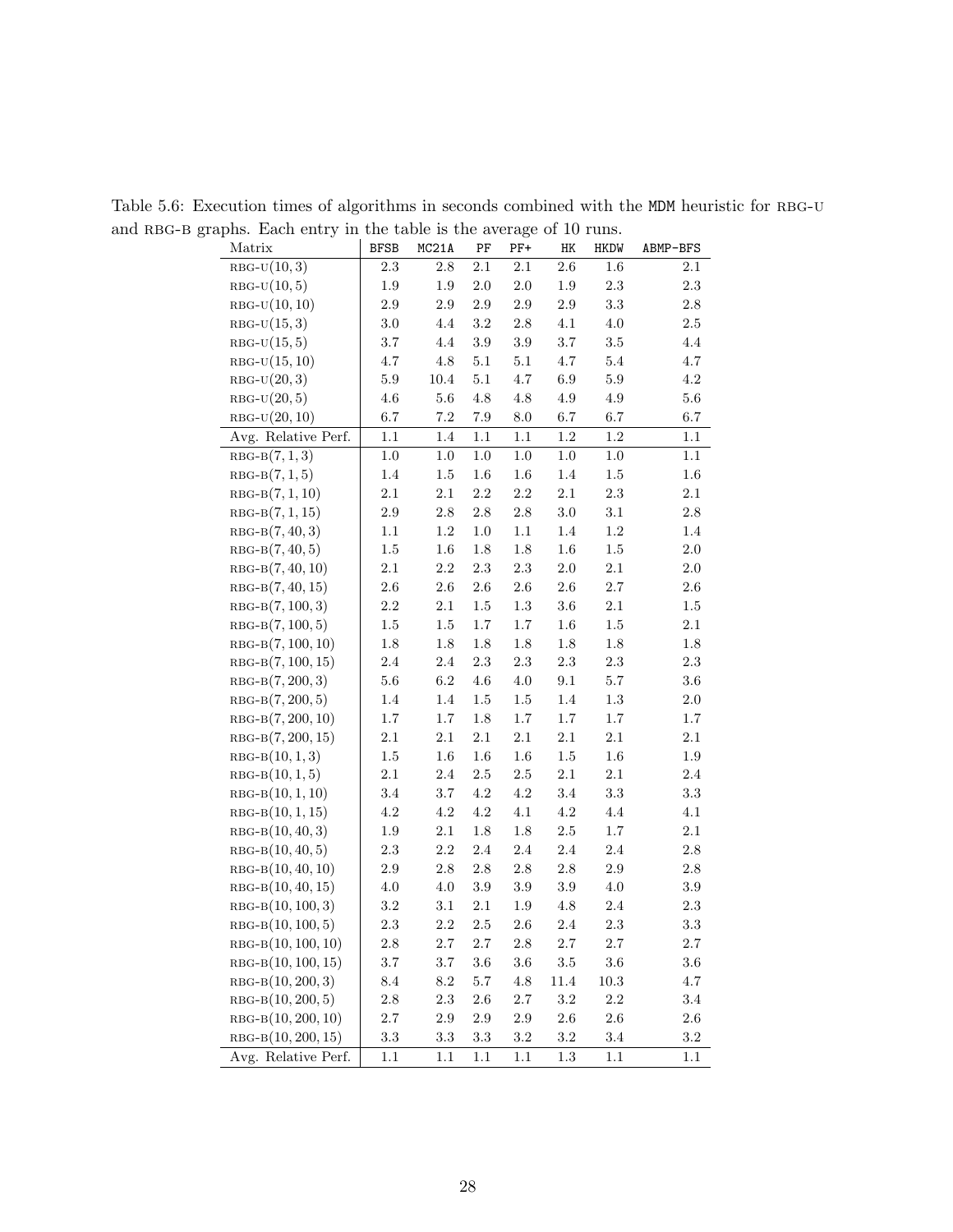Table 5.7: The number of matrices (among 100) for which KSM and MDM heuristics find the maximum matching.

| heuristic | $\mathbf{A}$ | AQ             | PA | <b>PAQ</b> |
|-----------|--------------|----------------|----|------------|
| KSM       | 67           | $\overline{A}$ |    |            |
| MDM       | 58           | 55             | 57 | 55         |

Table 5.8: Execution times of algorithms in seconds combined with KSM and MDM for the matrix kkt power. Each entry in the table is the average of 10 runs.

|                 |     | Matrix Heuristic Deficiency BFSB MC21A PF PF+ HK HKDW ABMP-BFS |                                                 |  |  |      |
|-----------------|-----|----------------------------------------------------------------|-------------------------------------------------|--|--|------|
|                 | KSM |                                                                | $3417$   0.3 22.8 0.3 0.3 0.3 0.3               |  |  | 0.7  |
| $kkt-power$ MDM |     |                                                                | 1544   27.9    54.4    5.1    1.3    8.9    3.9 |  |  | 25.9 |

these experiments, the most important modification (HKDW vs. HK) comes from Duff and Wiberg (1988) since there is only a slight algorithmic difference between PF and PF+. Even though HK is one of the worst algorithms in terms of relative performance, HKDW, which combines HK with PF's multiple DFS search technique is one of the best algorithms for this set of experiments on random graphs.

As Table 5.6 shows, when the MDM heuristic is used, the performance of the algorithms get closer especially for RBG-B graphs, for which the MDM heuristic obtains a nearly maximum matching. Hence this table does not say too much about the performance of the algorithms except that MC21A and HK are worse than the other algorithms.

## 5.3.3 Experiments with matrices from real-life problems

Since both of the heuristics work well, in order to differentiate between the algorithms and to compare their performance, we need to find graphs where KSM and MDM perform poorly. Constructing or characterising hard test cases for the bipartite matching problem is an interesting research area—a comment also made by Cherkassky et al. (1998). We try to obtain such hard instances from the original and permuted versions of real life matrices from which we believe we can build a fair benchmark set to compare the performance of the algorithms.

The KSM and MDM heuristics perform very well on the real life matrices; the numbers of matrices (among 100) for which they can find the maximum matching are given in Table 5.7.

Even when the heuristics cannot find a maximum cardinality matching, their deficiencies are usually very small. From the above numbers, we can argue that MDM performs better than KSM in terms of deficiency. Note that a smaller deficiency usually implies a shorter execution time. However, there are some matrices for which the algorithms using MDM are much slower even when MDM obtains a larger initial matching. Table 5.8 shows this for the matrix kkt power.

Tables 5.9 and 5.10 show the execution times and average relative performance of the algorithms for some of the test matrices (as said before we worked on 100 matrices from UFL sparse matrix collection). For each matrix, we use four sets of experiments. Firstly, we execute the corresponding algorithm ten times on the original matrix. Secondly, we apply ten random column permutations to the original matrix and execute the algorithm for each column-permuted matrix.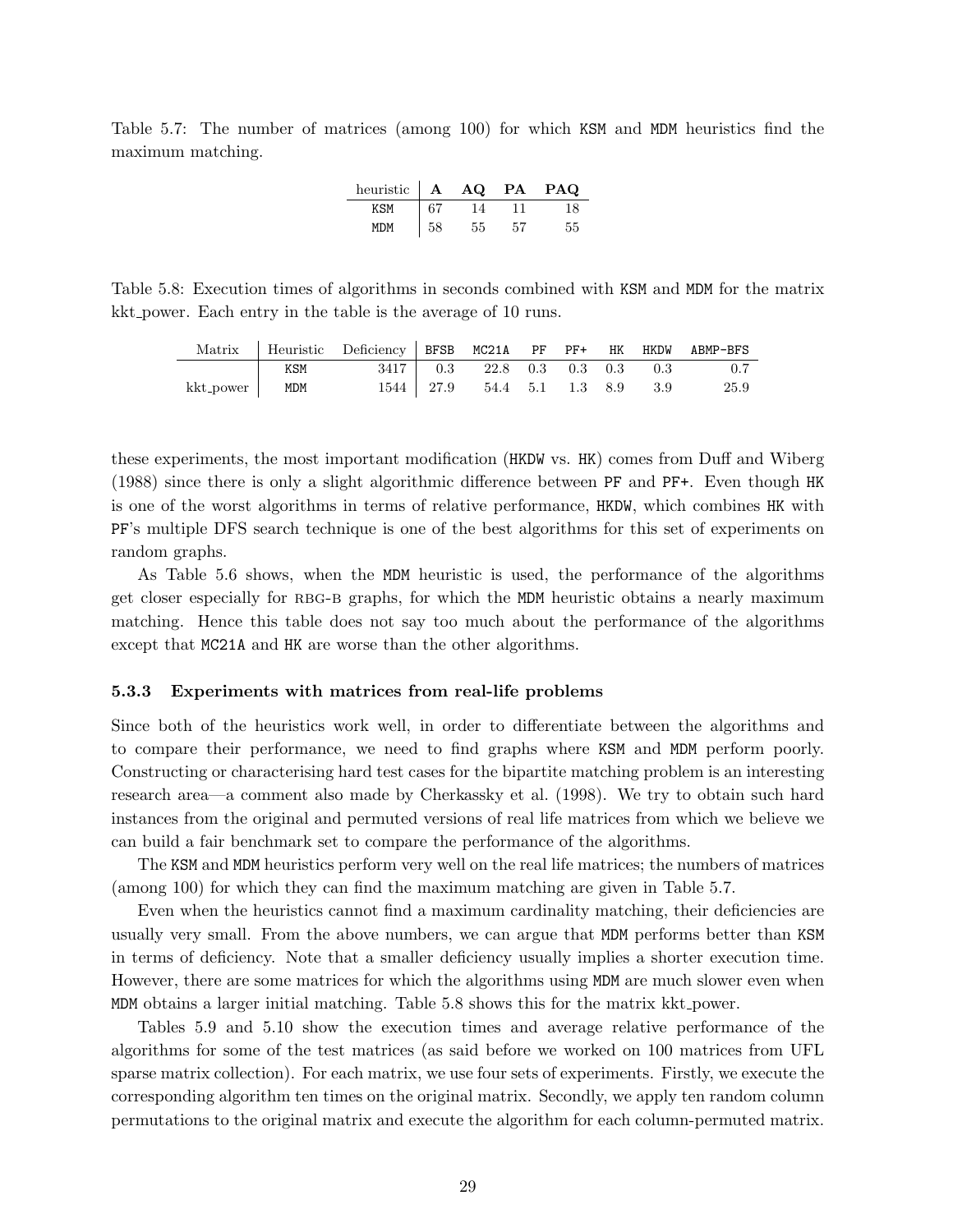Thirdly, we apply ten random row permutations to the original matrix and execute the algorithm for each row-permuted matrix. Lastly, we apply ten random row and column permutations and execute the algorithm for each totally permuted matrix. Averages of these ten values are given in the table for each set of experiments. Note that we build the CSR or CSC after any permutation; the indices in *rids* or *cids* are stored in increasing order.

For some other matrices (not shown in the table), the heuristics find a matching of the maximum cardinality or a matching whose cardinality is very close to the maximum, even after permuting the matrix. Hence the execution times are small, and the performance of the algorithms are very close to each other. On the other hand, for some of the matrices, the heuristics obtain a matching with high deficiency, usually after permutations, but still almost all of the algorithms perform quite efficiently, i.e., less than 3 seconds. To avoid having large tables, we only put the most interesting results where the heuristics, and hence the algorithms are evidently sensitive to the permutations. Note that the average relative performance of the algorithms are computed by taking all of the results into account, including those not given in the table.

The experiments with real-life matrices also show that the modified versions PF+ and HKDW perform better than PF and HK, and that MC21A performs relatively badly compared to other algorithms. Although the run times of the algorithms get closer when MDM is used instead of KSM, we can argue that PF+ and HKDW are better than the other algorithms even with KSM.

As Tables 5.9 and 5.10 show, PF+ and HKDW are less sensitive to permutations of the matrices than the original algorithms PF and HK. One may expect this for HKDW, since it is a hybrid BFS-DFS approach. It uses BFS for finding short augmenting paths and then uses DFS for finding the longer ones. Although HK and ABMP-BFS hybridize DFS and BFS to some extent, HKDW has more freedom as the DFSs are free to use any edge (apart from visiting each vertex at most once in the third stage). It appears that the fairness mechanism that we had incorporated into the PF increases the robustness of PF.

The difference between the performance of PF (or PF+) and MC21A is huge in favour of PF. This result is interesting since they both use nothing but DFS with a lookahead technique. Furthermore, MC21A can prune all of the visited vertices after each unsuccessful DFS, whereas PF can do the same after only some of the DFSs. We observed that if one uses multiple DFSs like PF, it is highly probable that the algorithm finds a large maximal set of augmenting paths.

In agreement with the results of the experiments with random graphs given in Table 5.3, for most of the real life matrices BFSB is better than MC21A. It is interesting to see that when KSM is used, BFSB is better than MC21A for all of the 100 matrices except Hamrle3. However, especially for the row permuted matrices, there are some cases where MC21A is 5 times faster than BFSB such as thermal2 and bones01 in Table 5.9.

## 6 Discussions

- Instead of SGM one should use KSM or MDM: Although we observed some cases where using these heuristics may increase the execution times of the algorithms, these cases are very rare and the positive effects of KSM and MDM are much higher than their negative effects.
- The pure search techniques such as DFSB and BFSB are not robust: That is, the probability that they suffer due to a worst case performance is much higher than other algorithms in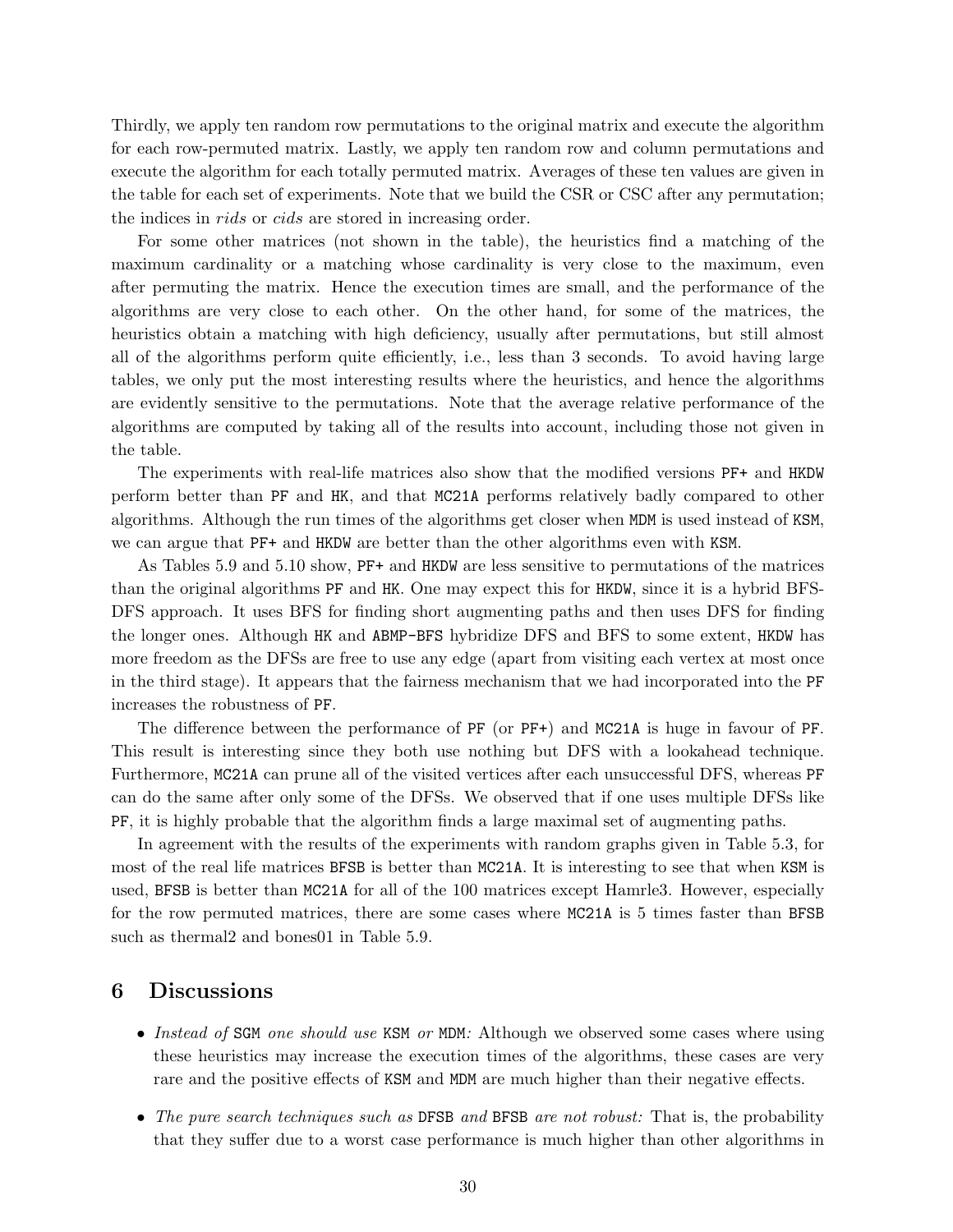Table 5.9: Execution times of algorithms in seconds combined with the KSM heuristic for real life matrices. Each entry in the table is the average of 10 runs. The second column shows the permutation. Only the matrices for which the algorithms are highly perturbed by random permutations are given in the table. The relative average performance of the algorithms for the matrices below and for all 100 matrices are given below.

| Matrix                 | Perm                   | Avg.<br>Def.         | <b>BFSB</b>     | MC <sub>21</sub> A | PF              | $PF+$     | HK        | <b>HKDW</b> | ABMP-<br>BFS |
|------------------------|------------------------|----------------------|-----------------|--------------------|-----------------|-----------|-----------|-------------|--------------|
|                        | A                      | $\overline{0}$       | 0.1             | 0.1                | 0.1             | 0.1       | 0.1       | $0.1\,$     | $0.1\,$      |
| G3_circuit             | $\bf{AQ}$              | 24991                | $188.1\,$       | $890.5\,$          | $251.6\,$       | $10.8\,$  | $141.9\,$ | $13.0\,$    | $151.3\,$    |
|                        | $\mathbf{PA}$          | 2046                 | $122.8\,$       | $43.5\,$           | $2.3\,$         | $1.9\,$   | $77.8\,$  | 187.3       | $124.0\,$    |
|                        | PAQ                    | $\boldsymbol{20856}$ | $8.1\,$         | $13.8\,$           | $4.9\,$         | $3.4\,$   | $22.1\,$  | $5.0\,$     | $7.6\,$      |
|                        | A                      | $384\,$              | $0.1\,$         | $0.1\,$            | 0.1             | $0.1\,$   | $0.1\,$   | $0.1\,$     | 0.1          |
| pre2                   | $\bf{AQ}$              | 12495                | $10.9\,$        | $108.5\,$          | 40.7            | $1.6\,$   | $3.4\,$   | $1.6\,$     | $11.1\,$     |
|                        | $\mathbf{PA}$          | 11262                | $27.9\,$        | $4.4\,$            | $0.8\,$         | $0.7\,$   | $3.3\,$   | $13.0\,$    | $14.8\,$     |
|                        | PAQ                    | 11836                | $5.8\,$         | 6.3                | 1.7             | 1.3       | $4.4\,$   | 1.9         | $5.1\,$      |
|                        | A                      | $241\,$              | 4.4             | $\rm 0.5$          | 0.1             | $\rm 0.2$ | $0.6\,$   | $0.1\,$     | $4.4\,$      |
| Hamrle <sub>3</sub>    | $\bf{AQ}$              | $10330\,$            | $11.6\,$        | $224.8\,$          | $98.1\,$        | 11.8      | $29.0\,$  | $27.7\,$    | $11.9\,$     |
|                        | ${\bf PA}$             | $\,29622\,$          | $61.9\,$        | 178.2              | 22.4            | $19.6\,$  | $51.5\,$  | $10.7\,$    | $33.4\,$     |
|                        | PAQ                    | 23685                | $41.5\,$        | 104.9              | 51.2            | 47.7      | 83.2      | 59.7        | $45.6\,$     |
|                        | A                      | $\mathbf{0}$         | $0.1\,$         | 0.1                | 0.1             | $0.1\,$   | $0.1\,$   | $0.1\,$     | $0.1\,$      |
| torso3                 | $\bf{AQ}$              | 9843                 | $28.2\,$        | $270.5\,$          | 130.0           | $0.5\,$   | $\!.9$    | $0.6\,$     | $31.8\,$     |
|                        | $\mathbf{PA}$          | 1233                 | 4.3             | $8.0\,$            | 0.7             | $\rm 0.2$ | $2.0\,$   | $\,9.0$     | $3.7\,$      |
|                        | PAQ                    | $2635\,$             | $1.5\,$         | 1.2                | 0.3             | $0.4\,$   | $2.0\,$   | $0.4\,$     | 1.4          |
|                        | $\mathbf A$            | $\overline{0}$       | $0.1\,$         | $0.1\,$            | $0.1\,$         | $0.1\,$   | 0.1       | $0.1\,$     | 0.1          |
| boneS01                | $\bf{AQ}$              | 6378                 | $35.2\,$        | 64.7               | $38.9\,$        | $\rm 0.2$ | 1.4       | 1.2         | $34.3\,$     |
|                        | $\mathbf{PA}$          | $5245\,$             | $39.3\,$        | 5.1                | $0.4\,$         | $\rm 0.2$ | $1.0\,$   | $6.7\,$     | $26.8\,$     |
|                        | PAQ                    | 1486                 | $0.8\,$         | 0.3                | $0.1\,$         | $0.1\,$   | $0.7\,$   | $0.1\,$     | $\rm 0.8$    |
|                        | $\mathbf A$            | $\overline{0}$       | $0.1\,$         | $0.1\,$            | $0.1\,$         | $0.1\,$   | 0.1       | $0.1\,$     | 0.1          |
| Ga19As19H42            | $\mathbf{A}\mathbf{Q}$ | 8232                 | $46.1\,$        | $160.3\,$          | $92.2\,$        | $\rm 0.2$ | $0.6\,$   | $\rm 0.3$   | $13.6\,$     |
|                        | $\mathbf{PA}$          | 1476                 | $\ \, 9.5$      | $5.1\,$            | $\rm 0.2$       | $\rm 0.2$ | $\rm 0.4$ | $2.0\,$     | $6.5\,$      |
|                        | PAQ                    | 311                  | $1.1\,$         | $0.2\,$            | $\rm 0.2$       | $\rm 0.2$ | $\rm 0.5$ | $\rm 0.2$   | 1.0          |
|                        | A                      | $\boldsymbol{0}$     | $\rm 0.2$       | $\rm 0.2$          | $\rm 0.2$       | $\rm 0.2$ | 0.2       | $\rm 0.2$   | $\rm 0.2$    |
| $\mathrm{af\_0\_k101}$ | $\mathbf{A}\mathbf{Q}$ | 7461                 | 138.3           | 250.1              | 122.3           | 1.2       | $34.8\,$  | 6.6         | 124.6        |
|                        | $\mathbf{PA}$          | 5907                 | 158.9           | $23.3\,$           | 4.2             | $2.6\,$   | 28.6      | $72.7\,$    | $110.0\,$    |
|                        | PAQ                    | 7917                 | 3.8             | $2.7\,$            | 1.4             | 1.4       | 7.8       | 1.6         | 3.7          |
|                        | ${\bf A}$              | $\overline{0}$       | $\rm 0.2$       | 0.2                | $\rm 0.2$       | $\rm 0.2$ | $\rm 0.2$ | $\rm 0.2$   | $\rm 0.2$    |
| thermal2               | $\bf{AQ}$              | 32728                | 47.2            | 113.7              | $37.6\,$        | $2.6\,$   | 91.0      | $4.3\,$     | $43.3\,$     |
|                        | PA                     | 15117                | $25.5\,$        | 4.1                | 1.8             | $1.7\,$   | $45.0\,$  | $42.4\,$    | $16.2\,$     |
|                        | PAQ                    | 23582                | $5.3\,$         | $5.3\,$            | 3.4             | $3.0\,$   | $25.1\,$  | $\!3.3$     | $5.9\,$      |
|                        | A                      | $\boldsymbol{0}$     | 0.1             | $0.1\,$            | 0.1             | $0.1\,$   | $0.1\,$   | $0.1\,$     | 0.1          |
| language               | $\bf{AQ}$              | $\bf 2944$           | $\!\!\!\!\!8.4$ | $17.5\,$           | $4.5\,$         | $1.8\,$   | $2.7\,$   | $2.4\,$     | $6.5\,$      |
|                        | ${\bf PA}$             | 2577                 | 5.4             | 11.0               | 2.3             | 1.6       | $2.3\,$   | 0.9         | 6.1          |
|                        | PAQ                    | $3715\,$             | $12.5\,$        | $23.5\,$           | $5.8\,$         | $3.9\,$   | $3.9\,$   | $\!3.2\!$   | $9.7\,$      |
|                        | A                      | 3417                 | $0.3\,$         | 22.8               | $\rm 0.3$       | $0.3\,$   | $\rm 0.3$ | $\rm 0.3$   | 0.7          |
| kkt_power              | $\bf{AQ}$              | 45682                | $22.1\,$        | $39.5\,$           | $\!\!\!\!\!8.5$ | $4.9\,$   | 18.3      | $6.2\,$     | $18.0\,$     |
|                        | $\mathbf{PA}$          | $15354\,$            | $71.3\,$        | $31.4\,$           | $4.9\,$         | $3.0\,$   | 17.4      | $6.1\,$     | $26.4\,$     |
|                        | PAQ                    | 36372                | $16.8\,$        | $68.0\,$           | $6.8\,$         | $4.8\,$   | 17.2      | $6.8\,$     | $15.0\,$     |
| A<br>Relative average  |                        | $5.3\,$              | $\!\!\!\!\!8.9$ | $1.1\,$            | $1.1\,$         | $1.5\,$   | $1.0\,$   | $5.4\,$     |              |
| performance            |                        | $\bf{AQ}$            | $63.1\,$        | $210.6\,$          | $109.3\,$       | $1.0\,$   | $10.5\,$  | $2.3\,$     | $45.3\,$     |
|                        |                        | $\mathbf{PA}$        | $48.2\,$        | 17.1               | $1.8\,$         | $1.2\,$   | $11.3\,$  | $26.3\,$    | $34.2\,$     |
|                        |                        | PAQ                  | 3.8             | $4.5\,$            | 1.2             | $1.1\,$   | $4.7\,$   | $1.2\,$     | $3.6\,$      |
| Overall relative       |                        | A                    | 1.8             | $7.7\,$            | 1.1             | 1.0       | 1.1       | $1.0\,$     | 1.5          |
| average                |                        | $\bf{AQ}$            | $19.1\,$        | 57.6               | $27.0\,$        | $1.0\,$   | $4.0\,$   | $1.3\,$     | $15.6\,$     |
| performance            |                        | $\mathbf{PA}$        | $15.0\,$        | 7.8                | $1.2\,$         | 1.0       | $3.7\,$   | $8.0\,$     | $11.6\,$     |
|                        |                        | PAQ                  | 1.9             | 1.8                | 1.1             | 1.0       | 2.3       | 1.1         | 1.8          |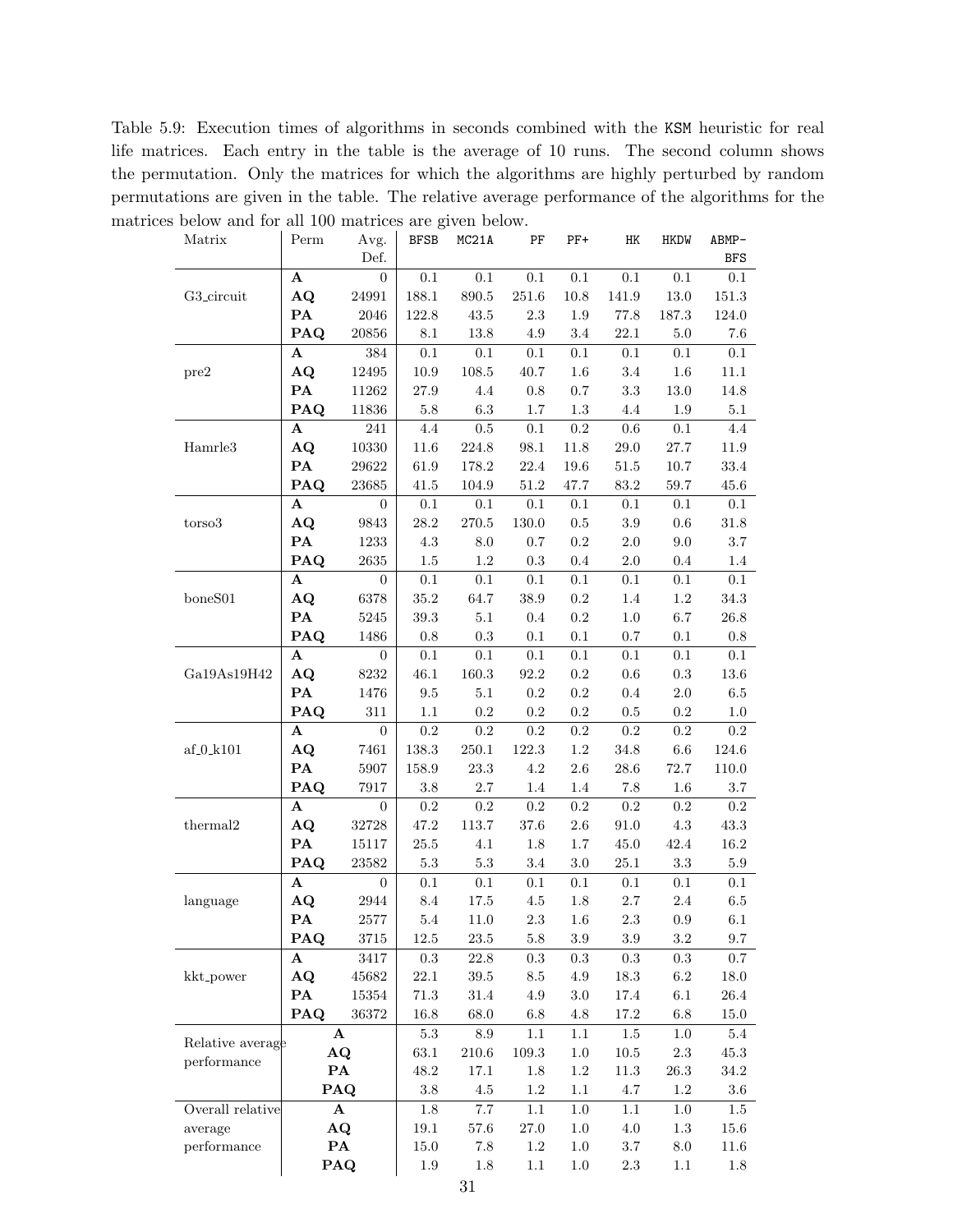Table 5.10: Execution times of algorithms in seconds combined with the MDM heuristic for real life matrices. Each entry in the table is the average of 10 runs. The second column shows the permutation. Only the matrices highly sensitive to the permutations are given in the table. The relative average performance of the algorithms for the matrices below and for all 100 matrices are given below.

| Matrix                          | Perm           | Avg.  | <b>BFSB</b> | MC <sub>21</sub> A | PF   | $PF+$   | HK      | <b>HKDW</b> | ABMP-      |
|---------------------------------|----------------|-------|-------------|--------------------|------|---------|---------|-------------|------------|
|                                 |                | Def.  |             |                    |      |         |         |             | <b>BFS</b> |
| pre2                            | $\mathbf{A}$   | 1402  | 1.9         | 2.6                | 0.7  | 0.4     | 1.0     | 1.3         | 1.8        |
|                                 | $\bf{A}\bf{Q}$ | 787   | 5.7         | 14.0               | 6.7  | 1.0     | 2.7     | 1.1         | 5.3        |
|                                 | <b>PA</b>      | 1228  | 3.7         | 1.6                | 0.8  | 0.8     | 2.2     | 3.0         | 3.9        |
|                                 | PAQ            | 975   | 9.6         | 2.4                | 1.3  | 1.2     | 4.5     | 1.6         | 8.9        |
| Hamrle <sub>3</sub>             | A              | 426   | 0.7         | 0.4                | 0.3  | 0.3     | 1.2     | 0.3         | 0.7        |
|                                 | $\bf{AQ}$      | 11758 | 203.8       | 95.2               | 74.4 | 11.3    | 56.3    | 31.7        | 195.4      |
|                                 | <b>PA</b>      | 21104 | 78.3        | 167.6              | 22.3 | 19.7    | 90.4    | 4.3         | 90.7       |
|                                 | PAQ            | 17910 | 150.0       | 90.7               | 47.6 | 45.4    | 141.5   | 65.9        | 151.6      |
| language                        | $\mathbf{A}$   | 2839  | 5.1         | 14.2               | 2.7  | 1.1     | 2.1     | 0.9         | 5.2        |
|                                 | $\bf{AQ}$      | 2846  | 9.8         | 19.7               | 5.0  | $2.1\,$ | $3.2\,$ | 2.6         | 7.8        |
|                                 | PA             | 3385  | 6.7         | 18.3               | 3.8  | 2.6     | 2.9     | 1.2         | 7.0        |
|                                 | PAQ            | 3567  | 11.7        | 24.0               | 6.5  | 4.3     | 4.0     | $\!3.3\!$   | 9.7        |
| kkt_power                       | A              | 1544  | 27.9        | 54.4               | 5.1  | 1.3     | 8.9     | 3.9         | 25.9       |
|                                 | $\bf{AQ}$      | 2967  | 19.3        | 38.2               | 16.3 | 3.4     | 14.1    | 3.5         | 19.2       |
|                                 | PA             | 1427  | 17.8        | 8.8                | 4.3  | 3.7     | 13.9    | 5.4         | 18.0       |
|                                 | <b>PAQ</b>     | 1391  | 15.2        | 9.3                | 5.0  | 4.3     | 14.7    | 4.5         | 14.2       |
| Relative average<br>performance | $\mathbf{A}$   |       | 8.6         | 16.4               | 2.4  | 1.1     | 3.9     | 2.1         | 8.1        |
|                                 | $\bf{AQ}$      |       | 8.5         | 10.8               | 5.1  | 1.0     | 3.3     | 1.5         | 8.0        |
|                                 | <b>PA</b>      |       | 8.3         | 14.7               | 2.6  | 2.2     | 7.5     | 1.8         | 9.2        |
|                                 | PAQ            |       | 4.6         | 3.4                | 1.3  | 1.1     | 2.9     | 1.2         | 4.2        |
| Overall relative                | $\mathbf{A}$   |       | 1.8         | 7.7                | 1.1  | 1.0     | 1.1     | 1.0         | 1.5        |
| average                         | $\bf{AQ}$      |       | 1.5         | 1.7                | 1.4  | 1.1     | $1.3\,$ | 1.0         | 1.5        |
| performance                     | PA             |       | 1.5         | 1.7                | 1.1  | 1.1     | 1.5     | 1.3         | 1.5        |
|                                 | PAQ            |       | 1.3         | 1.2                | 1.0  | 1.0     | 1.3     | 1.0         | 1.3        |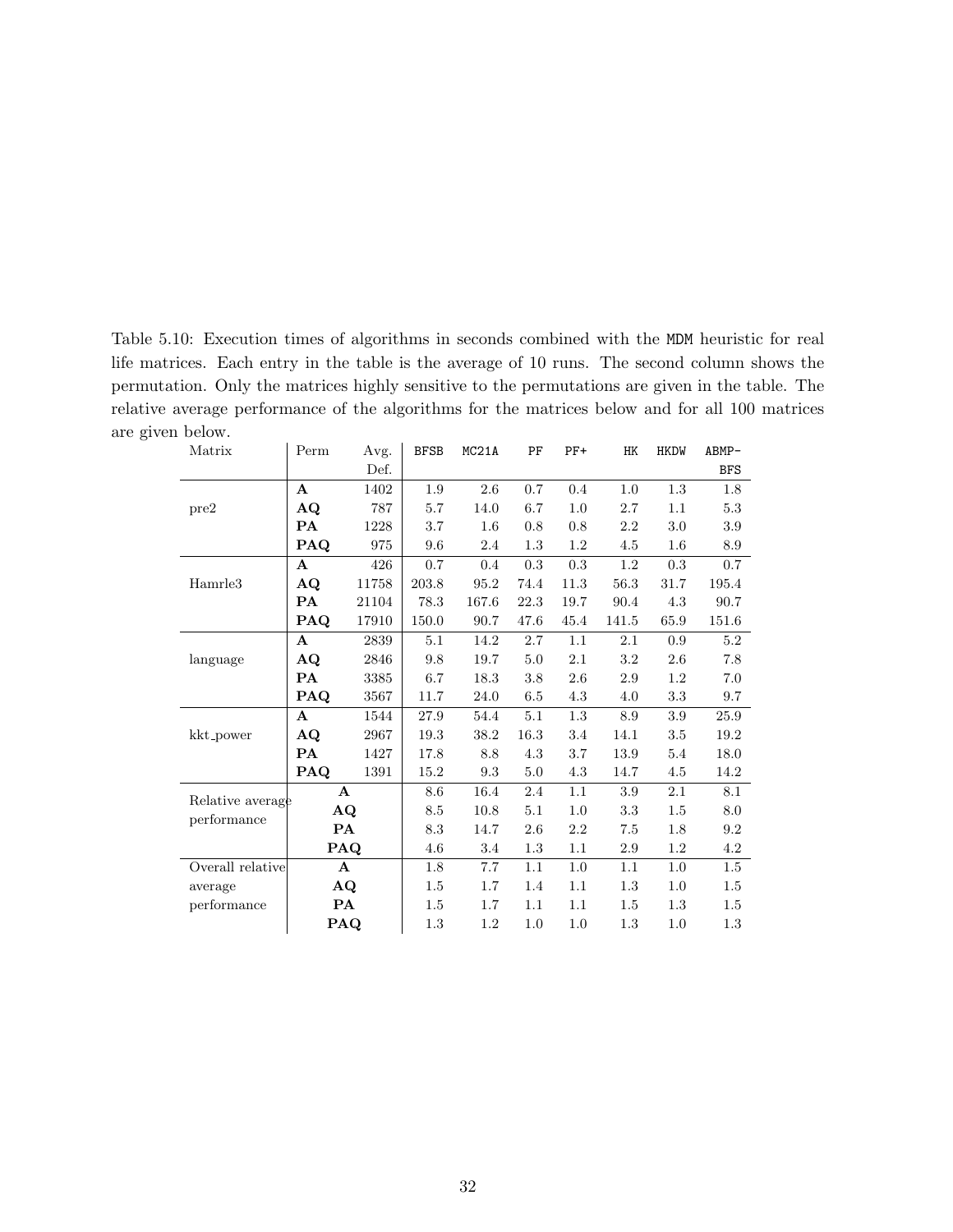this paper. Although for the RBG-U random matrix class, BFSB is a good alternative, there are algorithms which are better in general. Hence we do not suggest using either DFSB or BFSB.

- Instead of PF and HK, one should use PF+ and HKDW: For PF+, there is almost no overhead for the additional fairness mechanism, and the final algorithm is more robust. The only difference between the performance of PF and PF+ is the fairness heuristic, yet the improvement on the average execution times is very impressive for some of the matrices. For HKDW, although there is the overhead of additional DFSs, the reduction in the execution time is high and there is a good overall improvement over HK.
- ABMP and its variants are not as good as stated in the literature: Previous results show that ABMP is better than HK, and the first stage of ABMP is quite useful. Most of these studies use SGM as the jump-start routine and do not have all the algorithms in this paper. As our experiments show, using KSM instead of SGM decreases the effect of the first stage. Furthermore, when a better heuristic such as MDM is used, the performance of ABMP-BFS is almost the same as the performance of BFSB which is what it uses in its second stage. In addition, there are better algorithms such as PF+.
- Parallelization is not straightforward: Although we did not discuss the parallelization of bipartite matching algorithms, we make a few comments. Our experiments with the matrices from the UFL collection, in which we randomly permuted the rows and/or columns of the matrices, show that even if these algorithms are parallelized, the partition of the data and/or the order in which the vertices/edges are processed would affect the run time, and hence there is no easy way to conduct speedup studies.
- A lower bound on the time complexity needs to be developed: As stated in Section 3.3.1, the total length of the shortest augmenting paths is  $\mathcal{O}(n \log n)$  for algorithms that augment matchings through the shortest augmenting paths. It seems therefore highly implausible that there would be an augmenting path based algorithm that breaks this barrier. We mean the worst-case performance, and therefore we rule out the randomized algorithms and analysis.

## 7 Conclusion

We have reviewed and implemented eight algorithms for solving the problem of finding a maximum cardinality matching in bipartite graphs namely, DFSB, BFSB, MC21A, PF, PF+, HK, HKDW, and ABMP. We have also reviewed and implemented three heuristics which are used in general as a pre-processing step by these exact algorithms. We have described the details of the algorithms and systematized, developed, and used several ideas for enhancing performance. We have suggested a simple yet effective modification to PF that we call PF+. Although PF seems to be an efficient algorithm in practice, we have witnessed cases (especially with real life matrices) in which it is badly affected by row and column permutations. The experiments show that PF+ withstands the permutations much better than any of the other algorithms while exhibiting the same practical performance as PF.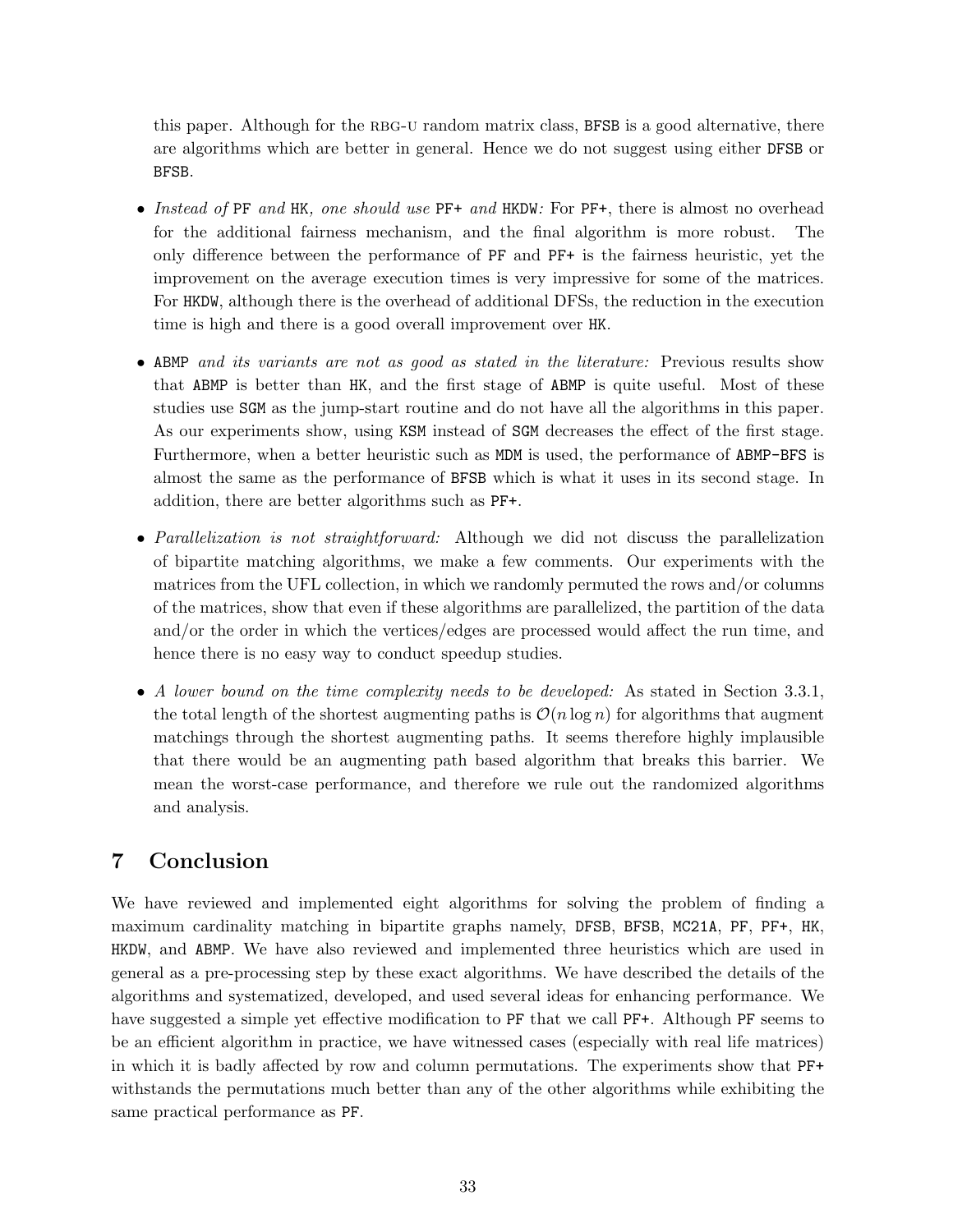We have performed extensive tests with the algorithms and concluded the following. Firstly, it is better to use a more powerful heuristic as a jump start. We have suggested the use of KSM or MDM instead of the cheap assignment heuristic SGM that is used commonly used in the literature. Secondly, we have argued that, for our experiments, HKDW and PF+ perform better than other algorithms. However, we cannot identify the better of these two algorithms since, in our experiments, we observed cases where one performs better than the other.

## References

- Alt, H., Blum, N., Mehlhorn, K. and Paul, M. (1991), 'Computing a maximum cardinality matching in bipartite graph in time  $O(n^{1.5}\sqrt{m/\log n})$ ', Information Processing Letters 37(4), 237–240.
- Aronson, J., Frieze, A. M. and Pittel, B. (1998), 'Maximum matchings in sparse random graphs: Karp-Sipser revisited', Random Structures and Algorithms 12, 111–177.
- Balinski, M. L. (1986), 'A competitive (dual) simplex method for the assignment problem', Math. *Program.* **34**(2), 125–141.
- Balinski, M. L. and González, J. (1991), 'Maximum matching in bipartite graphs via strong spanning trees', Networks 21, 165–179.
- Bast, H., Mehlhorn, K., Schafer, G. and Tamaki, H. (2006), 'Matching algorithms are fast in sparse random graphs', *Theory of Computing Systems*  $39(1)$ , 3–14.
- Berge, C. (1957), 'Two theorems in graph theory', *Proceedings of the National Academy of* Sciences of the USA 43, 842–844.
- Chebolu, P., Frieze, A. and Melsted, P. (2010), 'Finding a maximum matching in a sparse random graph in  $O(n)$  expected time', Journal of the Association for Computing Machinery, Volume 57, Issue 4, April 2010 57, 1–27.
- Cherkassky, B. V., Goldberg, A. V., Martin, P., Setubal, J. C. and Stolfi, J. (1998), 'Augment or push: A computational study of bipartite matching and unit-capacity flow algorithms', Journal of Experimental Algorithmics 3, 8.
- Davis, T. A. (2006), *Direct Methods for Sparse Linear Systems*, number 2 *in* 'Fundamentals of Algorithms', Society for Industrial and Applied Mathematics, Philadelphia, PA, USA.
- Duff, I. S. (1981), 'On algorithms for obtaining a maximum transversal', ACM Transactions of Mathematical Software 7, 315–330.
- Duff, I. S. and Wiberg, T. (1988), 'Remarks on implementations of  $O(n^{1/2}\tau)$  assignment algorithms', ACM Transactions of Mathematical Software 14, 267–287.
- Duff, I. S., Erisman, A. M. and Reid, J. K. (1986), Direct Methods for Sparse Matrices, Oxford University Press, London.
- Dyer, M., Frieze, A. and Pittel, B. (1993), 'The average performance of the greedy matching algorithm', Annals of Applied Probability 3, 526–552.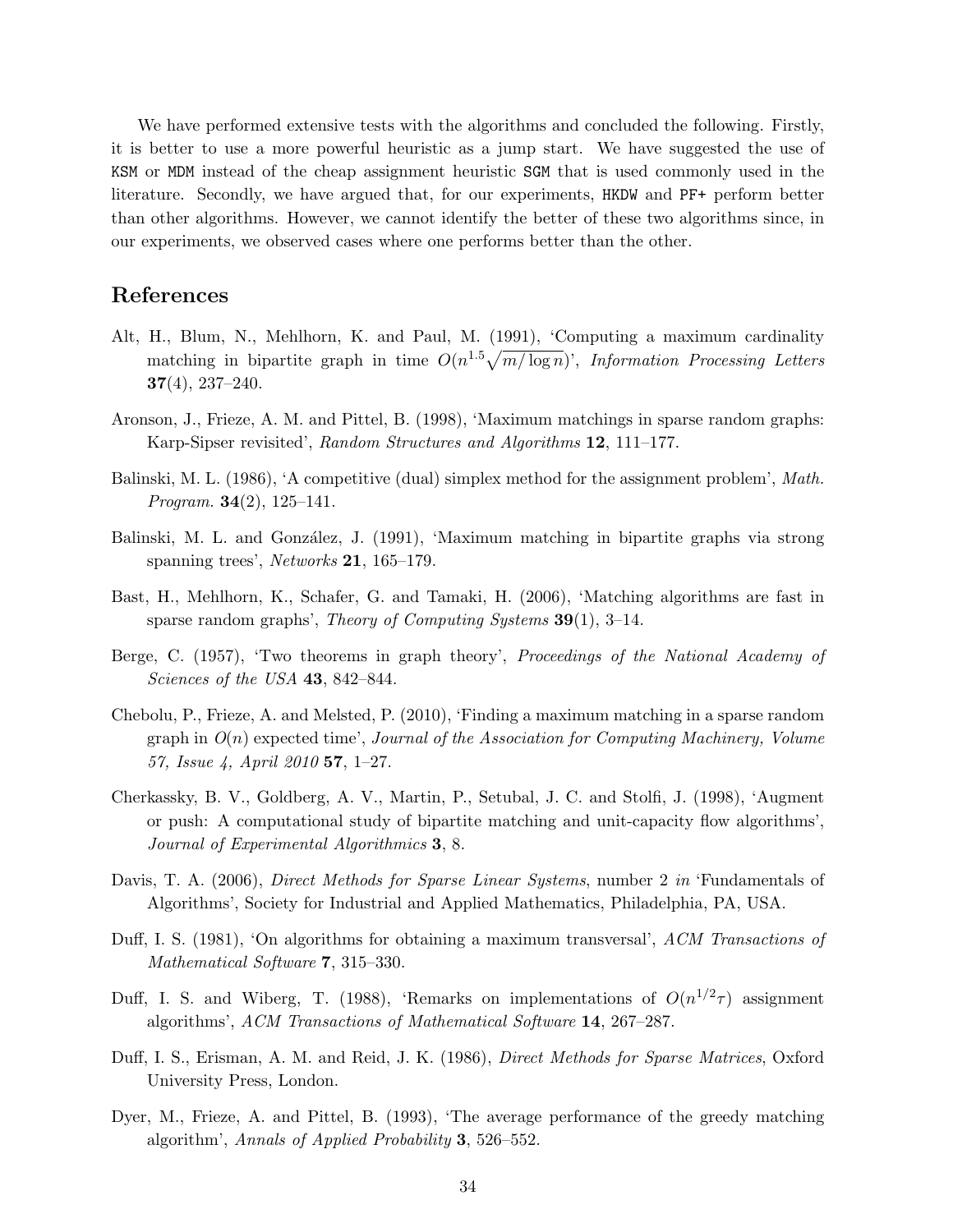- Even, S. and Tarjan, R. E. (1975), 'Network flow and testing graph connectivity', SIAM Journal of Computing 4, 507–518.
- Feder, T. and Motwani, R. (1995), 'Clique partitions, graph compression and speeding-up algorithms', Journal of Computer and System Sciences 51(2), 261–272.
- Gabow, H. N. and Tarjan, R. E. (1988), 'Algorithms for two bottleneck optimization problems', J. Algorithms 9(3), 411–417.
- Goldberg, A. V. and Tarjan, R. E. (1988), 'A new approach to the maximum flow problem', J. Assoc. Comput. Mach. 35, 921–940.
- González, J. and Landaeta, O. (1995), 'A competitive strong spanning tree algorithm for the maximum bipartite matching problem', *SIAM Journal of Discrete Math.* 8, 186–195.
- Gustavson, F. G. (1976), Finding the block lower-triangular form of a sparse matrix, in J. R. Bunch and D. J. Rose, eds, 'Sparse Matrix Computations', Academic Press, New York and London, pp. 275–289.
- Hopcroft, J. E. and Karp, R. M. (1973), 'An  $n^{5/2}$  algorithm for maximum matchings in bipartite graphs', SIAM Journal of Computing 2(4), 225–231.
- Karp, R. M. and Sipser, M. (1981), Maximum matching in sparse random graphs, in '22nd Annual IEEE Symposium on Foundations of Computer Science (FOCS 1981)', IEEE Computer Society, Los Alamitos, CA, USA, pp. 364–375.
- Korte, B. and Hausmann, D. (1978), 'An analysis of the greedy algorithm for independence systems', Annals of Discrete Mathematics 2, 65–74.
- Langguth, J., Manne, F. and Sanders, P. (February, 2010), 'Heuristic initialization for bipartite matching problems', Journal of Experimental Algorithmics 15, 1.1–1.22.
- Lovasz, L. and Plummer, M. D. (1986), *Matching Theory*, North-Holland mathematics studies, Elsevier Science Publishers, Amsterdam, Netherlands.
- Magun, J. (1998), 'Greeding matching algorithms, an experimental study', Journal of Experimental Algorithmics 3, 6.
- Mehlhorn, K. and Näher, S. (1999), LEDA: A Platform for Combinatorial and Geometric Computing, Cambridge University Press, Cambridge, UK.
- Motwani, R. (1994), 'Average-case analysis of algorithms for matchings and related problems', Journal of ACM 41, 1329–1356.
- Mucha, M. and Sankowski, P. (2004), Maximum matchings via Gaussian elimination, in '45th Annual IEEE Symposium on Foundations of Computer Science (FOCS 2004)', IEEE Computer Society, Rome, Italy.
- Pothen, A. and Fan, C.-J. (1990), 'Computing the block triangular form of a sparse matrix', ACM Transactions of Mathematical Software 16, 303–324.